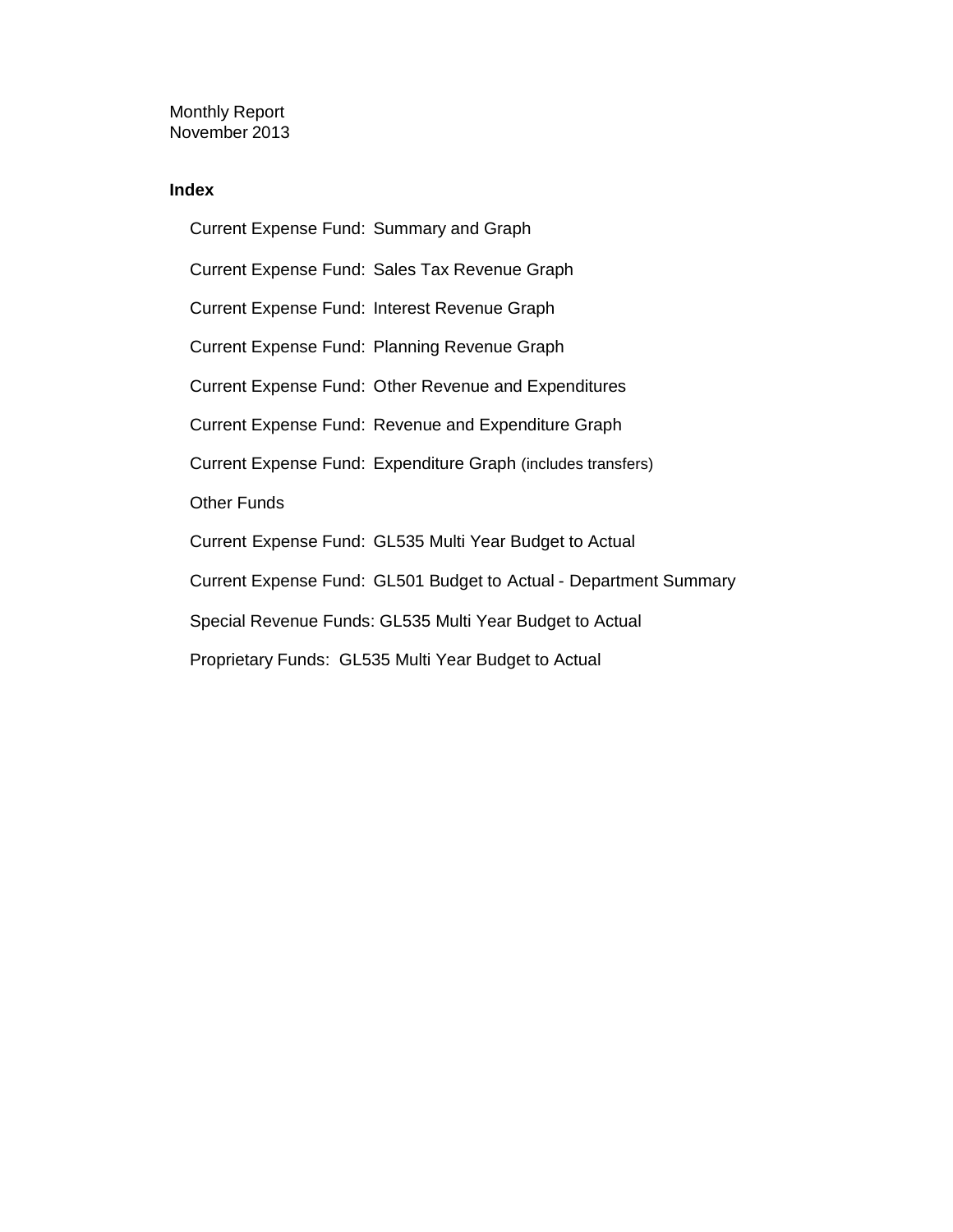#### Island County Monthly Report / November 2013

**CURRENT EXPENSE FUND Thousands (000's)**

|                               |                   | <b>Current Year</b>  |                                          |                      |                          | 2012                 |                                          |                      | 2011              |                      |                                          |                       |
|-------------------------------|-------------------|----------------------|------------------------------------------|----------------------|--------------------------|----------------------|------------------------------------------|----------------------|-------------------|----------------------|------------------------------------------|-----------------------|
|                               | Current<br>Actual | <b>YTD</b><br>Actual | <b>Budget</b><br>Net of Beg.<br>Fund Bal | %VS<br><b>Budget</b> | Current<br>Actual        | <b>YTD</b><br>Actual | <b>Budget</b><br>Net of Beg.<br>Fund Bal | %VS<br><b>Budget</b> | Current<br>Actual | <b>YTD</b><br>Actual | <b>Budget</b><br>Net of Beg.<br>Fund Bal | % VS<br><b>Budget</b> |
| Revenue                       |                   |                      |                                          |                      |                          |                      |                                          |                      |                   |                      |                                          |                       |
| <b>Property Tax</b>           | 610               | 7.270                | 7.291                                    | 100%                 | 963                      | 7.089                | 7,182                                    | 99%                  | 808               | 7,257                | 7.437                                    | 98%                   |
| Sales Tax                     | 437               | 4,058                | 3,973                                    | 102%                 | 383                      | 3.749                | 3,850                                    | 97%                  | 383               | 3,805                | 4,111                                    | 93%                   |
| <b>Planning and Community</b> | 81                | 1.295                | 1,363                                    | 95%                  | 106                      | 1,161                | 1,556                                    | 75%                  | 155               | 1,349                | 1,412                                    | 96%                   |
| Interest - Investment         | 62                | 518                  | 302                                      | 172%                 | 55                       | 399                  | 255                                      | 156%                 | 36                | 215                  | 200                                      | 108%                  |
| Other                         | 335               | 5.628                | 5.427                                    | 104%                 | 312                      | 5.320                | 5,498                                    | 97%                  | 344               | 5.229                | 5.276                                    | 99%                   |
| Subtotal                      | 1.525             | 18.769               | 18.356                                   | 102%                 | 1.819                    | 17.718               | 18.341                                   | 97%                  | 1.726             | 17,855               | 18.436                                   | 97%                   |
| Intergovernmental (Grants)    | 94                | 796                  | 849                                      | 94%                  | 133                      | 964                  | 1,156                                    | 83%                  | 99                | 766                  | 1.040                                    | 74%                   |
| Total                         | 1.619             | 19.565               | 19,205                                   | 102%                 | 1,952                    | 18,682               | 19.497                                   | 96%                  | 1.825             | 18.621               | 19.476                                   | 96%                   |
| Interfund Transfers-In        |                   | 2.357                | 2.364                                    | 100%                 |                          | 2.201                | 2,225                                    | 99%                  | $\blacksquare$    | 1.879                | 1.919                                    | 98%                   |
| Use of Beg Fund Balance       | $\blacksquare$    | ۰                    | 459                                      | 0%                   | $\overline{\phantom{0}}$ |                      | 130                                      | 0%                   | $\blacksquare$    |                      | 185                                      | 0%                    |
| <b>Total Revenue</b>          | 1.619             | 21,922               | 22,028                                   | 100%                 | 1,952                    | 20,883               | 21,852                                   | 96%                  | 1.825             | 20,500               | 21,580                                   | 95%                   |
| <b>Expenditures</b>           | 1.653             | 18.512               | 20,895                                   | 89%                  | 1,635                    | 17,651               | 20,441                                   | 86%                  | 1,584             | 17,287               | 19.917                                   | 87%                   |
| Interfund Transfers-Out       |                   | 1,130                | 1,133                                    | 100%                 |                          | 1,185                | 1,411                                    | 84%                  |                   | 1,205                | 1,663                                    | 72%                   |
| <b>Total Expenditures</b>     | 1,653             | 19,642               | 22,028                                   | 89%                  | 1,635                    | 18,836               | 21,852                                   | 86%                  | 1,584             | 18,492               | 21,580                                   | 86%                   |
| <b>Net Current Expense</b>    | (34)              | 2,280                | 0                                        |                      | 317                      | 2,047                | 0                                        |                      | 241               | 2,008                | 0                                        |                       |

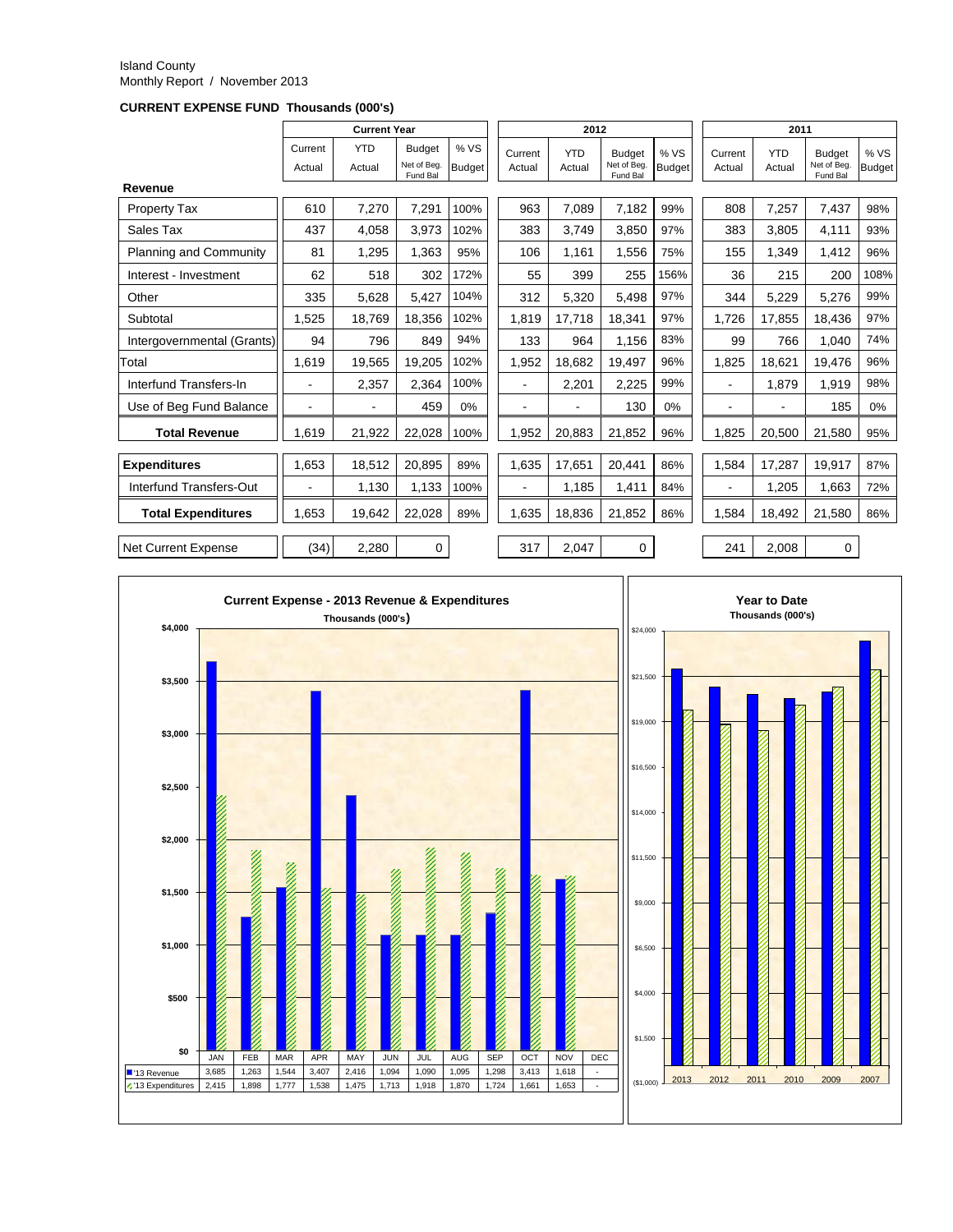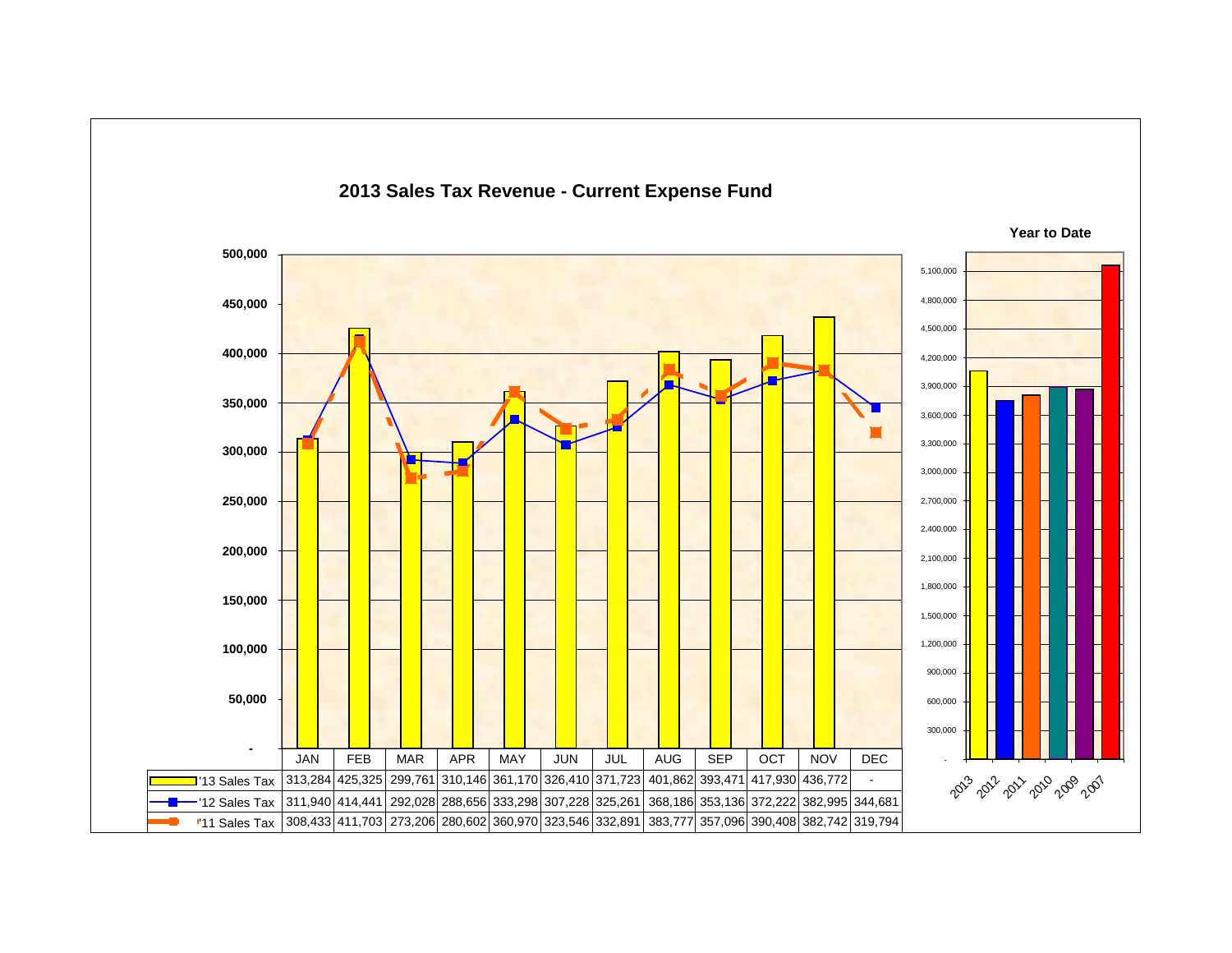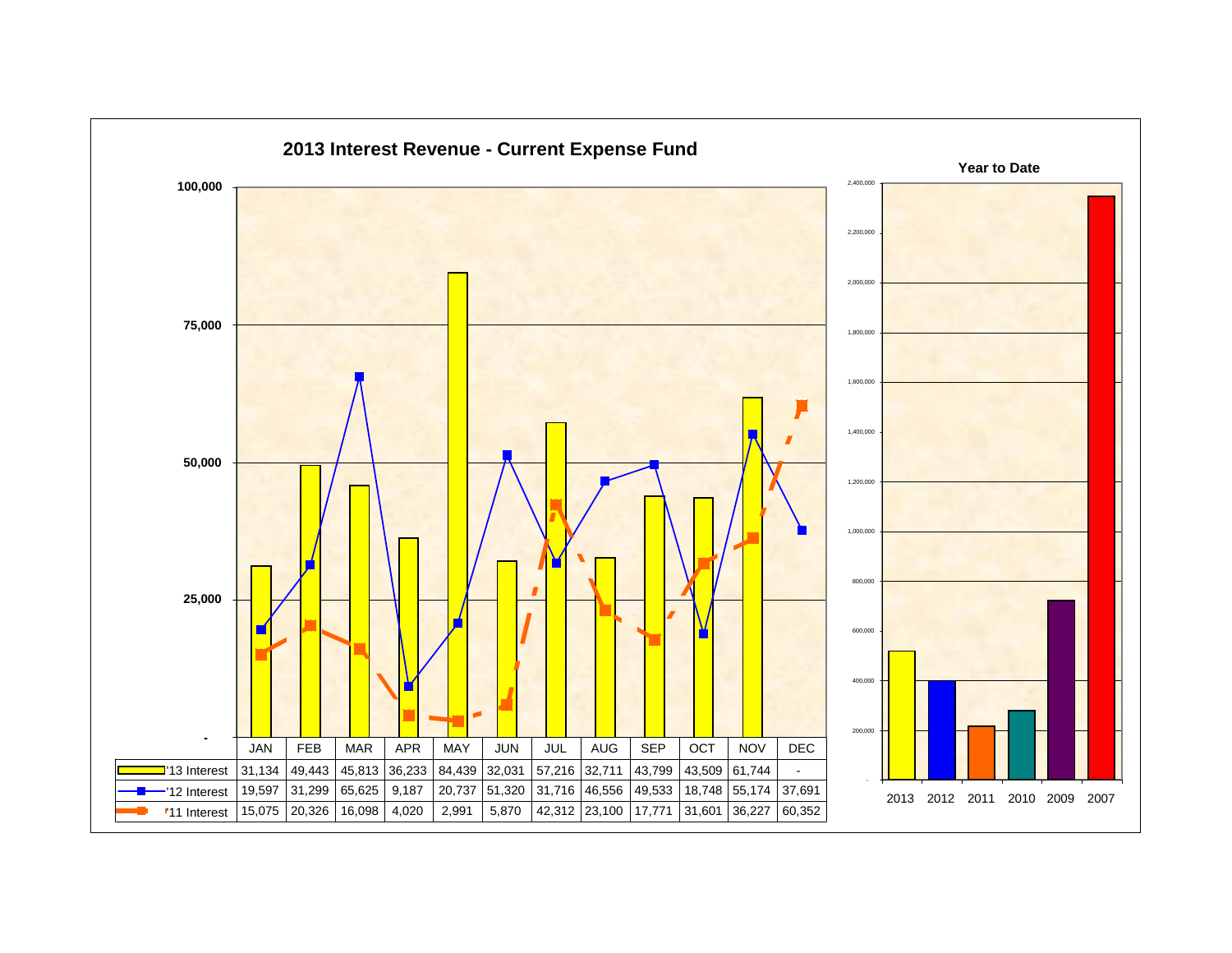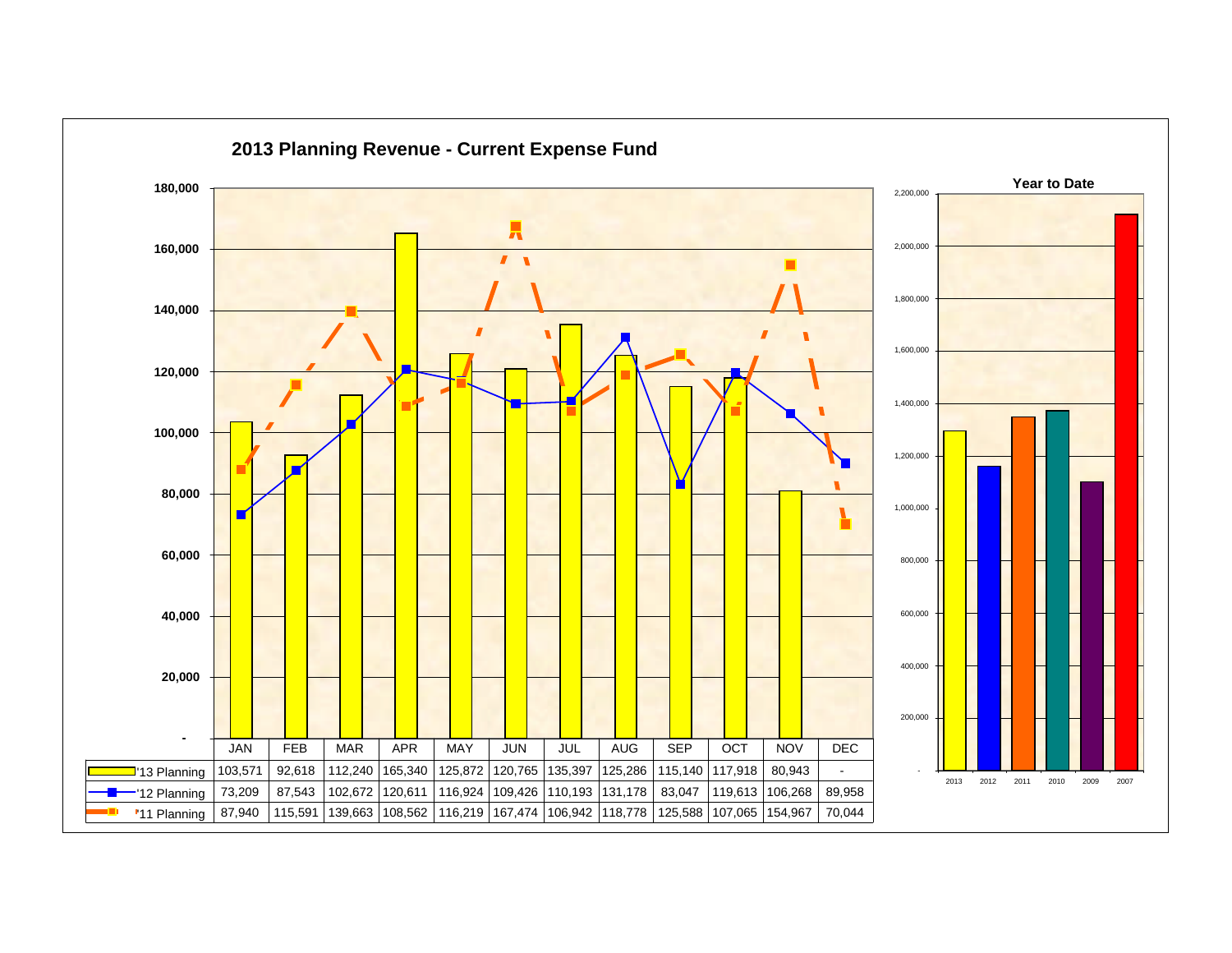### November 2013 Current Expense Fund By Department

## **Other Revenue**

| <b>Year to Date</b>               | <b>ACTUAL</b> | <b>BUDGET</b> | Year to Date % |
|-----------------------------------|---------------|---------------|----------------|
| Auditor                           | 578,581       | 580,500       | 99.7%          |
| Clerk                             | 373,813       | 300,400       | 124.4%         |
| <b>District Court</b>             | 760,192       | 919,400       | 82.7%          |
| Sheriff                           | 223,299       | 202,500       | 110.3%         |
| <b>Sales Tax Criminal Justice</b> | 511,992       | 516,000       | 99.2%          |
| Cable Tax                         | 528,054       | 495,000       | 106.7%         |
| <b>Prop Tax Penalty</b>           | 418,818       | 435,000       | 96.3%          |
| Prop Tax Interest                 | 699,374       | 500,000       | 139.9%         |
| State Sh Rev PUD                  | 130,419       | 130,000       | 100.3%         |
| <b>County Assistance</b>          | 316,166       | 200,000       | 158.1%         |
| <b>Criminal Justice</b>           | 429,398       | 400,000       | 107.3%         |
| Liquor Tax                        | 161,287       | 246,000       | 65.6%          |
| Other                             | 496,431       | 502,058       | 98.9%          |
| <b>Total Other Revenue</b>        | 5,627,824     | 5,426,858     | 103.7%         |

### **Expenditures**

| <b>Year to Date</b>         | <b>ACTUAL</b> | <b>BUDGET</b> | Year to Date % |
|-----------------------------|---------------|---------------|----------------|
| Assessor                    | 879,498       | 1,043,232     | 84.3%          |
| Auditor                     | 714,553       | 794,605       | 89.9%          |
| <b>Budget</b>               | 100,630       | 115,219       | 87.3%          |
| <b>Central Services</b>     | 808,589       | 1,018,793     | 79.4%          |
| Clerk                       | 384,751       | 445,567       | 86.4%          |
| Commissioners               | 526,256       | 603,594       | 87.2%          |
| Coroner                     | 245,265       | 240,924       | 101.8%         |
| <b>District Court</b>       | 923,441       | 999,939       | 92.3%          |
| <b>Emergency Management</b> | 202,744       | 318,550       | 63.6%          |
| <b>Facilities</b>           | 877,973       | 1,050,245     | 83.6%          |
| <b>GSA</b>                  | 1,045,916     | 1,209,643     | 86.5%          |
| <b>Human Resources</b>      | 288,776       | 285,732       | 101.1%         |
| <b>Human Services</b>       | 127,023       | 152,435       | 83.3%          |
| <b>Miscellaneous</b>        | 231,393       | 250,632       | 92.3%          |
| Parks                       | 194,778       | 201,358       | 96.7%          |
| Planning                    | 1,318,746     | 1,592,207     | 82.8%          |
| Prosecutor                  | 1,299,449     | 1,486,389     | 87.4%          |
| <b>Sheriff</b>              | 6,537,551     | 6,909,817     | 94.6%          |
| <b>Superior Court</b>       | 939,424       | 1,066,379     | 88.1%          |
| Treasurer                   | 497,966       | 520,528       | 95.7%          |
| Non Departmental            | 367,451       | 588,736       | 62.4%          |
| <b>Total Expenditures</b>   | 18,512,173    | 20,894,524    | 88.6%          |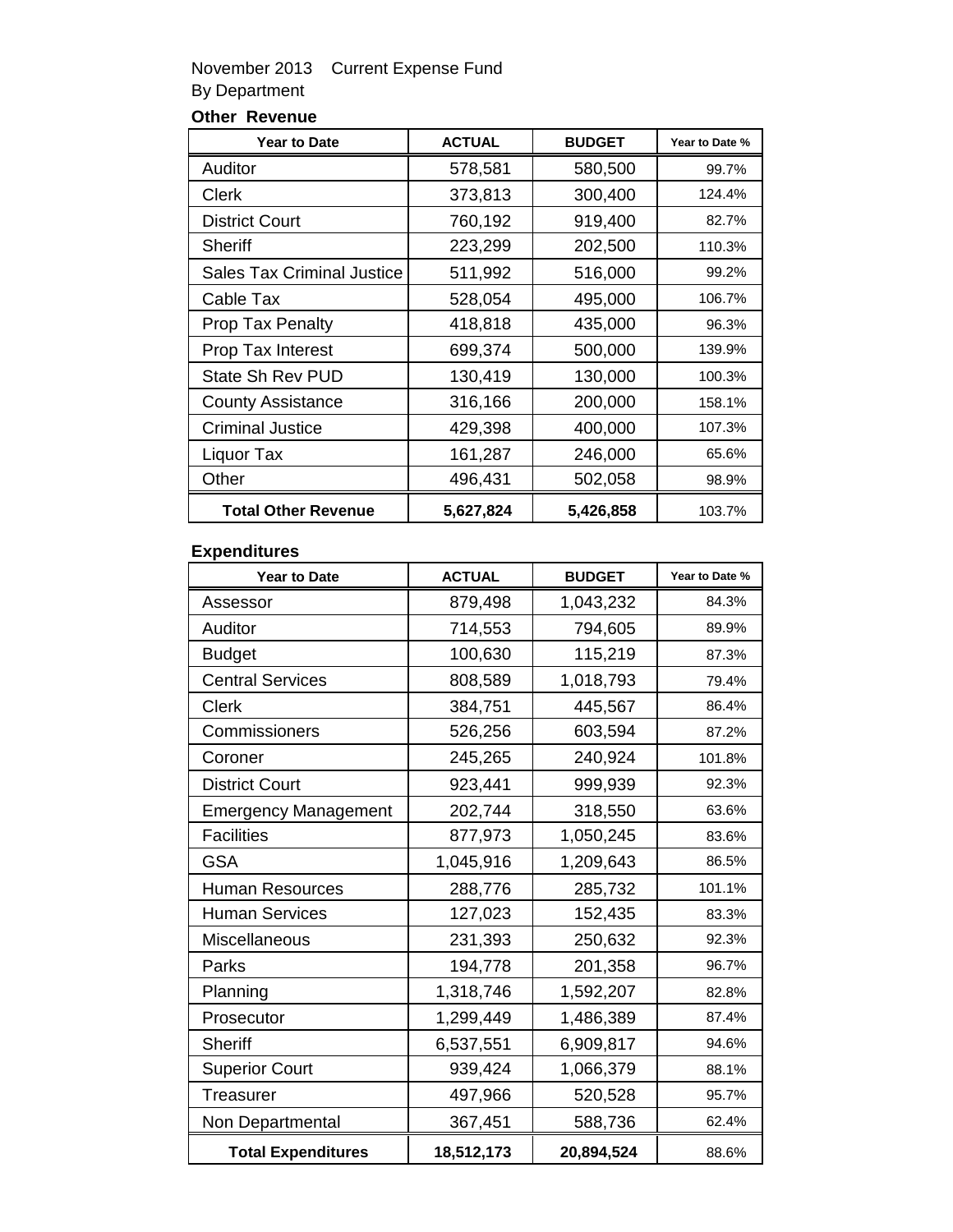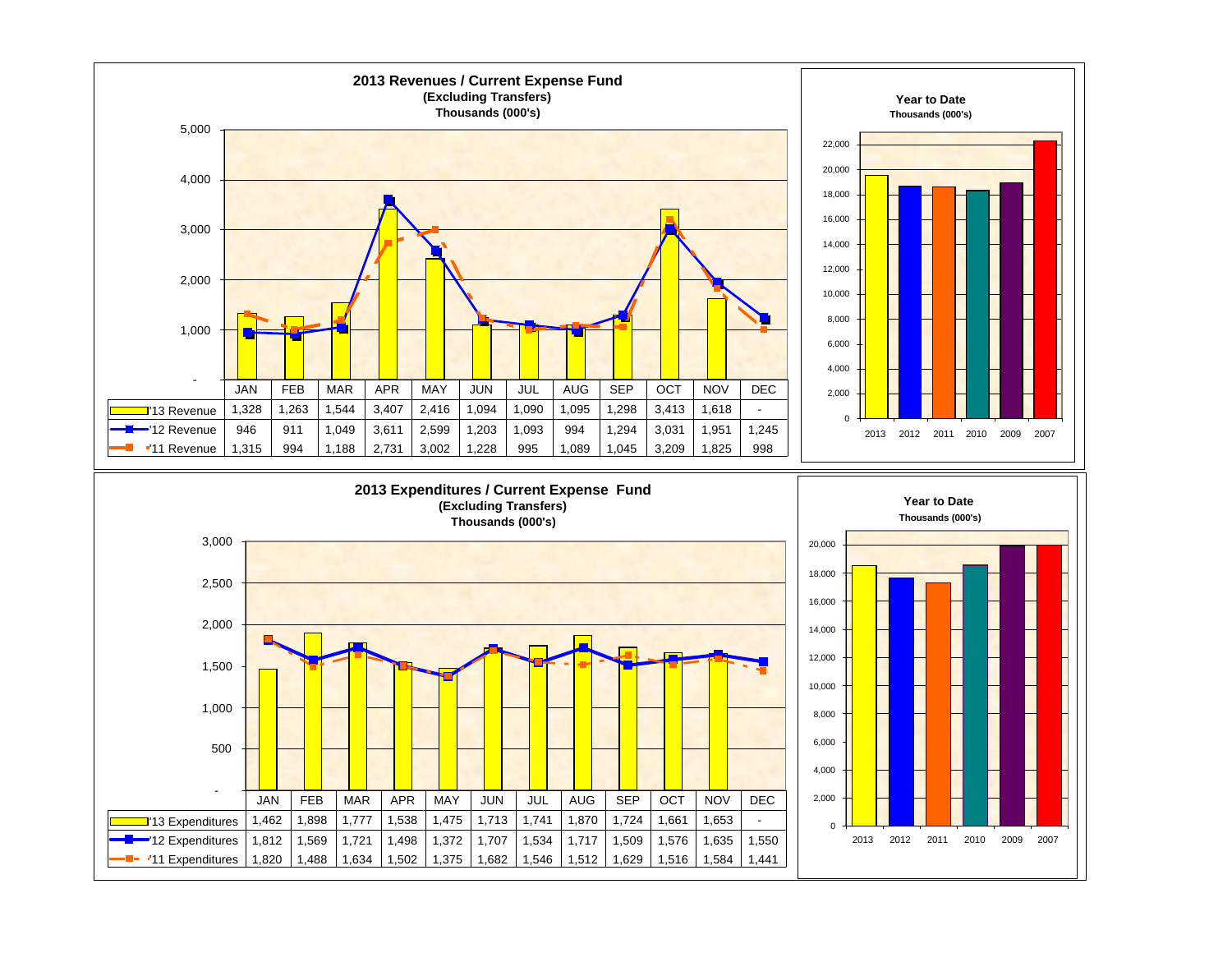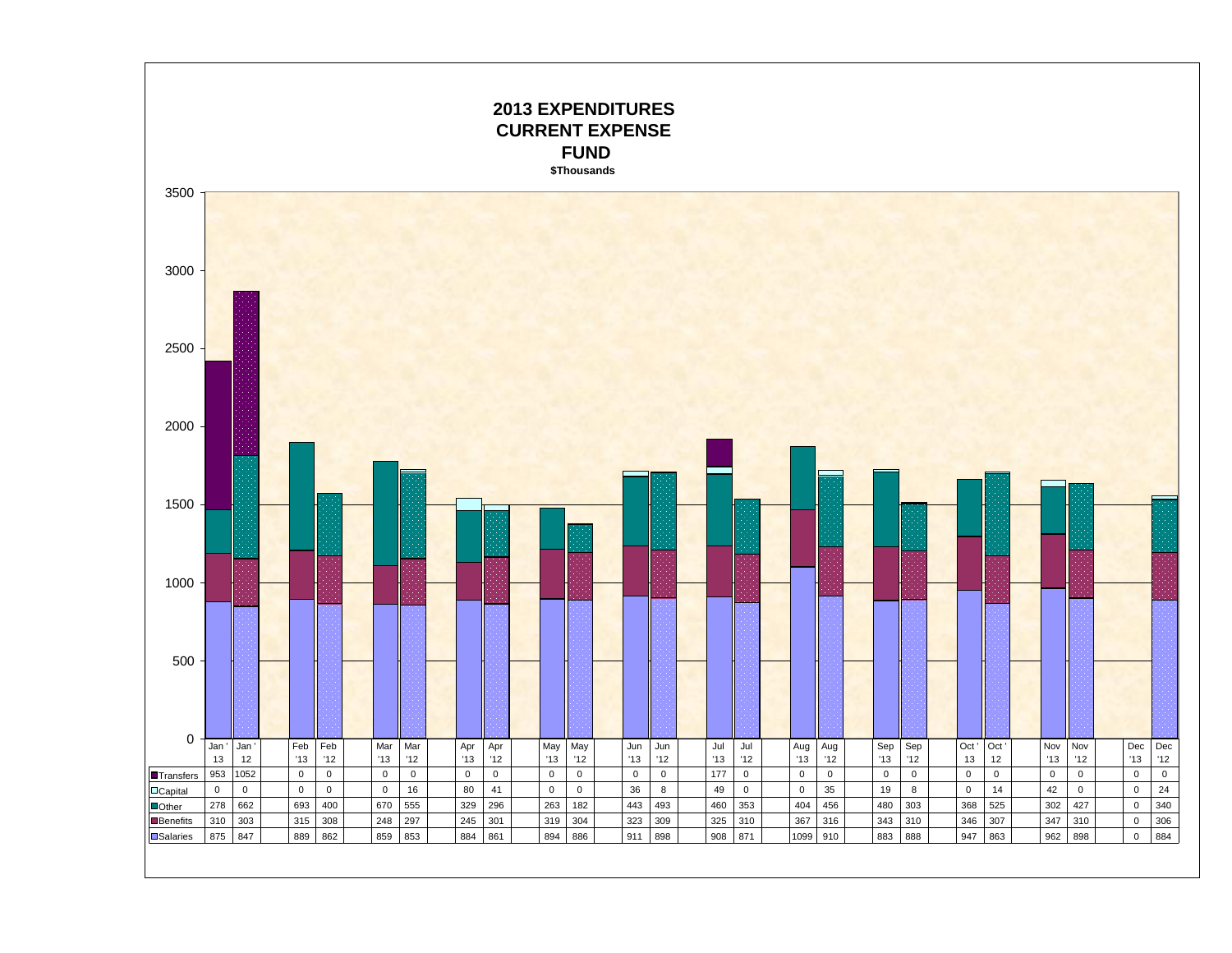#### **Other Funds**

November 2013

#### **Revenue**

| <b>Year to Date</b>         | <b>Transfers</b> | <b>Actual Revenue</b><br>(Excludes Transfers) | <b>Budget</b><br>(Excludes Transfers) | <b>Year to Date</b><br>% |
|-----------------------------|------------------|-----------------------------------------------|---------------------------------------|--------------------------|
| <b>Clean Water Utility</b>  |                  | 1,441,626                                     | 1,535,000                             | 93.9%                    |
| <b>Conservation Futures</b> |                  | 1,201,256                                     | 780,100                               | 154.0%                   |
| <b>Health Funds</b>         | 293,237          | 2,116,321                                     | 2,679,698                             | 79.0%                    |
| Human Services Funds        | 206,851          | 2,825,962                                     | 3,437,383                             | 82.2%                    |
| Juvenile Detention Facility | 350,000          | 725,012                                       | 728,993                               | 99.5%                    |
| <b>Public Works Funds</b>   | 1,230,055        | 18,501,136                                    | 20,399,291                            | 90.7%                    |
| <b>REET 1 &amp; 2</b>       |                  | 1,831,560                                     | 1,200,000                             | 152.6%                   |
| Solid Waste                 |                  | 5,686,319                                     | 5,532,483                             | 102.8%                   |

#### **Expenditures**

| Year to Date                | <b>Transfers</b> | <b>Actual Revenue</b><br>(Excludes Transfers) | <b>Budget</b><br>(Excludes Transfers) | Year to Date<br>% |
|-----------------------------|------------------|-----------------------------------------------|---------------------------------------|-------------------|
| <b>Clean Water Utility</b>  |                  | 155,033                                       | 1,535,000                             | 10.1%             |
| <b>Conservation Futures</b> |                  | 495,080                                       | 780,100                               | 63.5%             |
| <b>Health Funds</b>         | 117,367          | 3,010,758                                     | 3,313,569                             | 90.9%             |
| <b>Human Services Funds</b> | 270,620          | 2,654,324                                     | 3,698,731                             | 71.8%             |
| Juvenile Detention Facility | 46,600           | 933,374                                       | 1,032,333                             | 90.4%             |
| <b>Public Works Funds</b>   | 2,475,367        | 14,976,669                                    | 19,325,254                            | 77.5%             |
| <b>REET 1 &amp; 2</b>       | 555,155          | 495,169                                       | 1,443,000                             | 34.3%             |
| Solid Waste                 | 315,283          | 5,124,125                                     | 5,217,200                             | 98.2%             |

#### Funds Grouped

Health Funds [ Public Health Pooling, Natural Resources, Water Quality (104,165,149)]

Human Services Funds [Homeless Housing, Veterans, Mental Health, Developmental Disabilities, Alcohol, Therapeutic Sales Tax, Admin (106,107,113,114,123,126,129)]

Public Works Funds [ Road, Paths & Trails, Admin, Storm & Surface Water, Capital Drainage, ER&R (101,137,139,144,321,501)]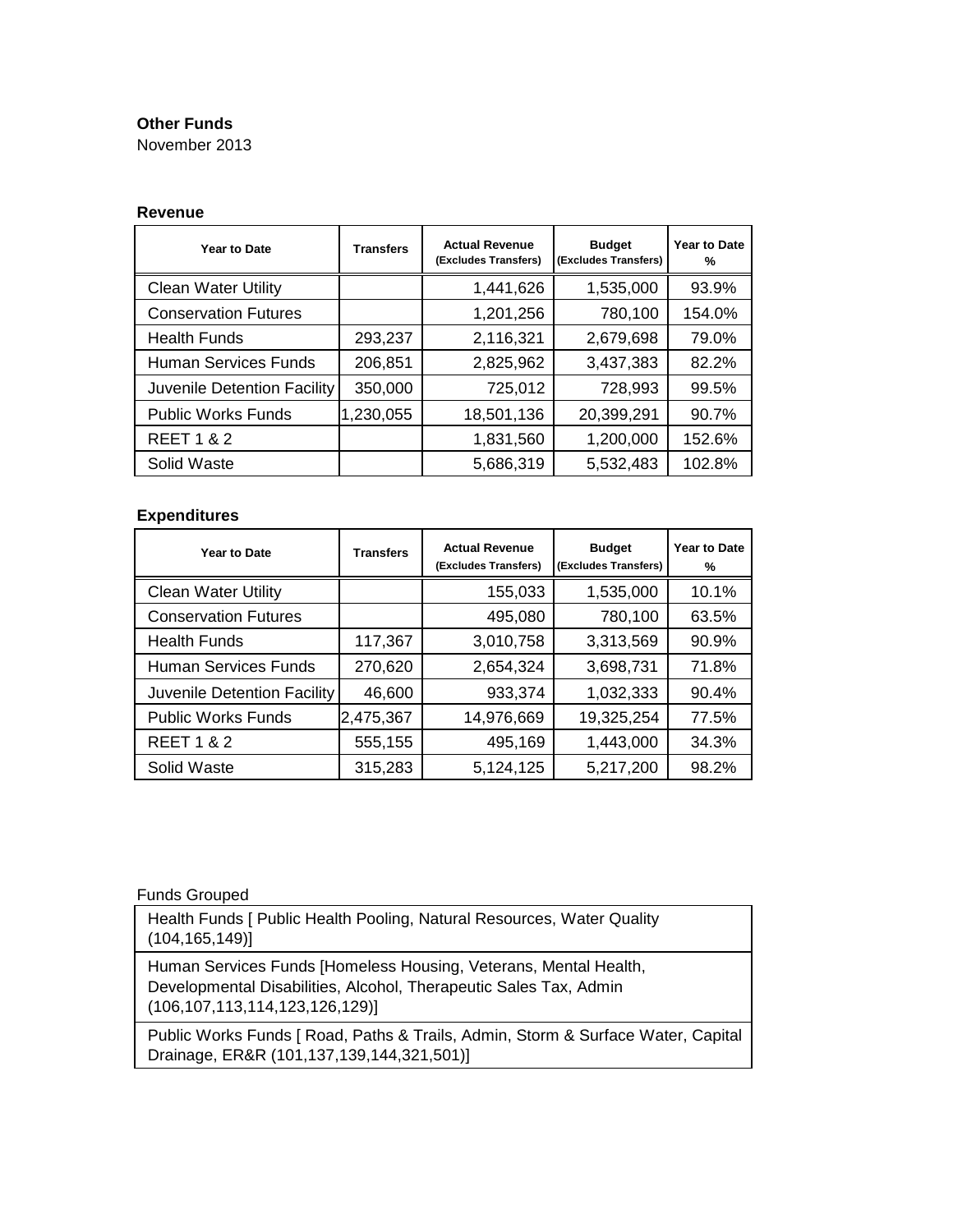|                              |                    |                                    |                  | 2013             | 2013<br>Month  | 2013<br>Year to | 2013<br><b>Encumbered</b> | 2013           |            |
|------------------------------|--------------------|------------------------------------|------------------|------------------|----------------|-----------------|---------------------------|----------------|------------|
|                              |                    | <b>Prior Years to Date Actuals</b> |                  | Approved         | to Date @      | Date @          | Amount @                  | Balance @      | Percent    |
| Object                       | <b>Description</b> | 2011                               | 2012             | <b>Budget</b>    | 11/30/2013     | 11/30/2013      | 11/30/2013                | 11/30/2013     | <b>YTD</b> |
| <b>CURRENT EXPENSE (001)</b> |                    |                                    |                  |                  |                |                 |                           |                |            |
| USE OF FUND BALANCE          |                    | 0.00                               | 0.00             | 459.380.00       | 0.00           | 0.00            | 0.00                      | 459.380.00     | $0\%$      |
| <b>REVENUES</b>              |                    | 17.855.047.32                      | 17,719,190.62    | 18,355,583.00    | 1,524,477.69   | 18,768,613.69   | 0.00                      | (413,030.69)   | 102 %      |
| <b>GRANT REVENUES</b>        |                    | 765.663.15                         | 963.886.21       | 848.702.00       | 93.562.32      | 796.000.23      | 0.00                      | 52.701.77      | 94 %       |
| <b>EXPENDITURES</b>          |                    | (17, 287, 076.27)                  | (17,651,115.66)  | (20.894.524.00)  | (1,652,701.75) | (18,512,171.40) | 0.00                      | (2,382,352.60) | 89%        |
| TRANSFERS IN                 |                    | 1.879.000.00                       | 2.200.560.00     | 2,364,200.00     | 0.00           | 2.357.200.00    | 0.00                      | 7.000.00       | 100 %      |
| <b>TRANSFERS OUT</b>         |                    | (1,205,107.00)                     | (1, 185, 176.42) | (1, 133, 341.00) | 0.00           | (1,129,924.00)  | 0.00                      | (3, 417.00)    | 100 %      |
| Net CURRENT EXPENSE (001)    |                    | 2.007.527.20                       | 2.047.344.75     | 0.00             | (34,661.74)    | 2,279,718.52    | 0.00                      | (2,279,718.52) |            |
| <b>Grand Total All Funds</b> |                    | 2.007.527.20                       | 2.047.344.75     | 0.00             | (34.661.74)    | 2,279,718.52    | 0.00                      | (2,279,718.52) |            |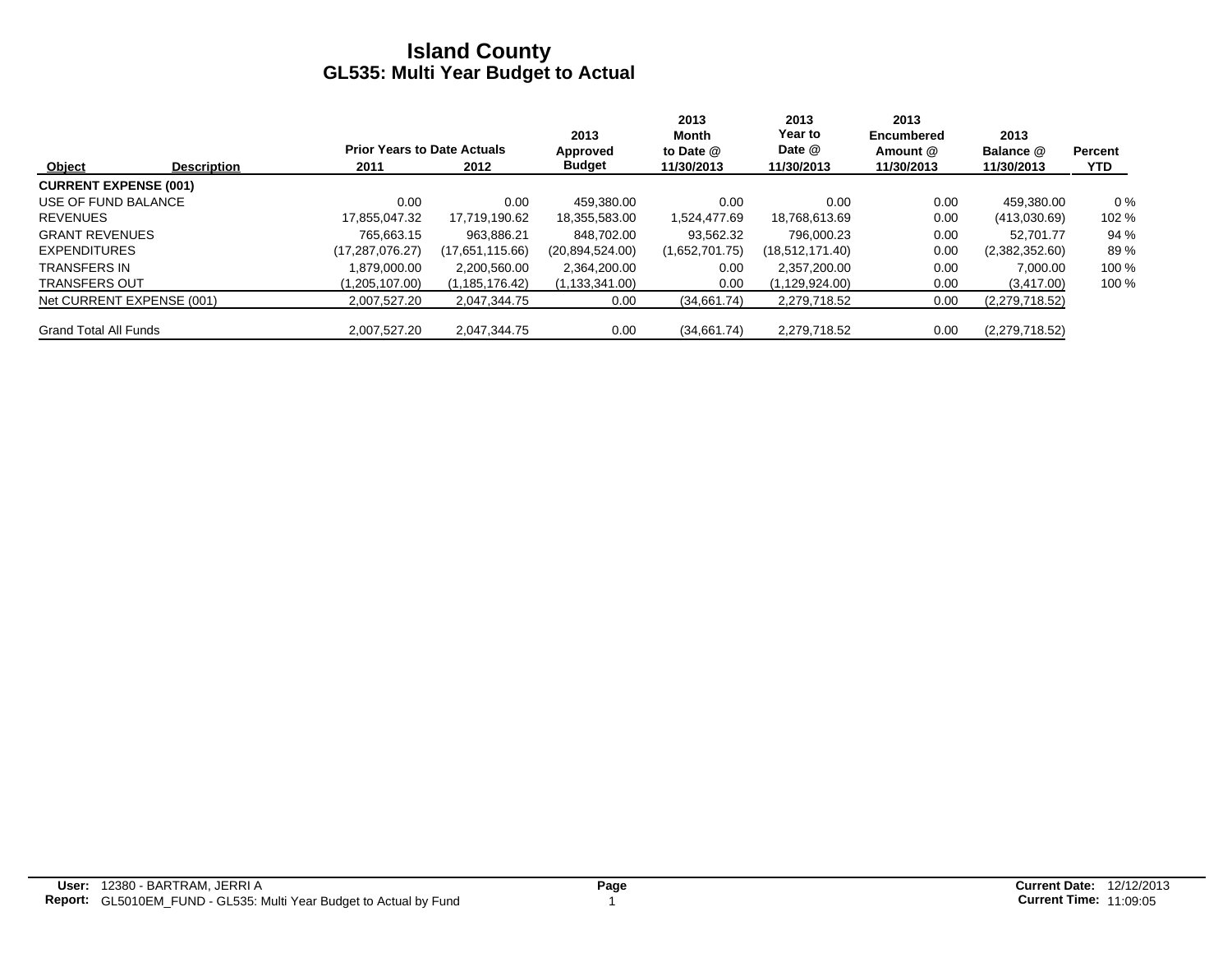|                                                       |                |               | <b>Report Date: 11/30/2013</b> |                                 |                       |
|-------------------------------------------------------|----------------|---------------|--------------------------------|---------------------------------|-----------------------|
| <b>Group - Description</b>                            | <b>Budget</b>  | <b>Actual</b> | <b>Encumbrance</b>             | <b>Balance</b>                  | Percent<br><b>YTD</b> |
| Dept: 11 PUBLIC WORKS<br><b>Revenue</b>               |                |               |                                |                                 |                       |
| 34 CHARGES FOR GOODS & SERVICES                       | 28,726.00      | 28,710.30     | 0.00                           | 15.70                           | 99.94                 |
| <b>36 MISCELLANEOUS REVENUES</b>                      | 6,000.00       | 56,021.21     | 0.00                           | (50,021.21)                     | 933.68                |
| 39 OTHER FINANCING SOURCES                            | 187,400.00     | 173,400.00    | 0.00                           | 14,000.00                       | 92.52                 |
| <b>Revenue Total:</b>                                 | 222,126.00     | 258,131.51    | 0.00                           | (36,005.51)                     | 116.20                |
| <b>Expenditures</b>                                   |                |               |                                |                                 |                       |
| 10 SALARIES                                           | 97,509.00      | 91,108.06     | 0.00                           | 6,400.94                        | 93.43                 |
| <b>15 BENEFITS</b>                                    | 46,764.00      | 43,149.20     | 0.00                           | 3,614.80                        | 92.27                 |
| 20 MAINTENANCE & OPERATIONS                           | 56,336.00      | 49,698.91     | 0.00                           | 6,637.09                        | 88.21                 |
| <b>30 INTERGOVERNMENT</b>                             | 749.00         | 1,145.15      | 0.00                           | (396.15)                        | 152.89                |
| <b>40 CAPITAL</b>                                     | 0.00           | 8,833.44      | 0.00                           | (8,833.44)                      | 0.00                  |
| 50 INTERDEPT & TRANSFERS                              | 0.00           | 842.87        | 0.00                           | (842.87)                        | 0.00                  |
| <b>Expenditure Total:</b>                             | 201,358.00     | 194,777.63    | 0.00                           | 6,580.37                        | 96.73                 |
| <b>Dept Total:</b>                                    | 20,768.00      | 63,353.88     | 0.00                           | (42, 585.88)                    |                       |
|                                                       |                |               |                                |                                 |                       |
| <b>Dept: 13 HUMAN SERVICES</b><br><b>Expenditures</b> |                |               |                                |                                 |                       |
| 20 MAINTENANCE & OPERATIONS                           | 152,435.00     | 127,022.73    | 0.00                           | 25,412.27                       | 83.32                 |
| 50 INTERDEPT & TRANSFERS                              | 6,010.00       | 6,010.00      | 0.00                           | 0.00                            | 100.00                |
| <b>Expenditure Total:</b>                             | 158,445.00     | 133,032.73    | 0.00                           | 25,412.27                       | 83.96                 |
| <b>Dept Total:</b>                                    | (158, 445.00)  | (133, 032.73) | 0.00                           | (25, 412.27)                    |                       |
| Dept: 20 ASSESSOR<br><b>Revenue</b>                   |                |               |                                |                                 |                       |
| 33 INTERGOVERMENTAL REVENUES                          | 0.00           | 0.00          | 0.00                           | 0.00                            | 0.00                  |
|                                                       |                |               |                                |                                 |                       |
| 34 CHARGES FOR GOODS & SERVICES                       | 12,800.00      | 18,339.63     | 0.00                           | (5,539.63)                      | 143.27                |
| <b>36 MISCELLANEOUS REVENUES</b>                      | 0.00           | 765.81        | 0.00                           | (765.81)                        | 0.00                  |
| <b>Revenue Total:</b><br><b>Expenditures</b>          | 12,800.00      | 19,105.44     | 0.00                           | (6,305.44)                      | 149.26                |
| 10 SALARIES                                           | 674,341.00     | 584,739.58    | 0.00                           | 89,601.42                       | 86.71                 |
| 15 BENEFITS                                           | 274,101.00     | 237,743.19    | 0.00                           | 36,357.81                       | 86.73                 |
| 20 MAINTENANCE & OPERATIONS                           | 94,790.00      | 57,014.82     | 0.00                           | 37,775.18                       | 60.14                 |
| <b>40 CAPITAL</b>                                     | 0.00           | 0.00          | 0.00                           | 0.00                            | 0.00                  |
| <b>Expenditure Total:</b>                             | 1,043,232.00   | 879,497.59    | 0.00                           | 163,734.41                      | 84.30                 |
| <b>Dept Total:</b>                                    | (1,030,432.00) | (860, 392.15) | 0.00                           | (170, 039.85)                   |                       |
| Dept: 21 AUDITOR                                      |                |               |                                |                                 |                       |
| <b>Revenue</b>                                        |                |               |                                |                                 |                       |
| 32 LICENSES & PERMITS                                 | 5,000.00       | 4,716.00      | 0.00                           | 284.00                          | 94.32                 |
| 33 INTERGOVERMENTAL REVENUES                          | 0.00           | 0.00          | 0.00                           | 0.00                            | 0.00                  |
| 34 CHARGES FOR GOODS & SERVICES                       | 575,500.00     | 572,716.61    | 0.00                           | 2,783.39                        | 99.51                 |
| <b>36 MISCELLANEOUS REVENUES</b>                      | 0.00           | 1,148.20      | 0.00                           | (1,148.20)                      | 0.00                  |
| 39 OTHER FINANCING SOURCES                            | 0.00           | 0.00          | 0.00                           | 0.00                            | 0.00                  |
| <b>Revenue Total:</b>                                 | 580,500.00     | 578,580.81    | 0.00                           | 1,919.19                        | 99.66                 |
| <b>Expenditures</b>                                   |                |               |                                |                                 |                       |
| 10 SALARIES                                           | 504,250.00     | 489,820.34    | 0.00                           | 14,429.66                       | 97.13                 |
| 15 BENEFITS                                           | 163,755.00     | 160,089.20    | 0.00                           | 3,665.80                        | 97.76                 |
| 12380 - BARTRAM, JERRI A<br>User:                     | Page           |               |                                | <b>Current Date: 12/12/2013</b> |                       |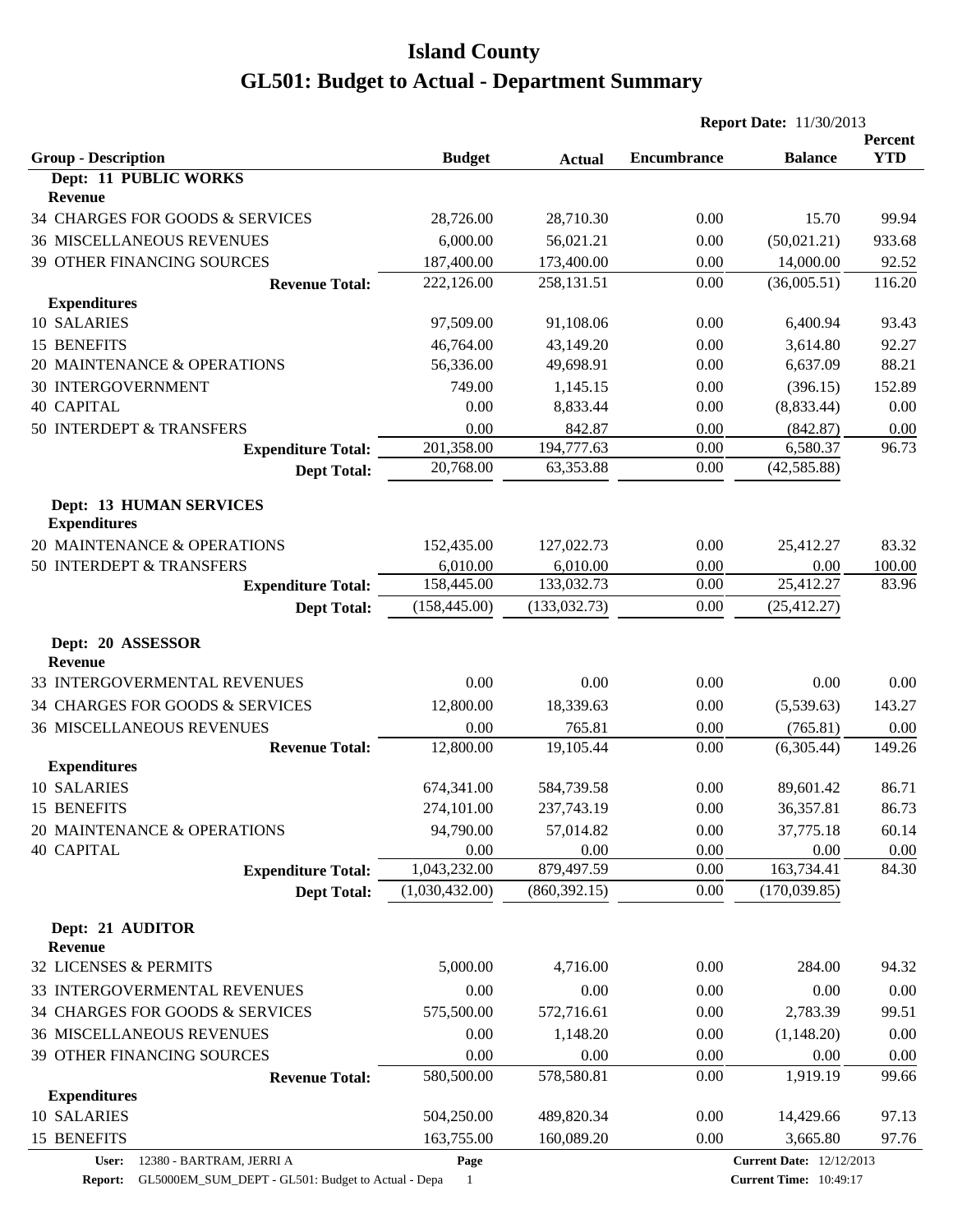|                                                         |                         |                         |                    | <b>Report Date: 11/30/2013</b>  |                       |
|---------------------------------------------------------|-------------------------|-------------------------|--------------------|---------------------------------|-----------------------|
| <b>Group - Description</b>                              | <b>Budget</b>           | <b>Actual</b>           | <b>Encumbrance</b> | <b>Balance</b>                  | Percent<br><b>YTD</b> |
| 20 MAINTENANCE & OPERATIONS                             | 126,600.00              | 64,643.32               | 0.00               | 61,956.68                       | 51.06                 |
| <b>40 CAPITAL</b>                                       | 0.00                    | 0.00                    | 0.00               | 0.00                            | 0.00                  |
| <b>Expenditure Total:</b>                               | 794,605.00              | 714,552.86              | 0.00               | 80,052.14                       | 89.92                 |
| <b>Dept Total:</b>                                      | (214, 105.00)           | (135, 972.05)           | 0.00               | (78, 132.95)                    |                       |
| Dept: 24 CLERK                                          |                         |                         |                    |                                 |                       |
| <b>Revenue</b>                                          |                         |                         |                    |                                 |                       |
| 33 INTERGOVERMENTAL REVENUES                            | 75,000.00               | 65,908.40               | 0.00               | 9,091.60                        | 87.87                 |
| 34 CHARGES FOR GOODS & SERVICES                         | 212,000.00              | 270,189.48              | 0.00               | (58, 189.48)                    | 127.44                |
| <b>35 FINES &amp; PENALTIES</b>                         | 59,400.00               | 52,102.66               | 0.00               | 7,297.34                        | 87.71                 |
| <b>36 MISCELLANEOUS REVENUES</b>                        | 5,000.00                | 6,718.52                | 0.00               | (1,718.52)                      | 134.37                |
| <b>38 NONREVENUES</b>                                   | 0.00                    | 0.00                    | 0.00               | 0.00                            | 0.00                  |
| 39 OTHER FINANCING SOURCES                              | 9,000.00                | 9,000.00                | 0.00               | 0.00                            | 100.00                |
| <b>Revenue Total:</b><br><b>Expenditures</b>            | 360,400.00              | 403,919.06              | 0.00               | (43,519.06)                     | 112.07                |
| 10 SALARIES                                             |                         |                         |                    |                                 | 87.09                 |
| 15 BENEFITS                                             | 320,930.00<br>93,137.00 | 279,519.38<br>69,195.60 | 0.00<br>0.00       | 41,410.62<br>23,941.40          | 74.29                 |
| 20 MAINTENANCE & OPERATIONS                             | 31,500.00               | 36,035.99               | 0.00               | (4,535.99)                      |                       |
| <b>Expenditure Total:</b>                               | 445,567.00              | 384,750.97              | 0.00               | 60,816.03                       | 114.39<br>86.35       |
| <b>Dept Total:</b>                                      | (85, 167.00)            | 19,168.09               | 0.00               | (104, 335.09)                   |                       |
|                                                         |                         |                         |                    |                                 |                       |
| Dept: 25 COMMISSIONERS<br>Revenue                       |                         |                         |                    |                                 |                       |
| 34 CHARGES FOR GOODS & SERVICES                         | 500.00                  | 636.12                  | 0.00               | (136.12)                        | 127.22                |
| <b>36 MISCELLANEOUS REVENUES</b>                        | 0.00                    | 230.41                  | 0.00               | (230.41)                        | 0.00                  |
| <b>Revenue Total:</b>                                   | 500.00                  | 866.53                  | 0.00               | (366.53)                        | 173.30                |
| <b>Expenditures</b>                                     |                         |                         |                    |                                 |                       |
| 10 SALARIES                                             | 425,809.00              | 389,136.16              | 0.00               | 36,672.84                       | 91.38                 |
| 15 BENEFITS                                             | 120,335.00              | 101,682.33              | 0.00               | 18,652.67                       | 84.49                 |
| 20 MAINTENANCE & OPERATIONS                             | 57,450.00               | 35,437.61               | 0.00               | 22,012.39                       | 61.68                 |
| <b>Expenditure Total:</b>                               | 603,594.00              | 526,256.10              | 0.00               | 77,337.90                       | 87.18                 |
| <b>Dept Total:</b>                                      | (603,094.00)            | (525, 389.57)           | $0.00\,$           | (77, 704.43)                    |                       |
| <b>Dept: 26 CENTRAL SERVICES</b><br><b>Expenditures</b> |                         |                         |                    |                                 |                       |
| 10 SALARIES                                             | 346,867.00              | 316,883.22              | 0.00               | 29,983.78                       | 91.35                 |
| <b>15 BENEFITS</b>                                      | 131,900.00              | 125,857.53              | 0.00               | 6,042.47                        | 95.41                 |
| 20 MAINTENANCE & OPERATIONS                             | 396,600.00              | 270,578.96              | 0.00               | 126,021.04                      | 68.22                 |
| <b>40 CAPITAL</b>                                       | 143,426.00              | 95,269.28               | 0.00               | 48,156.72                       | 66.42                 |
| <b>Expenditure Total:</b>                               | 1,018,793.00            | 808,588.99              | 0.00               | 210,204.01                      | 79.36                 |
| <b>Dept Total:</b>                                      | (1,018,793.00)          | (808, 588.99)           | 0.00               | (210, 204.01)                   |                       |
| Dept: 27 CORONER<br><b>Revenue</b>                      |                         |                         |                    |                                 |                       |
| 33 INTERGOVERMENTAL REVENUES                            | 20,000.00               | 12,220.00               | 0.00               | 7,780.00                        | 61.10                 |
| <b>Revenue Total:</b>                                   | 20,000.00               | 12,220.00               | 0.00               | 7,780.00                        | 61.10                 |
| <b>Expenditures</b>                                     |                         |                         |                    |                                 |                       |
| 10 SALARIES                                             | 114,100.00              | 111,422.32              | 0.00               | 2,677.68                        | 97.65                 |
| 12380 - BARTRAM, JERRI A<br>User:                       | Page                    |                         |                    | <b>Current Date: 12/12/2013</b> |                       |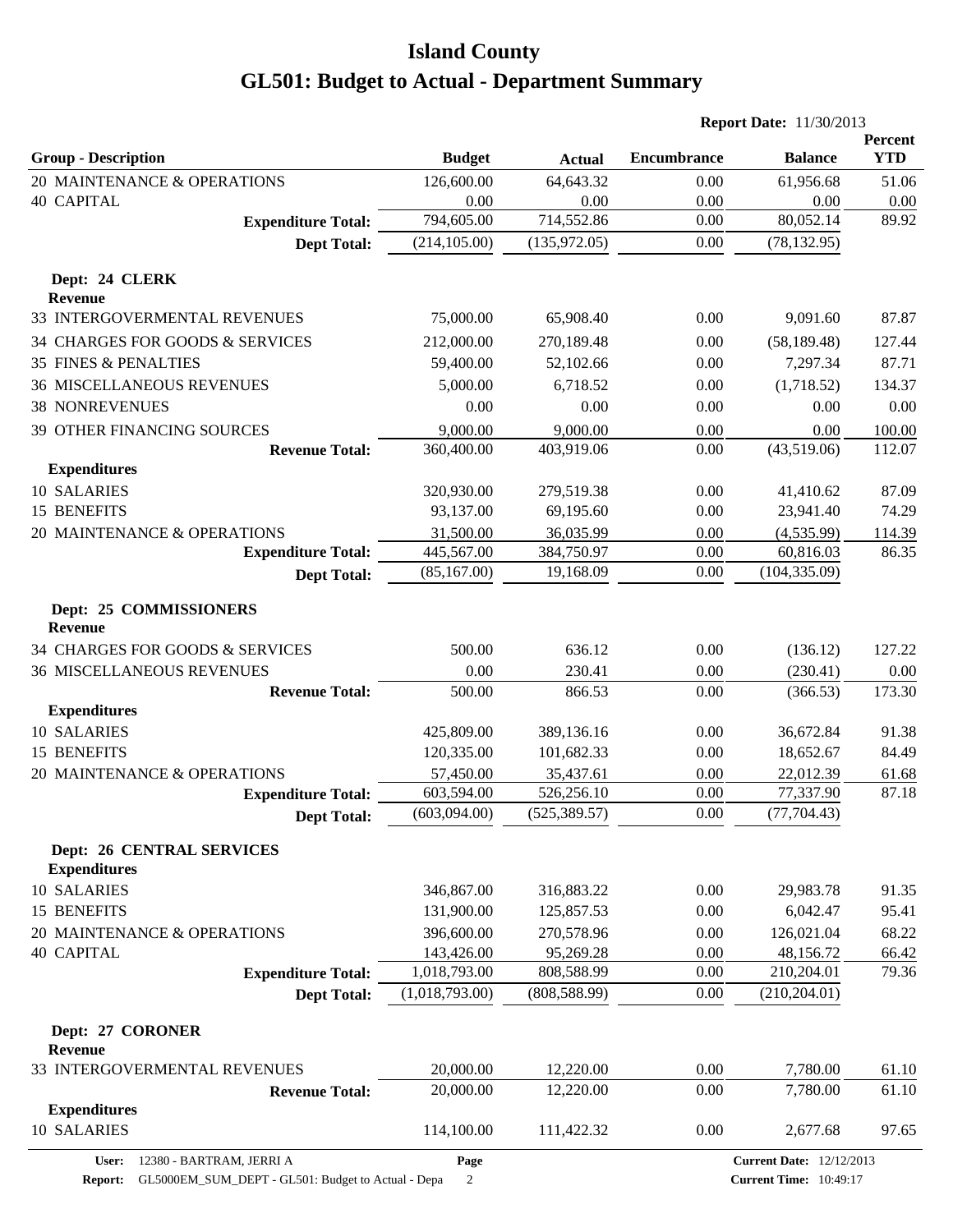|                                           |                |               | <b>Report Date: 11/30/2013</b> |                                 |                       |
|-------------------------------------------|----------------|---------------|--------------------------------|---------------------------------|-----------------------|
| <b>Group - Description</b>                | <b>Budget</b>  | <b>Actual</b> | <b>Encumbrance</b>             | <b>Balance</b>                  | Percent<br><b>YTD</b> |
| 15 BENEFITS                               | 44,724.00      | 39,779.81     | 0.00                           | 4,944.19                        | 88.94                 |
| 20 MAINTENANCE & OPERATIONS               | 82,100.00      | 94,062.87     | 0.00                           | (11,962.87)                     | 114.57                |
| <b>Expenditure Total:</b>                 | 240,924.00     | 245,265.00    | 0.00                           | (4,341.00)                      | 101.80                |
| <b>Dept Total:</b>                        | (220, 924.00)  | (233,045.00)  | 0.00                           | 12,121.00                       |                       |
| Dept: 28 FACILITIES & MAINTENANCE         |                |               |                                |                                 |                       |
| <b>Revenue</b>                            |                |               |                                |                                 |                       |
| 34 CHARGES FOR GOODS & SERVICES           | 44,000.00      | 69,419.24     | 0.00                           | (25, 419.24)                    | 157.77                |
| <b>36 MISCELLANEOUS REVENUES</b>          | 0.00           | 0.00          | 0.00                           | 0.00                            | 0.00                  |
| 39 OTHER FINANCING SOURCES                | 0.00           | 0.00          | 0.00                           | 0.00                            | 0.00                  |
| <b>Revenue Total:</b>                     | 44,000.00      | 69,419.24     | $0.00\,$                       | (25, 419.24)                    | 157.77                |
| <b>Expenditures</b>                       |                |               |                                |                                 |                       |
| 10 SALARIES                               | 419,750.00     | 351,532.31    | 0.00                           | 68,217.69                       | 83.74                 |
| 15 BENEFITS                               | 211,345.00     | 181,982.33    | 0.00                           | 29,362.67                       | 86.10                 |
| 20 MAINTENANCE & OPERATIONS               | 419,150.00     | 344,457.93    | 0.00                           | 74,692.07                       | 82.18                 |
| <b>40 CAPITAL</b>                         | 0.00           | 0.00          | 0.00                           | 0.00                            | 0.00                  |
| <b>Expenditure Total:</b>                 | 1,050,245.00   | 877,972.57    | 0.00                           | 172,272.43                      | 83.59                 |
| <b>Dept Total:</b>                        | (1,006,245.00) | (808, 553.33) | 0.00                           | (197, 691.67)                   |                       |
| Dept: 29 DISTRICT COURT<br><b>Revenue</b> |                |               |                                |                                 |                       |
| 33 INTERGOVERMENTAL REVENUES              | 260,000.00     | 124,996.80    | 0.00                           | 135,003.20                      | 48.07                 |
| 34 CHARGES FOR GOODS & SERVICES           | 219,500.00     | 194,100.81    | 0.00                           | 25,399.19                       | 88.42                 |
| <b>35 FINES &amp; PENALTIES</b>           | 423,900.00     | 418,485.05    | 0.00                           | 5,414.95                        | 98.72                 |
| <b>36 MISCELLANEOUS REVENUES</b>          | 16,000.00      | 22,608.91     | 0.00                           | (6,608.91)                      | 141.30                |
| <b>Revenue Total:</b>                     | 919,400.00     | 760,191.57    | 0.00                           | 159,208.43                      | 82.68                 |
| <b>Expenditures</b>                       |                |               |                                |                                 |                       |
| 10 SALARIES                               | 671,191.00     | 624,302.77    | 0.00                           | 46,888.23                       | 93.01                 |
| 15 BENEFITS                               | 237,738.00     | 228,292.26    | 0.00                           | 9,445.74                        | 96.02                 |
| 20 MAINTENANCE & OPERATIONS               | 91,010.00      | 70,846.02     | 0.00                           | 20,163.98                       | 77.84                 |
| <b>Expenditure Total:</b>                 | 999,939.00     | 923,441.05    | 0.00                           | 76,497.95                       | 92.34                 |
| <b>Dept Total:</b>                        | (80, 539.00)   | (163, 249.48) | 0.00                           | 82,710.48                       |                       |
| Dept: 36 MISCELLANEOUS<br><b>Revenue</b>  |                |               |                                |                                 |                       |
| 34 CHARGES FOR GOODS & SERVICES           | 0.00           | 2,210.00      | 0.00                           | (2,210.00)                      | 0.00                  |
| <b>Revenue Total:</b>                     | 0.00           | 2,210.00      | 0.00                           | (2,210.00)                      | 0.00                  |
| <b>Expenditures</b>                       |                |               |                                |                                 |                       |
| 10 SALARIES                               | 10,400.00      | 8,279.25      | 0.00                           | 2,120.75                        | 79.60                 |
| 15 BENEFITS                               | 40,975.00      | 42,350.09     | 0.00                           | (1,375.09)                      | 103.35                |
| 20 MAINTENANCE & OPERATIONS               | 128,670.00     | 104,282.66    | 0.00                           | 24,387.34                       | 81.04                 |
| <b>30 INTERGOVERNMENT</b>                 | 70,587.00      | 76,480.90     | 0.00                           | (5,893.90)                      | 108.34                |
| <b>Expenditure Total:</b>                 | 250,632.00     | 231,392.90    | 0.00                           | 19,239.10                       | 92.32                 |
| <b>Dept Total:</b>                        | (250, 632.00)  | (229, 182.90) | 0.00                           | (21, 449.10)                    |                       |
| Dept: 39 PROSECUTING ATTORNEY<br>Revenue  |                |               |                                |                                 |                       |
| 33 INTERGOVERMENTAL REVENUES              | 203,516.00     | 174,425.11    | 0.00                           | 29,090.89                       | 85.70                 |
| 12380 - BARTRAM, JERRI A<br>User:         | Page           |               |                                | <b>Current Date: 12/12/2013</b> |                       |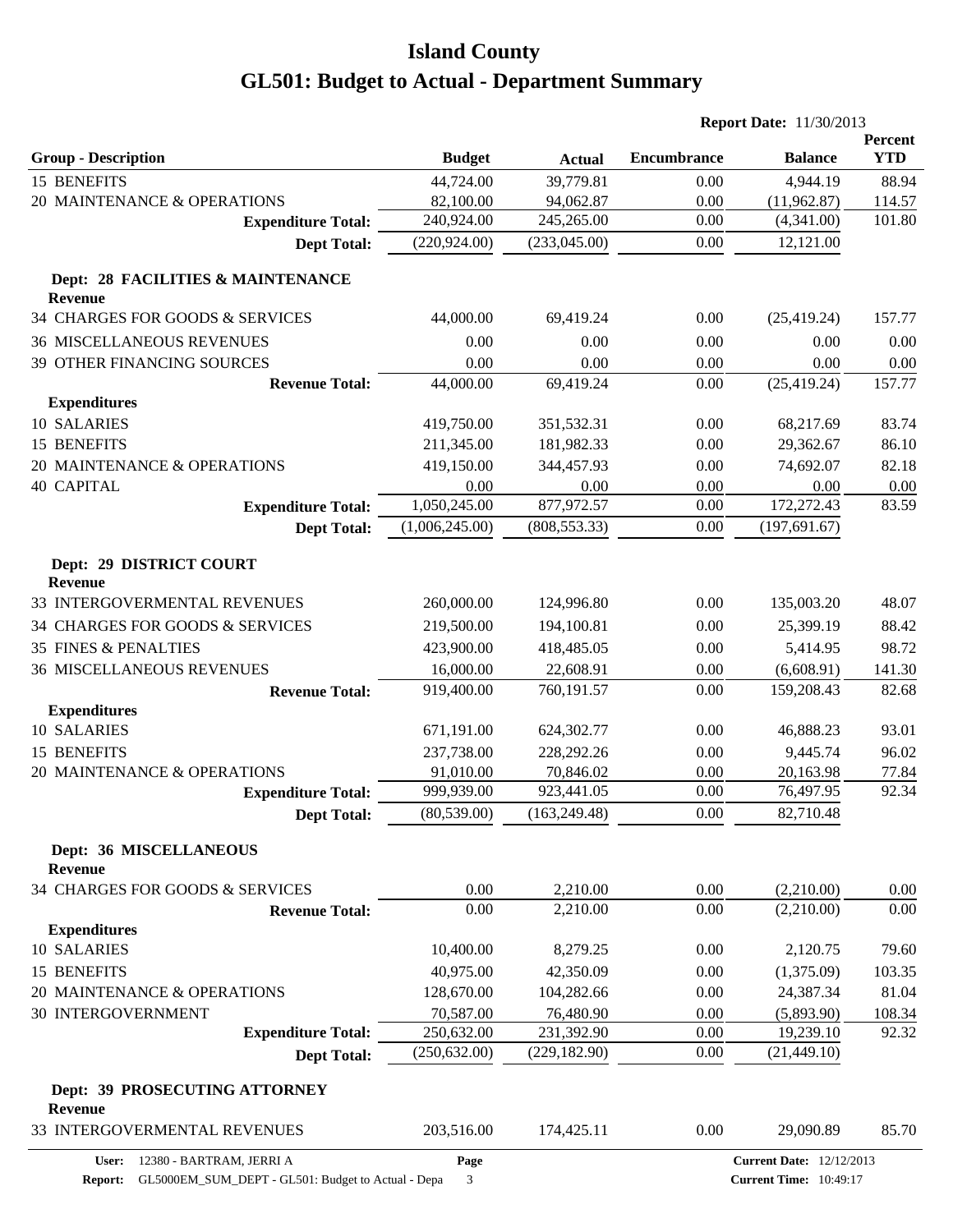|                                           |                |                |                    | <b>Report Date: 11/30/2013</b> |                              |
|-------------------------------------------|----------------|----------------|--------------------|--------------------------------|------------------------------|
| <b>Group - Description</b>                | <b>Budget</b>  | <b>Actual</b>  | <b>Encumbrance</b> | <b>Balance</b>                 | <b>Percent</b><br><b>YTD</b> |
| 34 CHARGES FOR GOODS & SERVICES           | 25,500.00      | 31,103.53      | 0.00               | (5,603.53)                     | 121.97                       |
| <b>35 FINES &amp; PENALTIES</b>           | 400.00         | 1,338.31       | 0.00               | (938.31)                       | 334.57                       |
| <b>36 MISCELLANEOUS REVENUES</b>          | 0.00           | 1,959.70       | 0.00               | (1,959.70)                     | 0.00                         |
| 39 OTHER FINANCING SOURCES                | 13,000.00      | 13,000.00      | 0.00               | 0.00                           | 100.00                       |
| <b>Revenue Total:</b>                     | 242,416.00     | 221,826.65     | 0.00               | 20,589.35                      | 91.50                        |
| <b>Expenditures</b>                       |                |                |                    |                                |                              |
| 10 SALARIES                               | 980,451.00     | 864,793.62     | 0.00               | 115,657.38                     | 88.20                        |
| 15 BENEFITS                               | 344,085.00     | 306,852.57     | 0.00               | 37,232.43                      | 89.17                        |
| 20 MAINTENANCE & OPERATIONS               | 143,868.00     | 121,395.00     | 0.00               | 22,473.00                      | 84.37                        |
| <b>40 CAPITAL</b>                         | 17,985.00      | 6,407.87       | 0.00               | 11,577.13                      | 35.62                        |
| <b>Expenditure Total:</b>                 | 1,486,389.00   | 1,299,449.06   | 0.00               | 186,939.94                     | 87.42                        |
| <b>Dept Total:</b>                        | (1,243,973.00) | (1,077,622.41) | 0.00               | (166, 350.59)                  |                              |
| Dept: 40 SHERIFF                          |                |                |                    |                                |                              |
| <b>Revenue</b>                            |                |                |                    |                                |                              |
| 32 LICENSES & PERMITS                     | 20,000.00      | 43,660.85      | 0.00               | (23,660.85)                    | 218.30                       |
| 33 INTERGOVERMENTAL REVENUES              | 124,000.00     | 260,529.08     | 0.00               | (136,529.08)                   | 210.10                       |
| 34 CHARGES FOR GOODS & SERVICES           | 48,500.00      | 43,682.61      | 0.00               | 4,817.39                       | 90.06                        |
| <b>35 FINES &amp; PENALTIES</b>           | 0.00           | 909.57         | 0.00               | (909.57)                       | 0.00                         |
| <b>36 MISCELLANEOUS REVENUES</b>          | 10,000.00      | 22,682.10      | 0.00               | (12,682.10)                    | 226.82                       |
| <b>38 NONREVENUES</b>                     | 0.00           | 607.65         | 0.00               | (607.65)                       | 0.00                         |
| 39 OTHER FINANCING SOURCES                | 750,000.00     | 750,000.00     | 0.00               | 0.00                           | 100.00                       |
| <b>Revenue Total:</b>                     | 952,500.00     | 1,122,071.86   | 0.00               | (169, 571.86)                  | 117.80                       |
| <b>Expenditures</b>                       |                |                |                    |                                |                              |
| 10 SALARIES                               | 4,048,660.00   | 3,777,658.93   | 0.00               | 271,001.07                     | 93.30                        |
| 15 BENEFITS                               | 1,474,507.00   | 1,368,236.35   | 0.00               | 106,270.65                     | 92.79                        |
| 20 MAINTENANCE & OPERATIONS               | 727,650.00     | 701,274.34     | 0.00               | 26,375.66                      | 96.37                        |
| <b>30 INTERGOVERNMENT</b>                 | 583,000.00     | 582,707.16     | 0.00               | 292.84                         | 99.94                        |
| <b>40 CAPITAL</b>                         | 20,000.00      | 66,423.98      | 0.00               | (46, 423.98)                   | 332.11                       |
| 50 INTERDEPT & TRANSFERS                  | 56,000.00      | 41,250.00      | 0.00<br>0.00       | 14,750.00                      | 73.66<br>94.61               |
| <b>Expenditure Total:</b>                 | 6,909,817.00   | 6,537,550.76   |                    | 372,266.24                     |                              |
| <b>Dept Total:</b>                        | (5,957,317.00) | (5,415,478.90) | 0.00               | (541, 838.10)                  |                              |
| Dept: 41 SUPERIOR COURT<br><b>Revenue</b> |                |                |                    |                                |                              |
| 32 LICENSES & PERMITS                     | 20,000.00      | 12,052.00      | 0.00               | 7,948.00                       | 60.26                        |
| 33 INTERGOVERMENTAL REVENUES              | 308,913.00     | 245,076.66     | 0.00               | 63,836.34                      | 79.33                        |
| 34 CHARGES FOR GOODS & SERVICES           | 18,000.00      | 16,494.08      | 0.00               | 1,505.92                       | 91.63                        |
| <b>36 MISCELLANEOUS REVENUES</b>          | 0.00           | 2,447.33       | 0.00               | (2,447.33)                     | 0.00                         |
| 39 OTHER FINANCING SOURCES                | 0.00           | 7,000.00       | 0.00               | (7,000.00)                     | 0.00                         |
| <b>Revenue Total:</b>                     | 346,913.00     | 283,070.07     | 0.00               | 63,842.93                      | 81.59                        |
| <b>Expenditures</b>                       |                |                |                    |                                |                              |
| 10 SALARIES                               | 731,300.00     | 654,237.77     | 0.00               | 77,062.23                      | 89.46                        |
| 15 BENEFITS                               | 171,390.00     | 153,274.19     | 0.00               | 18,115.81                      | 89.43                        |
| 20 MAINTENANCE & OPERATIONS               | 163,689.00     | 131,911.85     | 0.00               | 31,777.15                      | 80.58                        |
| <b>40 CAPITAL</b>                         | 0.00           | 0.00           | 0.00               | 0.00                           | 0.00                         |
| 50 INTERDEPT & TRANSFERS                  | 350,000.00     | 350,000.00     | 0.00               | 0.00                           | 100.00                       |

**User:** 12380 - BARTRAM, JERRI A

**Page**

**Report:** GL5000EM\_SUM\_DEPT - GL501: Budget to Actual - Depa 4

**Current Time:** 10:49:17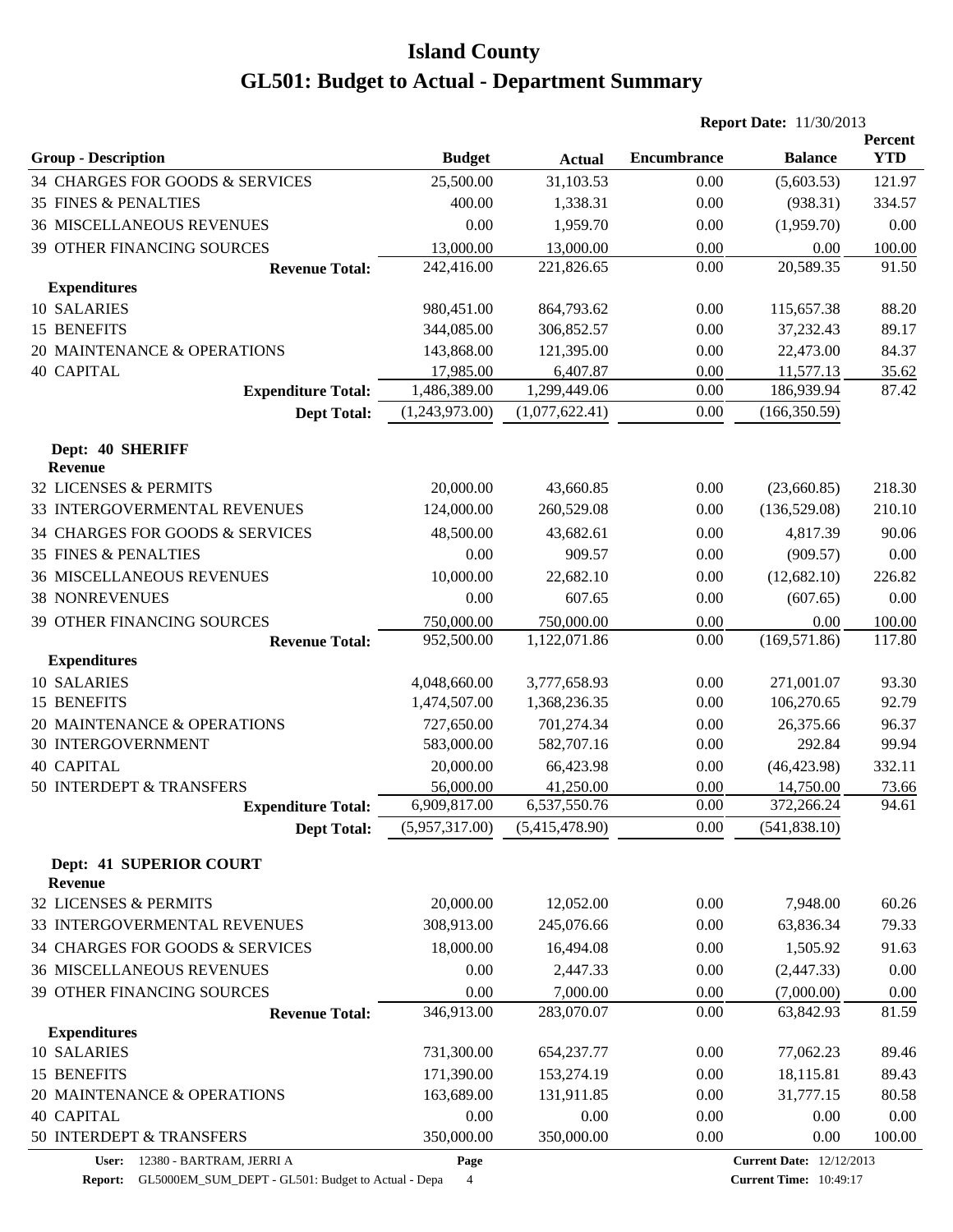|                                                 |                |                | <b>Report Date: 11/30/2013</b> |                |                       |
|-------------------------------------------------|----------------|----------------|--------------------------------|----------------|-----------------------|
| <b>Group - Description</b>                      | <b>Budget</b>  | <b>Actual</b>  | <b>Encumbrance</b>             | <b>Balance</b> | Percent<br><b>YTD</b> |
| <b>Expenditure Total:</b>                       | 1,416,379.00   | 1,289,423.81   | 0.00                           | 126,955.19     | 91.03                 |
| <b>Dept Total:</b>                              | (1,069,466.00) | (1,006,353.74) | 0.00                           | (63, 112.26)   |                       |
| <b>Dept: 42 TREASURER</b>                       |                |                |                                |                |                       |
| <b>Revenue</b>                                  |                |                |                                |                |                       |
| 31 TAXES                                        | 75,000.00      | 101,000.31     | 0.00                           | (26,000.31)    | 134.66                |
| 34 CHARGES FOR GOODS & SERVICES                 | 7,050.00       | 4,935.95       | 0.00                           | 2,114.05       | 70.01                 |
| <b>36 MISCELLANEOUS REVENUES</b>                | 302,000.00     | 519,519.16     | 0.00                           | (217,519.16)   | 172.02                |
| <b>Revenue Total:</b>                           | 384,050.00     | 625,455.42     | 0.00                           | (241, 405.42)  | 162.85                |
| <b>Expenditures</b>                             |                |                |                                |                |                       |
| 10 SALARIES                                     | 342,709.00     | 344,861.36     | 0.00                           | (2,152.36)     | 100.62                |
| 15 BENEFITS                                     | 107,119.00     | 103,350.17     | 0.00                           | 3,768.83       | 96.48                 |
| 20 MAINTENANCE & OPERATIONS                     | 64,700.00      | 45,118.15      | 0.00                           | 19,581.85      | 69.73                 |
| <b>60 DEBT SERVICE</b>                          | 6,000.00       | 4,636.81       | 0.00                           | 1,363.19       | 77.28                 |
| <b>Expenditure Total:</b>                       | 520,528.00     | 497,966.49     | 0.00                           | 22,561.51      | 95.66                 |
|                                                 | (136, 478.00)  | 127,488.93     | 0.00                           | (263,966.93)   |                       |
| <b>Dept Total:</b>                              |                |                |                                |                |                       |
| Dept: 47 BUDGET<br><b>Revenue</b>               |                |                |                                |                |                       |
| 34 CHARGES FOR GOODS & SERVICES                 | 0.00           | 71.86          | 0.00                           | (71.86)        | 0.00                  |
| <b>Revenue Total:</b>                           | 0.00           | 71.86          | 0.00                           | (71.86)        | 0.00                  |
| <b>Expenditures</b>                             |                |                |                                |                |                       |
| 10 SALARIES                                     | 82,466.00      | 75,938.00      | 0.00                           | 6,528.00       | 92.08                 |
| 15 BENEFITS                                     | 21,153.00      | 19,703.52      | 0.00                           | 1,449.48       | 93.14                 |
| 20 MAINTENANCE & OPERATIONS                     | 11,600.00      | 4,988.36       | 0.00                           | 6,611.64       | 43.00                 |
| <b>Expenditure Total:</b>                       | 115,219.00     | 100,629.88     | 0.00                           | 14,589.12      | 87.33                 |
| <b>Dept Total:</b>                              | (115, 219.00)  | (100, 558.02)  | 0.00                           | (14,660.98)    |                       |
|                                                 |                |                |                                |                |                       |
| Dept: 48 EMERGENCY MANAGEMENT<br><b>Revenue</b> |                |                |                                |                |                       |
| 33 INTERGOVERMENTAL REVENUES                    | 257,585.00     | 146,444.03     | 0.00                           | 111,140.97     | 56.85                 |
| <b>Revenue Total:</b>                           | 257,585.00     | 146,444.03     | 0.00                           | 111,140.97     | 56.85                 |
| <b>Expenditures</b>                             |                |                |                                |                |                       |
| 10 SALARIES                                     | 43,200.00      | 40,250.52      | 0.00                           | 2,949.48       | 93.17                 |
| 15 BENEFITS                                     | 9,415.00       | 8,963.07       | 0.00                           | 451.93         | 95.19                 |
| 20 MAINTENANCE & OPERATIONS                     | 265,935.00     | 111,072.03     | 0.00                           | 154,862.97     | 41.76                 |
| <b>40 CAPITAL</b>                               | 0.00           | 42,458.05      | 0.00                           | (42, 458.05)   | 0.00                  |
| <b>Expenditure Total:</b>                       | 318,550.00     | 202,743.67     | 0.00                           | 115,806.33     | 63.64                 |
| <b>Dept Total:</b>                              | (60, 965.00)   | (56, 299.64)   | 0.00                           | (4,665.36)     |                       |
|                                                 |                |                |                                |                |                       |
| Dept: 51 CIVIL SERVICE                          |                |                |                                |                |                       |
| <b>Expenditures</b>                             |                |                |                                |                |                       |
| 10 SALARIES                                     | 0.00           | 0.00           | 0.00                           | 0.00           | 0.00                  |
| 15 BENEFITS                                     | 0.00           | 0.00           | 0.00                           | 0.00           | 0.00                  |
| 20 MAINTENANCE & OPERATIONS                     | 0.00           | 0.00           | 0.00                           | 0.00           | 0.00                  |
| <b>Expenditure Total:</b>                       | 0.00           | 0.00           | 0.00                           | 0.00           | 0.00                  |
| <b>Dept Total:</b>                              | 0.00           | 0.00           | 0.00                           | 0.00           |                       |
| Dept: 53 PLANNING                               |                |                |                                |                |                       |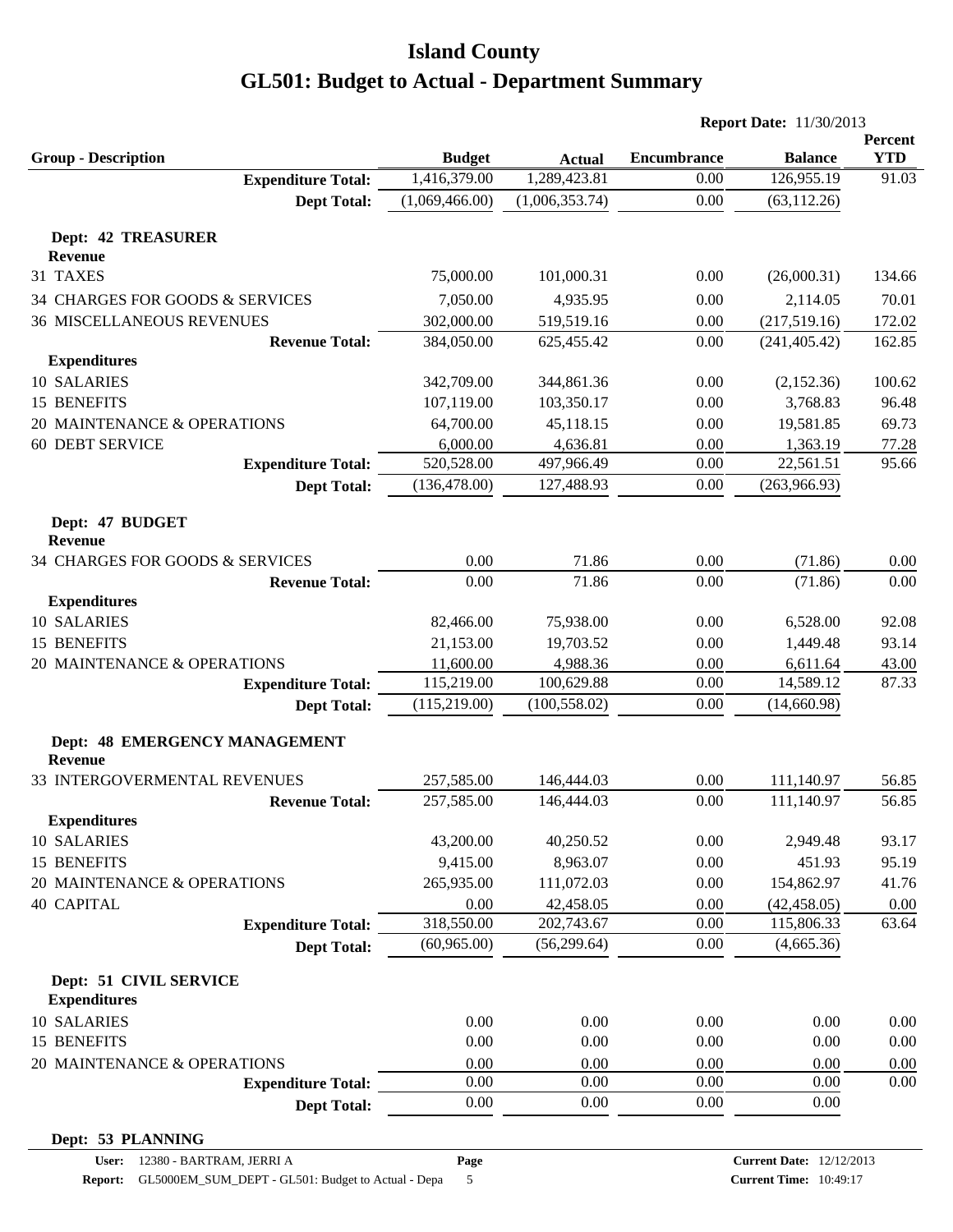|                                                    |                |                       |                    | <b>Report Date: 11/30/2013</b> |                       |
|----------------------------------------------------|----------------|-----------------------|--------------------|--------------------------------|-----------------------|
| <b>Group - Description</b>                         | <b>Budget</b>  |                       | <b>Encumbrance</b> | <b>Balance</b>                 | Percent<br><b>YTD</b> |
| <b>Revenue</b>                                     |                | <b>Actual</b>         |                    |                                |                       |
| 32 LICENSES & PERMITS                              | 854,000.00     | 880,632.07            | 0.00               | (26,632.07)                    | 103.11                |
| 33 INTERGOVERMENTAL REVENUES                       | 32,188.00      | 70,477.00             | 0.00               | (38, 289.00)                   | 218.95                |
| 34 CHARGES FOR GOODS & SERVICES                    | 508,425.00     | 414,266.74            | 0.00               | 94,158.26                      | 81.48                 |
| <b>36 MISCELLANEOUS REVENUES</b>                   | 300.00         | 191.37                | 0.00               | 108.63                         | 63.79                 |
| 39 OTHER FINANCING SOURCES                         | 49,000.00      | 49,000.00             | 0.00               | 0.00                           | 100.00                |
| <b>Revenue Total:</b>                              | 1,443,913.00   | 1,414,567.18          | 0.00               | 29,345.82                      | 97.96                 |
| <b>Expenditures</b>                                |                |                       |                    |                                |                       |
| 10 SALARIES                                        | 1,029,149.00   | 848,157.21            | 0.00               | 180,991.79                     | 82.41                 |
| 15 BENEFITS                                        | 419,803.00     | 343,275.90            | 0.00               | 76,527.10                      | 81.77                 |
| 20 MAINTENANCE & OPERATIONS                        | 143,255.00     | 127,312.78            | 0.00               | 15,942.22                      | 88.87                 |
| <b>Expenditure Total:</b>                          | 1,592,207.00   | 1,318,745.89          | 0.00               | 273,461.11                     | 82.82                 |
| <b>Dept Total:</b>                                 | (148, 294.00)  | 95,821.29             | 0.00               | (244, 115.29)                  |                       |
| Dept: 54 GENERAL SERVICES ADMIN<br><b>Revenue</b>  |                |                       |                    |                                |                       |
| 31 TAXES                                           | 0.00           | 0.00                  | 0.00               | 0.00                           | 0.00                  |
| 32 LICENSES & PERMITS                              | 19,625.00      | 17,466.00             | 0.00               | 2,159.00                       | 89.00                 |
| 33 INTERGOVERMENTAL REVENUES                       | 52,582.00      | 0.00                  | 0.00               | 52,582.00                      | 0.00                  |
|                                                    |                |                       |                    |                                | 80.19                 |
| 34 CHARGES FOR GOODS & SERVICES                    | 32,875.00      | 26,363.70             | 0.00               | 6,511.30                       |                       |
| <b>35 FINES &amp; PENALTIES</b>                    | 4,000.00       | 1,295.00              | 0.00               | 2,705.00                       | 32.37                 |
| <b>36 MISCELLANEOUS REVENUES</b>                   | 3,500.00       | 3,980.00<br>49,104.70 | 0.00<br>0.00       | (480.00)                       | 113.71<br>43.61       |
| <b>Revenue Total:</b><br><b>Expenditures</b>       | 112,582.00     |                       |                    | 63,477.30                      |                       |
| 10 SALARIES                                        | 79,683.00      | 104,790.50            | 0.00               | (25, 107.50)                   | 131.50                |
| <b>15 BENEFITS</b>                                 | 27,607.00      | 24,939.49             | 0.00               | 2,667.51                       | 90.33                 |
| 20 MAINTENANCE & OPERATIONS                        | 1,092,259.00   | 906,295.79            | 0.00               | 185,963.21                     | 82.97                 |
| <b>30 INTERGOVERNMENT</b>                          | 10,094.00      | 9,890.11              | 0.00               | 203.89                         | 97.98                 |
| <b>Expenditure Total:</b>                          | 1,209,643.00   | 1,045,915.89          | 0.00               | 163,727.11                     | 86.46                 |
| <b>Dept Total:</b>                                 | (1,097,061.00) | (996, 811.19)         | 0.00               | (100, 249.81)                  |                       |
| <b>Dept: 59 HUMAN RESOURCES</b><br><b>Revenue</b>  |                |                       |                    |                                |                       |
| 34 CHARGES FOR GOODS & SERVICES                    | 0.00           | 53.00                 | 0.00               | (53.00)                        | 0.00                  |
| <b>36 MISCELLANEOUS REVENUES</b>                   | 0.00           | 922.05                | 0.00               | (922.05)                       | 0.00                  |
| <b>Revenue Total:</b>                              | 0.00           | 975.05                | 0.00               | (975.05)                       | 0.00                  |
| <b>Expenditures</b>                                |                |                       |                    |                                |                       |
| 10 SALARIES                                        | 165,900.00     | 153,008.40            | 0.00               | 12,891.60                      | 92.22                 |
| 15 BENEFITS                                        | 57,722.00      | 53,411.95             | 0.00               | 4,310.05                       | 92.53                 |
| 20 MAINTENANCE & OPERATIONS                        | 62,110.00      | 82,355.78             | 0.00               | (20, 245.78)                   | 132.59                |
| <b>Expenditure Total:</b>                          | 285,732.00     | 288,776.13            | 0.00               | (3,044.13)                     | 101.06                |
| <b>Dept Total:</b>                                 | (285, 732.00)  | (287, 801.08)         | 0.00               | 2,069.08                       |                       |
| Dept: 90 x FUND NON-DEPARTMENTAL<br><b>Revenue</b> |                |                       |                    |                                |                       |
| 30 USE OF FUND BALANCE/RESERVES                    | 459,380.00     | 0.00                  | 0.00               | 459,380.00                     | 0.00                  |
| 31 TAXES                                           | 7,291,000.00   | 7,269,774.14          | 0.00               | 21,225.86                      | 99.70                 |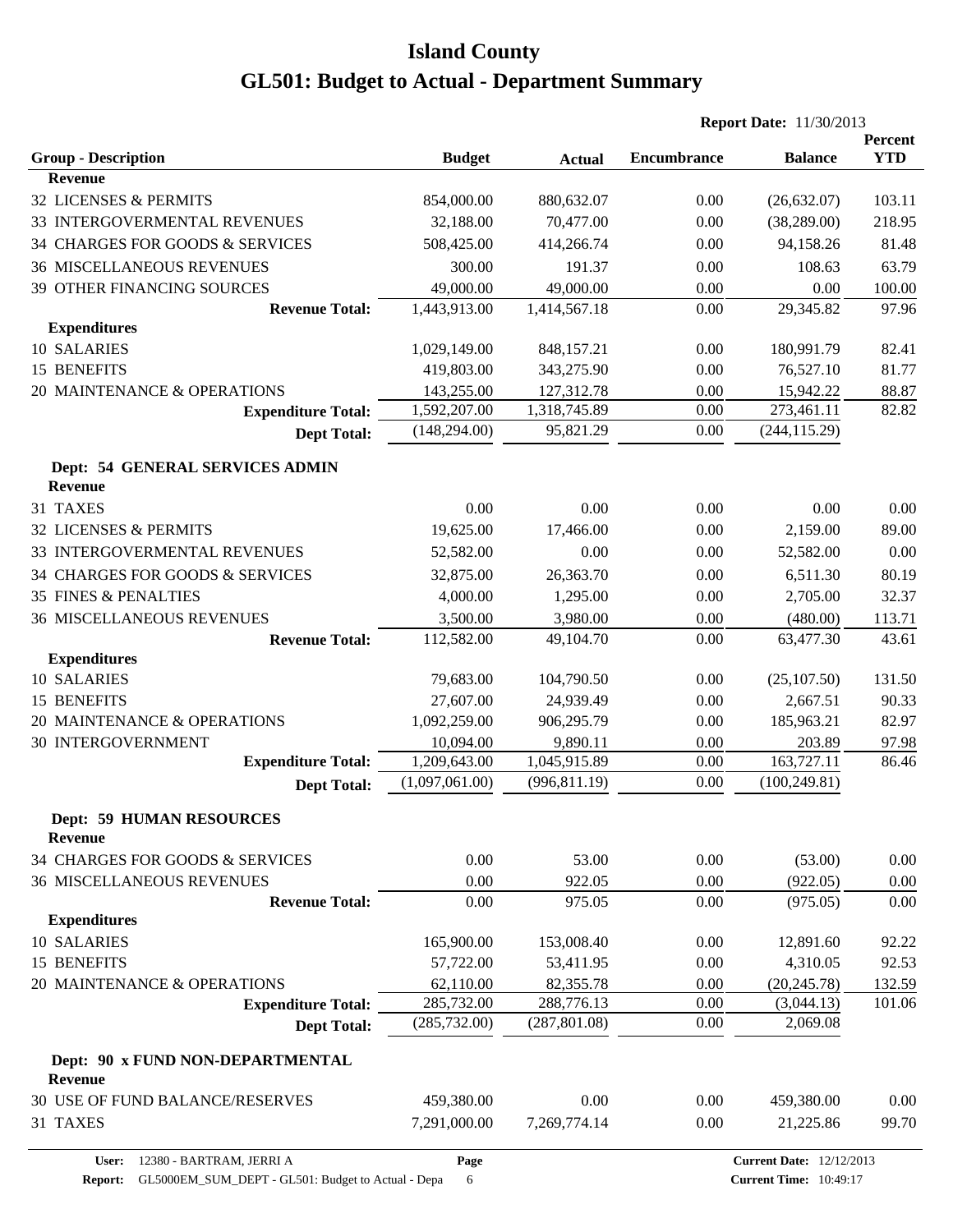|                                   |               |               |                    | <b>Report Date: 11/30/2013</b> |            |
|-----------------------------------|---------------|---------------|--------------------|--------------------------------|------------|
|                                   |               |               |                    |                                | Percent    |
| <b>Group - Description</b>        | <b>Budget</b> | Actual        | <b>Encumbrance</b> | <b>Balance</b>                 | <b>YTD</b> |
| 31 TAXES                          | 5,929,000.00  | 6,224,323.13  | 0.00               | (295, 323.13)                  | 104.98     |
| 33 INTERGOVERMENTAL REVENUES      | 998,000.00    | 1,078,580.77  | 0.00               | (80,580.77)                    | 108.07     |
| 34 CHARGES FOR GOODS & SERVICES   | 30,000.00     | 23.842.69     | 0.00               | 6.157.31                       | 79.47      |
| <b>36 MISCELLANEOUS REVENUES</b>  | 65,000.00     | 1.262.21      | 0.00               | 63,737.79                      | 1.94       |
| <b>39 OTHER FINANCING SOURCES</b> | 1,355,800.00  | 1.355.800.00  | 0.00               | 0.00                           | 100.00     |
| <b>Revenue Total:</b>             | 16.128.180.00 | 15,953,582.94 | 0.00               | 174,597.06                     | 98.91      |
| <b>Expenditures</b>               |               |               |                    |                                |            |
| 20 MAINTENANCE & OPERATIONS       | 88,736.00     | 0.00          | 0.00               | 88,736.00                      | 0.00       |
| 50 INTERDEPT & TRANSFERS          | 1,277,331.00  | 1,141,365.36  | 0.00               | 135,965.64                     | 89.35      |
| <b>60 DEBT SERVICE</b>            | 0.00          | 0.07          | 0.00               | (0.07)                         | 0.00       |
| <b>Expenditure Total:</b>         | 1,366,067.00  | 1,141,365.43  | 0.00               | 224,701.57                     | 83.55      |
| <b>Dept Total:</b>                | 14.762.113.00 | 14,812,217.51 | 0.00               | (50, 104.51)                   |            |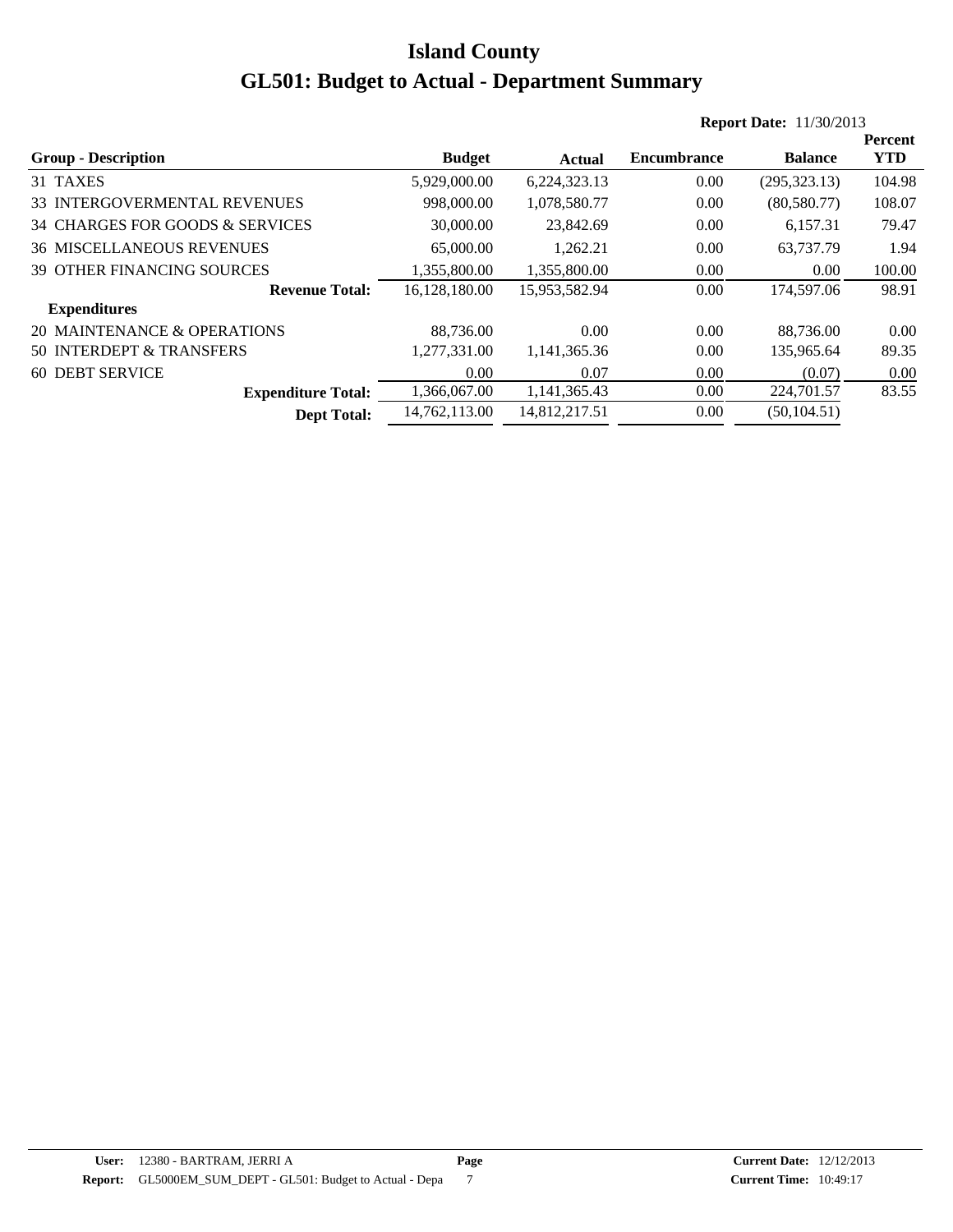|                                      |                                                                    | <b>Prior Years to Date Actuals</b> |               | 2013<br><b>Approved</b> | 2013<br><b>Month</b><br>to Date @ | 2013<br>Year to<br>Date @ | 2013<br><b>Encumbered</b><br>Amount @ | 2013<br>Balance @ | <b>Percent</b>                                            |
|--------------------------------------|--------------------------------------------------------------------|------------------------------------|---------------|-------------------------|-----------------------------------|---------------------------|---------------------------------------|-------------------|-----------------------------------------------------------|
| Object                               | <b>Description</b>                                                 | 2011                               | 2012          | <b>Budget</b>           | 11/30/2013                        | 11/30/2013                | 11/30/2013                            | 11/30/2013        | <b>YTD</b>                                                |
| 2% HOTEL/MOTEL PUBLIC FACILITI (124) |                                                                    |                                    |               |                         |                                   |                           |                                       |                   |                                                           |
| USE OF FUND BALANCE                  |                                                                    | 0.00                               | 0.00          | 0.00                    | 0.00                              | 0.00                      | 0.00                                  | 0.00              | $0\%$                                                     |
| <b>REVENUES</b>                      |                                                                    | 141,784.09                         | 139,506.01    | 156,700.00              | 30,831.05                         | 159,288.24                | 0.00                                  | (2,588.24)        | 102 %                                                     |
| <b>EXPENDITURES</b>                  |                                                                    | (94, 286.33)                       | (90, 443.04)  | (150,000.00)            | (5,574.01)                        | (127, 583.28)             | 0.00                                  | (22, 416.72)      | 85%                                                       |
| <b>TRANSFERS OUT</b>                 |                                                                    | (4,500.00)                         | (5,100.00)    | (6,700.00)              | 0.00                              | (6,700.00)                | 0.00                                  | 0.00              | 100 %                                                     |
|                                      | Net 2% HOTEL/MOTEL PUBLIC FACILITI (124)                           | 42,997.76                          | 43,962.97     | 0.00                    | 25,257.04                         | 25,004.96                 | 0.00                                  | (25,004.96)       |                                                           |
| ALCOHOL/SUBSTANCE ABUSE (123)        |                                                                    |                                    |               |                         |                                   |                           |                                       |                   |                                                           |
| USE OF FUND BALANCE                  |                                                                    | 0.00                               | 0.00          | 0.00                    | 0.00                              | 0.00                      | 0.00                                  | 0.00              | 0%                                                        |
| <b>REVENUES</b>                      |                                                                    | 22,138.60                          | 76,286.07     | 66,000.00               | 17,024.06                         | 121,344.63                | 0.00                                  | (55, 344.63)      | 184 %                                                     |
| <b>GRANT REVENUES</b>                |                                                                    | 340.093.96                         | 310.758.16    | 509.980.00              | 20.412.75                         | 353.067.62                | 0.00                                  | 156.912.38        | 69%                                                       |
| <b>EXPENDITURES</b>                  |                                                                    | (500, 672.76)                      | (437, 492.49) | (575,980.00)            | (41,718.64)                       | (479, 743.94)             | 0.00                                  | (96, 236.06)      | 83%                                                       |
| <b>TRANSFERS IN</b>                  |                                                                    | 0.00                               | 6,000.00      | 0.00                    | 0.00                              | 0.00                      | 0.00                                  | 0.00              | $0\%$                                                     |
| <b>TRANSFERS OUT</b>                 |                                                                    | (1,587.40)                         | (5,000.00)    | 0.00                    | 0.00                              | 0.00                      | 0.00                                  | 0.00              | $0\%$                                                     |
| Net ALCOHOL/SUBSTANCE ABUSE (123)    |                                                                    | (140.027.60)                       | (49, 448.26)  | 0.00                    | (4, 281.83)                       | (5,331.69)                | 0.00                                  | 5,331.69          |                                                           |
| <b>ANTI-PROFITEERING (136)</b>       |                                                                    |                                    |               |                         |                                   |                           |                                       |                   |                                                           |
| USE OF FUND BALANCE                  |                                                                    | 0.00                               | 0.00          | 0.00                    | 0.00                              | 0.00                      | 0.00                                  | 0.00              | 0%                                                        |
| <b>REVENUES</b>                      |                                                                    | 19.75                              | 18.63         | 0.00                    | 1.20                              | 16.30                     | 0.00                                  | (16.30)           | $0\%$                                                     |
| <b>TRANSFERS OUT</b>                 |                                                                    | 0.00                               | 0.00          | 0.00                    | 0.00                              | 0.00                      | 0.00                                  | 0.00              | $0\%$                                                     |
| Net ANTI-PROFITEERING (136)          |                                                                    | 19.75                              | 18.63         | 0.00                    | 1.20                              | 16.30                     | 0.00                                  | (16.30)           |                                                           |
| <b>AUDITOR'S O &amp; M (118)</b>     |                                                                    |                                    |               |                         |                                   |                           |                                       |                   |                                                           |
| USE OF FUND BALANCE                  |                                                                    | 0.00                               | 0.00          | 13,920.00               | 0.00                              | 0.00                      | 0.00                                  | 13,920.00         | 0%                                                        |
| <b>REVENUES</b>                      |                                                                    | 118,046.02                         | 122,406.19    | 125,000.00              | 3,720.80                          | 140,731.02                | 0.00                                  | (15,731.02)       | 113%                                                      |
| <b>EXPENDITURES</b>                  |                                                                    | (124, 287.59)                      | (131, 835.55) | (164, 320.00)           | (8,427.29)                        | (122, 088.74)             | 0.00                                  | (42, 231.26)      | 74 %                                                      |
| <b>TRANSFERS IN</b>                  |                                                                    | 25,400.00                          | 25,400.00     | 25,400.00               | 0.00                              | 25,400.00                 | 0.00                                  | 0.00              | 100 %                                                     |
| <b>TRANSFERS OUT</b>                 |                                                                    | 0.00                               | 0.00          | 0.00                    | 0.00                              | 0.00                      | 0.00                                  | 0.00              | $0\%$                                                     |
| Net AUDITOR'S O & M (118)            |                                                                    | 19,158.43                          | 15,970.64     | 0.00                    | (4,706.49)                        | 44.042.28                 | 0.00                                  | (44, 042.28)      |                                                           |
| <b>CAPITAL DRAINAGE (321)</b>        |                                                                    |                                    |               |                         |                                   |                           |                                       |                   |                                                           |
| <b>REVENUES</b>                      |                                                                    | 0.00                               | 0.00          | 0.00                    | 7,988.61                          | 7,988.61                  | 0.00                                  | (7,988.61)        | 0%                                                        |
| <b>EXPENDITURES</b>                  |                                                                    | (191, 128.64)                      | (349,068.16)  | (685,000.00)            | (26, 848.93)                      | (169, 020.54)             | 0.00                                  | (515, 979.46)     | 25 %                                                      |
| <b>TRANSFERS IN</b>                  |                                                                    | 111,000.00                         | 295,588.40    | 715,800.00              | 0.00                              | 485,400.00                | 0.00                                  | 230,400.00        | 68 %                                                      |
| <b>TRANSFERS OUT</b>                 |                                                                    | (16,800.00)                        | (31,500.00)   | (30,800.00)             | 0.00                              | (30,800.00)               | 0.00                                  | 0.00              | 100 %                                                     |
| Net CAPITAL DRAINAGE (321)           |                                                                    | (96, 928.64)                       | (84,979.76)   | 0.00                    | (18,860.32)                       | 293,568.07                | 0.00                                  | (293, 568.07)     |                                                           |
| CASA FUND (131)                      |                                                                    |                                    |               |                         |                                   |                           |                                       |                   |                                                           |
| USE OF FUND BALANCE                  |                                                                    | 0.00                               | 0.00          | 0.00                    | 0.00                              | 0.00                      | 0.00                                  | 0.00              | 0%                                                        |
| <b>REVENUES</b>                      |                                                                    | 4,570.85                           | 250.00        | 0.00                    | 0.00                              | 341.00                    | 0.00                                  | (341.00)          | 0%                                                        |
| <b>GRANT REVENUES</b>                |                                                                    | 42,619.65                          | 50,552.25     | 60,284.00               | 0.00                              | 45,361.77                 | 0.00                                  | 14,922.23         | 75 %                                                      |
| <b>EXPENDITURES</b>                  |                                                                    | (94,901.96)                        | (97, 916.68)  | (110, 875.00)           | (10, 304.12)                      | (87, 418.47)              | 0.00                                  | (23, 456.53)      | 79 %                                                      |
| <b>TRANSFERS IN</b>                  |                                                                    | 50,591.00                          | 50,591.00     | 50,591.00               | 0.00                              | 50,591.00                 | 0.00                                  | 0.00              | 100 %                                                     |
| User: 12380 - BARTRAM, JERRI A       | Report: GL5010EM FUND - GL535: Multi Year Budget to Actual by Fund |                                    |               | Page<br>$\mathbf{1}$    |                                   |                           |                                       |                   | Current Date: 12/12/2013<br><b>Current Time: 16:01:21</b> |

**Report:** 1 **Current Time:** GL5010EM\_FUND - GL535: Multi Year Budget to Actual by Fund 16:01:21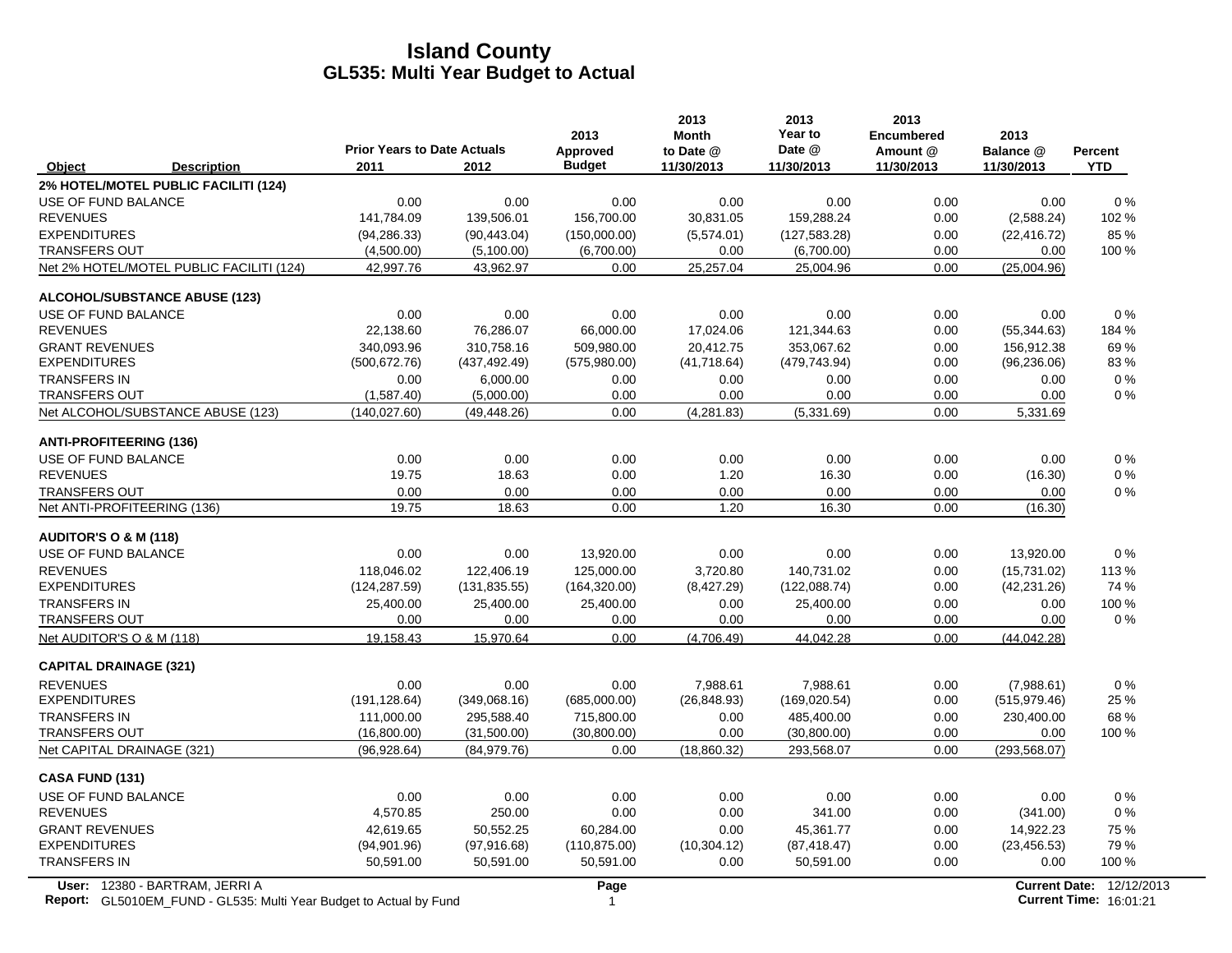|                                             |                    | <b>Prior Years to Date Actuals</b> |               | 2013<br>Approved | 2013<br><b>Month</b><br>to Date @ | 2013<br>Year to<br>Date @ | 2013<br><b>Encumbered</b><br>Amount @ | 2013<br>Balance @ | Percent    |
|---------------------------------------------|--------------------|------------------------------------|---------------|------------------|-----------------------------------|---------------------------|---------------------------------------|-------------------|------------|
| Object                                      | <b>Description</b> | 2011                               | 2012          | <b>Budget</b>    | 11/30/2013                        | 11/30/2013                | 11/30/2013                            | 11/30/2013        | <b>YTD</b> |
| <b>TRANSFERS OUT</b>                        |                    | 0.00                               | 0.00          | 0.00             | 0.00                              | 0.00                      | 0.00                                  | 0.00              | $0\%$      |
| Net CASA FUND (131)                         |                    | 2,879.54                           | 3,476.57      | 0.00             | (10, 304.12)                      | 8,875.30                  | 0.00                                  | (8,875.30)        |            |
| <b>CLEAN WATER UTILITY (154)</b>            |                    |                                    |               |                  |                                   |                           |                                       |                   |            |
| <b>REVENUES</b>                             |                    | 0.00                               | 1,434,956.10  | 1,535,000.00     | 156,460.34                        | 1,441,625.95              | 0.00                                  | 93,374.05         | 94 %       |
| <b>GRANT REVENUES</b>                       |                    | 0.00                               | 0.00          | 0.00             | 0.00                              | 0.00                      | 0.00                                  | 0.00              | $0\%$      |
| <b>EXPENDITURES</b>                         |                    | 0.00                               | (18, 786.25)  | (1,305,000.00)   | (132,964.68)                      | (155, 032.99)             | 0.00                                  | (1, 149, 967.01)  | 12%        |
| <b>TRANSFERS OUT</b>                        |                    | 0.00                               | (202,000.00)  | (230,000.00)     | 0.00                              | 0.00                      | 0.00                                  | (230,000.00)      | $0\%$      |
| Net CLEAN WATER UTILITY (154)               |                    | 0.00                               | 1,214,169.85  | 0.00             | 23,495.66                         | 1,286,592.96              | 0.00                                  | (1,286,592.96)    |            |
| <b>COMM MENTAL HEALTH FACILITY (148)</b>    |                    |                                    |               |                  |                                   |                           |                                       |                   |            |
| <b>REVENUES</b>                             |                    | 4.822.60                           | 4.822.60      | 5.790.00         | 964.52                            | 5.787.12                  | 0.00                                  | 2.88              | 100 %      |
| <b>EXPENDITURES</b>                         |                    | (5,578.93)                         | (4,661.36)    | (5,790.00)       | (342.00)                          | (3,762.00)                | 0.00                                  | (2,028.00)        | 65 %       |
| <b>TRANSFERS OUT</b>                        |                    | 0.00                               | 0.00          | 0.00             | 0.00                              | 0.00                      | 0.00                                  | 0.00              | $0\%$      |
| Net COMM MENTAL HEALTH FACILITY (148)       |                    | (756.33)                           | 161.24        | 0.00             | 622.52                            | 2,025.12                  | 0.00                                  | (2,025.12)        |            |
| <b>CONSERVATION FUTURES (132)</b>           |                    |                                    |               |                  |                                   |                           |                                       |                   |            |
| USE OF FUND BALANCE                         |                    | 0.00                               | 0.00          | 150,500.00       | 0.00                              | 0.00                      | 0.00                                  | 150,500.00        | $0\%$      |
| <b>REVENUES</b>                             |                    | 676.916.17                         | 673,735.09    | 780,100.00       | 73,579.63                         | 686,412.27                | 0.00                                  | 93,687.73         | 88%        |
| <b>GRANT REVENUES</b>                       |                    | 46,394.36                          | 49,360.60     | 498,750.00       | 3,921.63                          | 514,844.30                | 0.00                                  | (16,094.30)       | 103 %      |
| <b>EXPENDITURES</b>                         |                    | (117, 491.09)                      | (117, 682.89) | (1,429,350.00)   | (3,246.98)                        | (495,080.24)              | 0.00                                  | (934, 269.76)     | 35 %       |
| <b>TRANSFERS OUT</b>                        |                    | 0.00                               | 0.00          | 0.00             | 0.00                              | 0.00                      | 0.00                                  | 0.00              | $0\%$      |
| Net CONSERVATION FUTURES (132)              |                    | 605,819.44                         | 605,412.80    | 0.00             | 74,254.28                         | 706,176.33                | 0.00                                  | (706, 176.33)     |            |
| <b>CONSTRUCTION &amp; ACQUISITION (308)</b> |                    |                                    |               |                  |                                   |                           |                                       |                   |            |
| USE OF FUND BALANCE                         |                    | 0.00                               | 0.00          | 0.00             | 0.00                              | 0.00                      | 0.00                                  | 0.00              | $0\%$      |
| <b>EXPENDITURES</b>                         |                    | 0.00                               | 0.00          | 0.00             | 0.00                              | 0.00                      | 0.00                                  | 0.00              | $0\%$      |
| <b>TRANSFERS IN</b>                         |                    | 0.00                               | 0.00          | 0.00             | 0.00                              | 0.00                      | 0.00                                  | 0.00              | $0\%$      |
| Net CONSTRUCTION & ACQUISITION (308)        |                    | 0.00                               | 0.00          | 0.00             | 0.00                              | 0.00                      | 0.00                                  | 0.00              |            |
| <b>CORNET BAY DOCK (119)</b>                |                    |                                    |               |                  |                                   |                           |                                       |                   |            |
| <b>REVENUES</b>                             |                    | 16,970.00                          | 11,760.00     | 21,000.00        | 950.00                            | 11,557.75                 | 0.00                                  | 9,442.25          | 55 %       |
| <b>EXPENDITURES</b>                         |                    | (6,692.50)                         | (6,702.37)    | (20, 100.00)     | (879.84)                          | (8,741.70)                | 0.00                                  | (11, 358.30)      | 43 %       |
| <b>TRANSFERS OUT</b>                        |                    | (700.00)                           | (700.00)      | (900.00)         | 0.00                              | (900.00)                  | 0.00                                  | 0.00              | 100 %      |
| Net CORNET BAY DOCK (119)                   |                    | 9,577.50                           | 4,357.63      | 0.00             | 70.16                             | 1,916.05                  | 0.00                                  | (1,916.05)        |            |
| <b>COUNTY FAIR (110)</b>                    |                    |                                    |               |                  |                                   |                           |                                       |                   |            |
| <b>REVENUES</b>                             |                    | 246.188.83                         | 77.892.06     | 0.00             | 0.00                              | 0.00                      | 0.00                                  | 0.00              | $0\%$      |
| <b>GRANT REVENUES</b>                       |                    | 0.00                               | 0.00          | 0.00             | 0.00                              | 49.990.00                 | 0.00                                  | (49,990.00)       | $0\%$      |
| <b>EXPENDITURES</b>                         |                    | (262, 642.45)                      | (83, 723.37)  | 0.00             | 0.00                              | (50,030.00)               | 0.00                                  | 50,030.00         | $0\%$      |
| <b>TRANSFERS IN</b>                         |                    | 19,651.80                          | 0.00          | 0.00             | 0.00                              | 0.00                      | 0.00                                  | 0.00              | $0\%$      |
| <b>TRANSFERS OUT</b>                        |                    | 0.00                               | 0.00          | 0.00             | 0.00                              | 0.00                      | 0.00                                  | 0.00              | $0\%$      |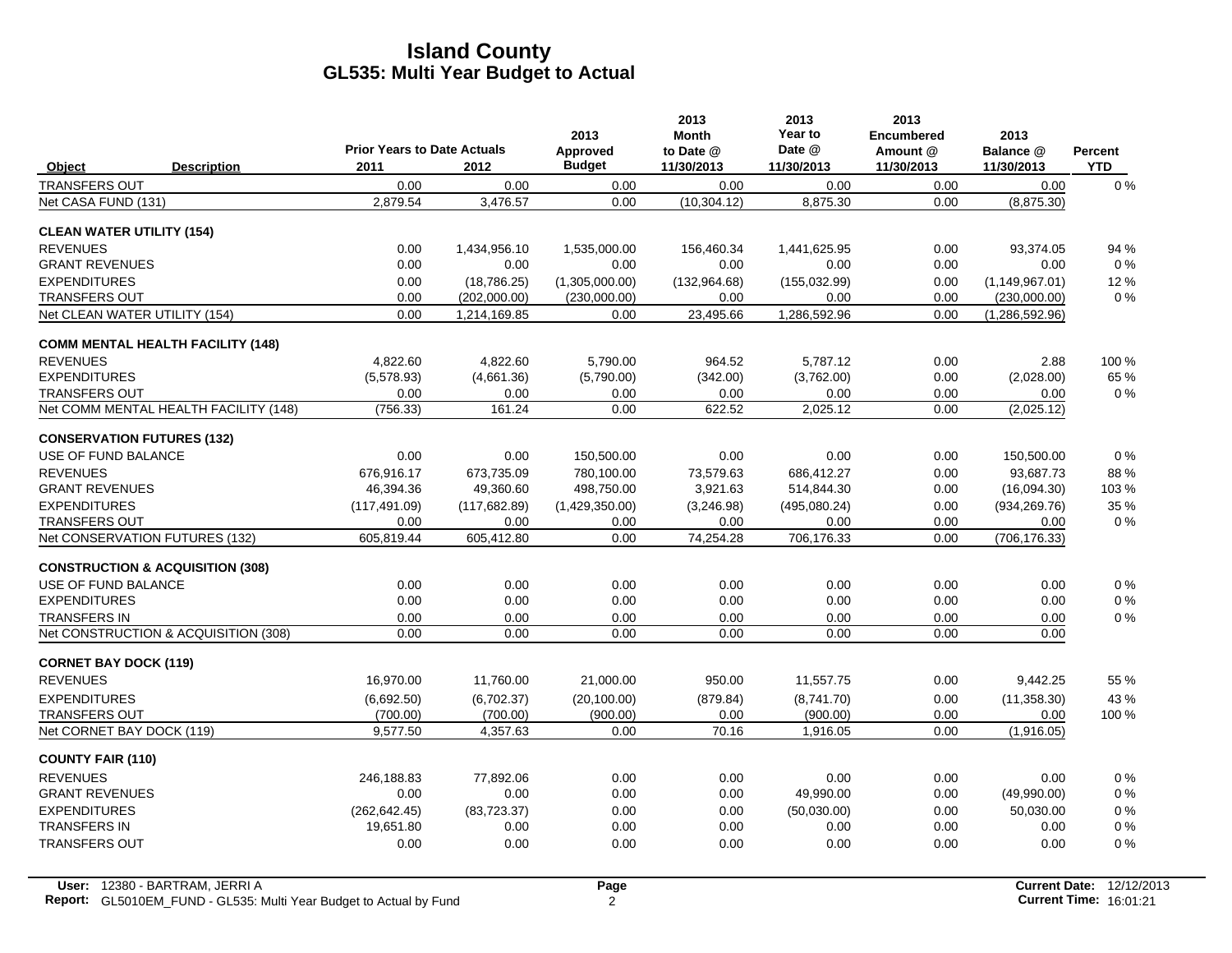|                                         |                    |                                    |                 | 2013            | 2013<br><b>Month</b> | 2013<br>Year to | 2013<br><b>Encumbered</b> | 2013           |            |
|-----------------------------------------|--------------------|------------------------------------|-----------------|-----------------|----------------------|-----------------|---------------------------|----------------|------------|
|                                         |                    | <b>Prior Years to Date Actuals</b> |                 | Approved        | to Date @            | Date @          | Amount @                  | Balance @      | Percent    |
| Object                                  | <b>Description</b> | 2011                               | 2012            | <b>Budget</b>   | 11/30/2013           | 11/30/2013      | 11/30/2013                | 11/30/2013     | <b>YTD</b> |
| Net COUNTY FAIR (110)                   |                    | 3,198.18                           | (5,831.31)      | 0.00            | 0.00                 | (40.00)         | 0.00                      | 40.00          |            |
| <b>COUNTY LAW LIBRARY (103)</b>         |                    |                                    |                 |                 |                      |                 |                           |                |            |
| USE OF FUND BALANCE                     |                    | 0.00                               | 0.00            | 0.00            | 0.00                 | 0.00            | 0.00                      | 0.00           | $0\%$      |
| <b>REVENUES</b>                         |                    | 24.258.35                          | 22.846.91       | 27.100.00       | 1,845.43             | 22.567.77       | 0.00                      | 4,532.23       | 83%        |
| <b>EXPENDITURES</b>                     |                    | (30,018.41)                        | (28,710.78)     | (27, 100.00)    | (2,309.89)           | (25, 120.21)    | 0.00                      | (1,979.79)     | 93%        |
| <b>TRANSFERS OUT</b>                    |                    | 0.00                               | 0.00            | 0.00            | 0.00                 | 0.00            | 0.00                      | 0.00           | $0\%$      |
| Net COUNTY LAW LIBRARY (103)            |                    | (5,760.06)                         | (5,863.87)      | 0.00            | (464.46)             | (2, 552.44)     | 0.00                      | 2,552.44       |            |
| <b>COUNTY ROAD (101)</b>                |                    |                                    |                 |                 |                      |                 |                           |                |            |
| <b>USE OF FUND BALANCE</b>              |                    | 0.00                               | 0.00            | 0.00            | 0.00                 | 0.00            | 0.00                      | 0.00           | 0%         |
| <b>REVENUES</b>                         |                    | 14.203.834.38                      | 14.121.446.08   | 14.282.800.00   | 1.442.416.17         | 14.189.656.00   | 0.00                      | 93,144.00      | 99%        |
| <b>GRANT REVENUES</b>                   |                    | 2,373,584.03                       | 919,550.15      | 2,579,017.00    | 14,707.57            | 1,316,364.18    | 0.00                      | 1,262,652.82   | 51 %       |
| <b>EXPENDITURES</b>                     |                    | (14, 253, 384.57)                  | (11,099,572.74) | (14,358,150.00) | (1,086,508.42)       | (11,606,135.06) | 0.00                      | (2,752,014.94) | 81%        |
| <b>TRANSFERS IN</b>                     |                    | 0.00                               | 134,000.00      | 0.00            | 0.00                 | 0.00            | 0.00                      | 0.00           | $0\%$      |
| <b>TRANSFERS OUT</b>                    |                    | (1,514,967.00)                     | (1,618,567.00)  | (2,503,667.00)  | 0.00                 | (2,273,267.00)  | 0.00                      | (230, 400.00)  | 91%        |
| Net COUNTY ROAD (101)                   |                    | 809,066.84                         | 2,456,856.49    | 0.00            | 370,615.32           | 1,626,618.12    | 0.00                      | (1,626,618.12) |            |
| <b>COURTHOUSE EXPANSION (309)</b>       |                    |                                    |                 |                 |                      |                 |                           |                |            |
| <b>REVENUES</b>                         |                    | 14.79                              | 13.87           | 0.00            | 0.89                 | 12.13           | 0.00                      | (12.13)        | 0%         |
| <b>TRANSFERS OUT</b>                    |                    | 0.00                               | 0.00            | 0.00            | 0.00                 | 0.00            | 0.00                      | 0.00           | 0%         |
| Net COURTHOUSE EXPANSION (309)          |                    | 14.79                              | 13.87           | 0.00            | 0.89                 | 12.13           | 0.00                      | (12.13)        |            |
| <b>DEVELOPMENTAL DISABILITIES (114)</b> |                    |                                    |                 |                 |                      |                 |                           |                |            |
| <b>USE OF FUND BALANCE</b>              |                    | 0.00                               | 0.00            | 0.00            | 0.00                 | 0.00            | 0.00                      | 0.00           | 0%         |
| <b>REVENUES</b>                         |                    | 160,660.70                         | 157,930.25      | 150,000.00      | 76,925.72            | 158,721.47      | 0.00                      | (8,721.47)     | 106 %      |
| <b>GRANT REVENUES</b>                   |                    | 349,656.00                         | 274,262.00      | 524,470.00      | 0.00                 | 337,528.51      | 0.00                      | 186,941.49     | 64 %       |
| <b>EXPENDITURES</b>                     |                    | (463, 151.51)                      | (312, 594.32)   | (599, 363.00)   | (827.58)             | (344, 840.57)   | 0.00                      | (254, 522.43)  | 58%        |
| <b>TRANSFERS OUT</b>                    |                    | (3,968.50)                         | (58, 486.00)    | (75, 107.00)    | 0.00                 | (75, 107.00)    | 0.00                      | 0.00           | 100 %      |
| Net DEVELOPMENTAL DISABILITIES (114)    |                    | 43,196.69                          | 61,111.93       | 0.00            | 76,098.14            | 76,302.41       | 0.00                      | (76, 302.41)   |            |
| <b>DRUG SEIZURE (133)</b>               |                    |                                    |                 |                 |                      |                 |                           |                |            |
| <b>USE OF FUND BALANCE</b>              |                    | 0.00                               | 0.00            | 0.00            | 0.00                 | 0.00            | 0.00                      | 0.00           | 0%         |
| <b>REVENUES</b>                         |                    | 3,610.71                           | 6,978.08        | 10,000.00       | 4.27                 | 1,975.66        | 0.00                      | 8,024.34       | 20%        |
| <b>EXPENDITURES</b>                     |                    | 0.00                               | 0.00            | (10,000.00)     | 0.00                 | 0.00            | 0.00                      | (10,000.00)    | $0\%$      |
| <b>TRANSFERS OUT</b>                    |                    | 0.00                               | 0.00            | 0.00            | 0.00                 | 0.00            | 0.00                      | 0.00           | 0%         |
| Net DRUG SEIZURE (133)                  |                    | 3,610.71                           | 6,978.08        | 0.00            | 4.27                 | 1,975.66        | 0.00                      | (1,975.66)     |            |
| <b>ELECTION RESERVE (111)</b>           |                    |                                    |                 |                 |                      |                 |                           |                |            |
| USE OF FUND BALANCE                     |                    | 0.00                               | 0.00            | 0.00            | 0.00                 | 0.00            | 0.00                      | 0.00           | $0\%$      |
| <b>REVENUES</b>                         |                    | 146,198.22                         | 102,716.02      | 203,200.00      | 0.00                 | 121,384.25      | 0.00                      | 81,815.75      | 60%        |
| <b>GRANT REVENUES</b>                   |                    | 641.58                             | 11.341.21       | 0.00            | 0.00                 | 34.095.30       | 0.00                      | (34,095.30)    | 0%         |
| <b>EXPENDITURES</b>                     |                    | (223, 041.13)                      | (311, 156.68)   | (303, 200.00)   | (19,084.31)          | (261, 506.65)   | 0.00                      | (41,693.35)    | 86 %       |
|                                         |                    |                                    |                 |                 |                      |                 |                           |                |            |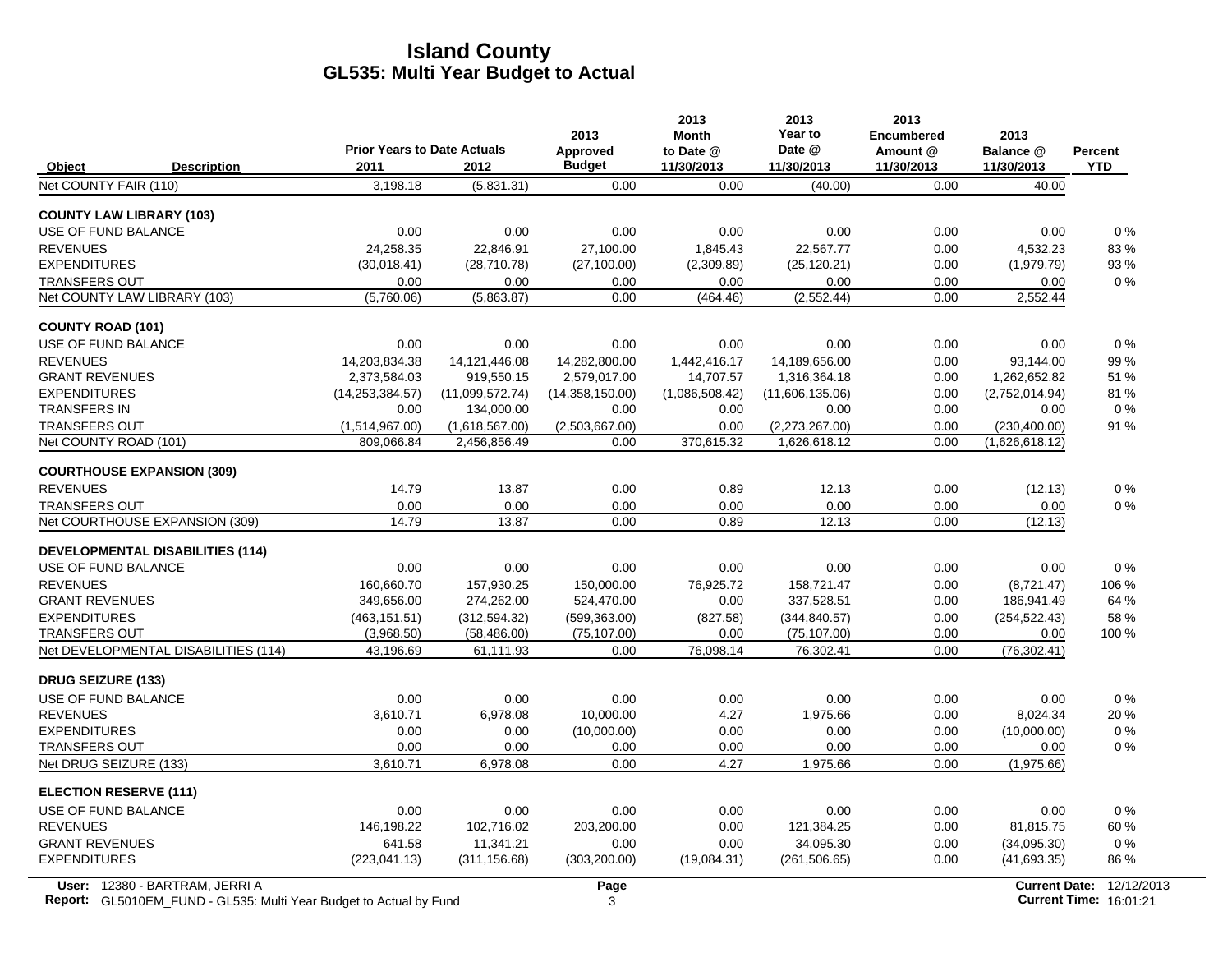|                                                             | <b>Prior Years to Date Actuals</b> |                  | 2013<br>Approved | 2013<br><b>Month</b><br>to Date @ | 2013<br>Year to<br>Date @ | 2013<br><b>Encumbered</b><br>Amount @ | 2013<br>Balance @    | Percent    |
|-------------------------------------------------------------|------------------------------------|------------------|------------------|-----------------------------------|---------------------------|---------------------------------------|----------------------|------------|
| Object<br><b>Description</b>                                | 2011                               | 2012             | <b>Budget</b>    | 11/30/2013                        | 11/30/2013                | 11/30/2013                            | 11/30/2013           | <b>YTD</b> |
| <b>TRANSFERS IN</b>                                         | 200,000.00                         | 200,000.00       | 100,000.00       | 0.00                              | 100,000.00                | 0.00                                  | 0.00                 | 100 %      |
| <b>TRANSFERS OUT</b>                                        | 0.00                               | 0.00             | 0.00             | 0.00                              | 0.00                      | 0.00                                  | 0.00                 | 0%         |
| Net ELECTION RESERVE (111)                                  | 123,798.67                         | 2,900.55         | 0.00             | (19,084.31)                       | (6,027.10)                | 0.00                                  | 6,027.10             |            |
| <b>ENHANCED 911 (140)</b>                                   |                                    |                  |                  |                                   |                           |                                       |                      |            |
| <b>REVENUES</b>                                             | 438,606.50                         | 578,053.53       | 767,000.00       | 62,229.60                         | 697,114.82                | 0.00                                  | 69,885.18            | 91 %       |
| <b>GRANT REVENUES</b>                                       | 0.00                               | 28.637.11        | 0.00             | 0.00                              | 0.00                      | 0.00                                  | 0.00                 | $0\%$      |
| <b>EXPENDITURES</b>                                         | (630, 040.74)                      | (612, 277.62)    | (765, 500.00)    | (62, 229.60)                      | (697, 114.82)             | 0.00                                  | (68, 385.18)         | 91 %       |
| <b>TRANSFERS IN</b>                                         | 0.00                               | 0.00             | 0.00             | 0.00                              | 4,500.00                  | 0.00                                  | (4,500.00)           | 0%         |
| <b>TRANSFERS OUT</b>                                        | (1,500.00)                         | (1,500.00)       | (1,500.00)       | 0.00                              | (1,500.00)                | 0.00                                  | 0.00                 | 100 %      |
| Net ENHANCED 911 (140)                                      | (192, 934.24)                      | (7,086.98)       | 0.00             | 0.00                              | 3,000.00                  | 0.00                                  | (3,000.00)           |            |
| <b>EXTENSION SERVICES (160)</b>                             |                                    |                  |                  |                                   |                           |                                       |                      |            |
| USE OF FUND BALANCE                                         | 0.00                               | 0.00             | 0.00             | 0.00                              | 0.00                      | 0.00                                  | 0.00                 | 0%         |
| <b>REVENUES</b>                                             | 192,005.95                         | 116,854.37       | 140,787.00       | 2,000.00                          | 89,248.00                 | 0.00                                  | 51,539.00            | 63%        |
| <b>GRANT REVENUES</b>                                       | 100.196.84                         | 65.336.31        | 128.906.00       | 8.285.42                          | 93.748.05                 | 0.00                                  | 35.157.95            | 73%        |
| <b>EXPENDITURES</b>                                         | (392, 555.89)                      | (312, 531.36)    | (373, 213.00)    | (24, 143.41)                      | (341, 121.51)             | 0.00                                  | (32,091.49)          | 91 %       |
| <b>TRANSFERS IN</b>                                         | 95,950.00                          | 100,133.00       | 103,520.00       | 0.00                              | 103,520.00                | 0.00                                  | 0.00                 | 100 %      |
| <b>TRANSFERS OUT</b>                                        | 0.00                               | 0.00             | 0.00<br>0.00     | 0.00                              | 0.00                      | 0.00<br>0.00                          | 0.00                 | $0\%$      |
| Net EXTENSION SERVICES (160)                                | (4,403.10)                         | (30, 207.68)     |                  | (13, 857.99)                      | (54,605.46)               |                                       | 54,605.46            |            |
| <b>FAMILY RES CTR CAMANO (143)</b>                          |                                    |                  |                  |                                   |                           |                                       |                      |            |
| USE OF FUND BALANCE                                         | 0.00                               | 0.00             | 9,574.00         | 0.00                              | 0.00                      | 0.00                                  | 9,574.00             | 0%         |
| <b>REVENUES</b>                                             | 34,519.90                          | 38,788.25        | 40,572.00        | 6,058.90                          | 33,978.86                 | 0.00                                  | 6,593.14             | 84 %       |
| <b>EXPENDITURES</b>                                         | (42,082,10)                        | (43, 132.99)     | (50, 146.00)     | (3,488.26)                        | (44, 301.96)              | 0.00                                  | (5,844.04)           | 88%        |
| <b>TRANSFERS OUT</b>                                        | 0.00                               | 0.00             | 0.00             | 0.00                              | 0.00                      | 0.00                                  | 0.00                 | 0%         |
| Net FAMILY RES CTR CAMANO (143)                             | (7,562.20)                         | (4,344.74)       | 0.00             | 2,570.64                          | (10, 323.10)              | 0.00                                  | 10,323.10            |            |
| <b>FAMILY RES CTR OAK HARBOR (141)</b>                      |                                    |                  |                  |                                   |                           |                                       |                      |            |
| USE OF FUND BALANCE                                         | 0.00                               | 0.00             | 0.00             | 0.00                              | 0.00                      | 0.00                                  | 0.00                 | 0%         |
| <b>REVENUES</b>                                             | 43,062.34                          | 48,710.76        | 55,937.00        | 4,372.78                          | 48,100.58                 | 0.00                                  | 7,836.42             | 86 %       |
| <b>EXPENDITURES</b>                                         | (42, 417.63)                       | (44, 610.38)     | (55, 937.00)     | (4,676.25)                        | (44, 622.05)              | 0.00                                  | (11, 314.95)         | 80%        |
| <b>TRANSFERS OUT</b><br>Net FAMILY RES CTR OAK HARBOR (141) | 0.00<br>644.71                     | 0.00<br>4,100.38 | 0.00<br>0.00     | 0.00<br>(303.47)                  | 0.00<br>3,478.53          | 0.00<br>0.00                          | 0.00<br>(3,478.53)   | $0\%$      |
|                                                             |                                    |                  |                  |                                   |                           |                                       |                      |            |
| <b>FAMILY RES CTR SO WHIDBEY (142)</b>                      |                                    |                  |                  |                                   |                           |                                       |                      |            |
| <b>REVENUES</b>                                             | 5.500.00                           | 5.500.00         | 2.400.00         | 500.00                            | 5.500.00                  | 0.00                                  | (3,100.00)           | 229 %      |
| <b>EXPENDITURES</b>                                         | (120.60)                           | (99.00)          | (2,400.00)       | (7.50)                            | (395.28)                  | 0.00                                  | (2,004.72)           | 16 %       |
| <b>TRANSFERS OUT</b><br>Net FAMILY RES CTR SO WHIDBEY (142) | 0.00<br>5,379.40                   | 0.00<br>5,401.00 | 0.00<br>0.00     | 0.00<br>492.50                    | 0.00<br>5,104.72          | 0.00<br>0.00                          | 0.00                 | 0%         |
|                                                             |                                    |                  |                  |                                   |                           |                                       | (5, 104.72)          |            |
| <b>FEDERAL ASSET FORFEITURE (147)</b>                       |                                    |                  |                  |                                   |                           |                                       |                      |            |
| USE OF FUND BALANCE                                         | 0.00                               | 0.00             | 0.00             | 0.00                              | 0.00                      | 0.00                                  | 0.00                 | 0%         |
| User: 12380 - BARTRAM, JERRI A                              |                                    |                  | Page             |                                   |                           |                                       | <b>Current Date:</b> | 12/12/2013 |

**Report:** 4 **Current Time:** GL5010EM\_FUND - GL535: Multi Year Budget to Actual by Fund 16:01:21 No. 21 No. 21:21:21 No. 21:21:21 No. 21:21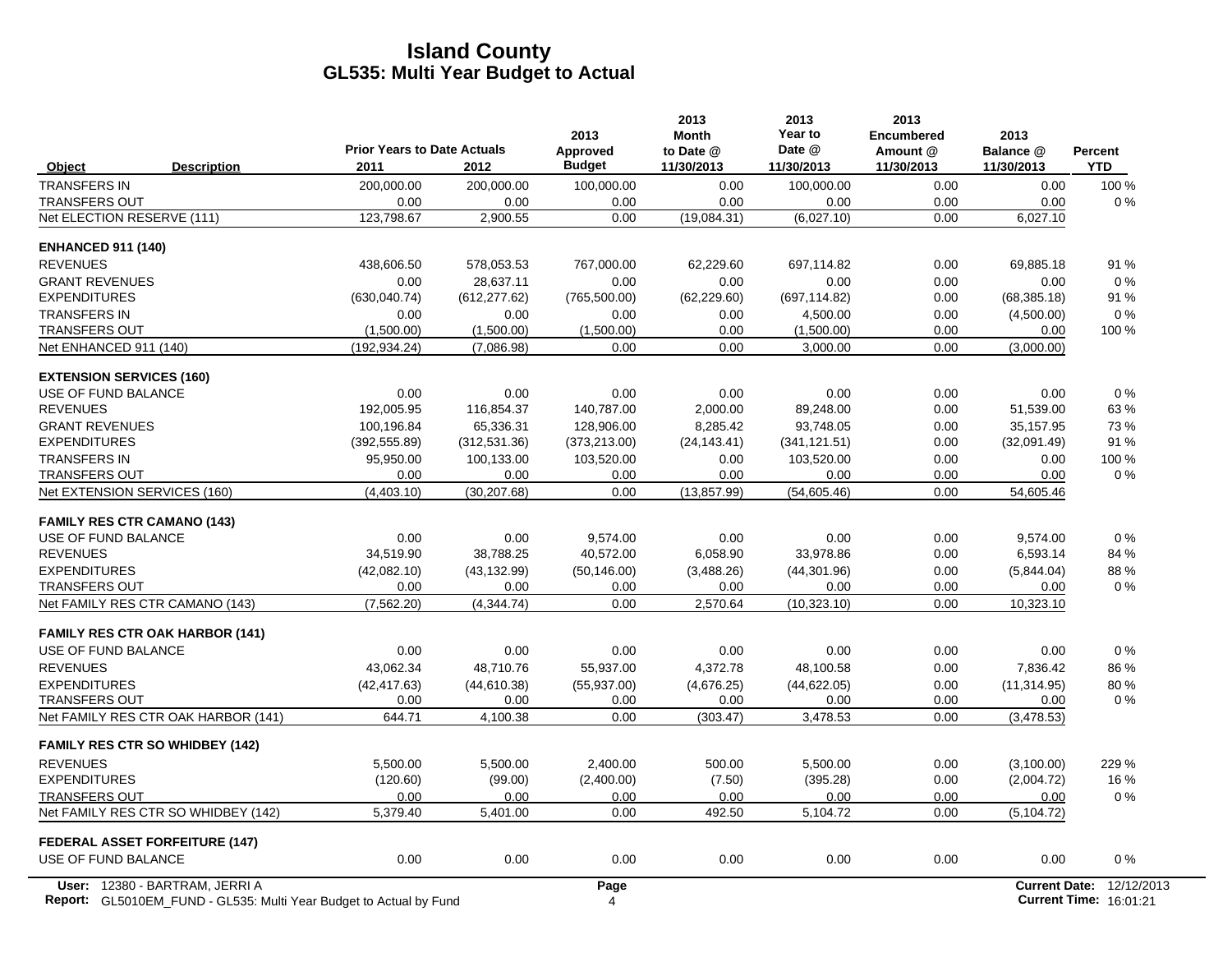|                                      |                                           | <b>Prior Years to Date Actuals</b> |               | 2013                      | 2013<br><b>Month</b>    | 2013<br>Year to<br>Date @ | 2013<br><b>Encumbered</b> | 2013                    |                              |
|--------------------------------------|-------------------------------------------|------------------------------------|---------------|---------------------------|-------------------------|---------------------------|---------------------------|-------------------------|------------------------------|
| Object                               | <b>Description</b>                        | 2011                               | 2012          | Approved<br><b>Budget</b> | to Date @<br>11/30/2013 | 11/30/2013                | Amount @<br>11/30/2013    | Balance @<br>11/30/2013 | <b>Percent</b><br><b>YTD</b> |
| <b>REVENUES</b>                      |                                           | 0.30                               | 0.28          | 5,000.00                  | 0.02                    | 0.25                      | 0.00                      | 4,999.75                | 0%                           |
| <b>EXPENDITURES</b>                  |                                           | (2, 148.00)                        | 0.00          | (5,000.00)                | 0.00                    | 0.00                      | 0.00                      | (5,000.00)              | 0%                           |
| <b>TRANSFERS OUT</b>                 |                                           | 0.00                               | 0.00          | 0.00                      | 0.00                    | 0.00                      | 0.00                      | 0.00                    | $0\%$                        |
|                                      | Net FEDERAL ASSET FORFEITURE (147)        | (2, 147.70)                        | 0.28          | 0.00                      | 0.02                    | 0.25                      | 0.00                      | (0.25)                  |                              |
| FIRE PERMIT PROGRAM (115)            |                                           |                                    |               |                           |                         |                           |                           |                         |                              |
| <b>REVENUES</b>                      |                                           | 30,403.41                          | 24,032.55     | 30.200.00                 | 2,260.00                | 57,251.15                 | 0.00                      | (27,051.15)             | 190 %                        |
| <b>GRANT REVENUES</b>                |                                           | 0.00                               | 21,625.00     | 0.00                      | 0.00                    | 0.00                      | 0.00                      | 0.00                    | $0\%$                        |
| <b>EXPENDITURES</b>                  |                                           | (25, 823.81)                       | (48, 175.86)  | (30,200.00)               | (501.93)                | (34,620.40)               | 0.00                      | 4,420.40                | 115 %                        |
| <b>TRANSFERS OUT</b>                 |                                           | 0.00                               | 0.00          | 0.00                      | 0.00                    | 0.00                      | 0.00                      | 0.00                    | 0%                           |
| Net FIRE PERMIT PROGRAM (115)        |                                           | 4,579.60                           | (2,518.31)    | 0.00                      | 1,758.07                | 22,630.75                 | 0.00                      | (22, 630.75)            |                              |
|                                      | <b>HISTORICAL PRESERVATION FUND (180)</b> |                                    |               |                           |                         |                           |                           |                         |                              |
| USE OF FUND BALANCE                  |                                           | 0.00                               | 0.00          | 0.00                      | 0.00                    | 0.00                      | 0.00                      | 0.00                    | 0%                           |
| <b>REVENUES</b>                      |                                           | 18,432.00                          | 21,294.00     | 20,000.00                 | 1,404.00                | 22,306.00                 | 0.00                      | (2,306.00)              | 112 %                        |
| <b>EXPENDITURES</b>                  |                                           | (26,983.78)                        | (15, 422.84)  | (8,000.00)                | 0.00                    | (8,000.00)                | 0.00                      | 0.00                    | 100 %                        |
| <b>TRANSFERS IN</b>                  |                                           | 0.00                               | 0.00          | 0.00                      | 0.00                    | 0.00                      | 0.00                      | 0.00                    | 0%                           |
| <b>TRANSFERS OUT</b>                 |                                           | (12,000.00)                        | (12,000.00)   | (12,000.00)               | 0.00                    | (12,000.00)               | 0.00                      | 0.00                    | 100 %                        |
|                                      | Net HISTORICAL PRESERVATION FUND (180)    | (20, 551.78)                       | (6, 128.84)   | 0.00                      | 1.404.00                | 2,306.00                  | 0.00                      | (2,306.00)              |                              |
| <b>HOMELESS HOUSING (106)</b>        |                                           |                                    |               |                           |                         |                           |                           |                         |                              |
| USE OF FUND BALANCE                  |                                           | 0.00                               | 0.00          | 0.00                      | 0.00                    | 0.00                      | 0.00                      | 0.00                    | 0%                           |
| <b>REVENUES</b>                      |                                           | 346.209.40                         | 413,037.46    | 434,600.00                | 31,618.00               | 475.339.98                | 0.00                      | (40, 739.98)            | 109 %                        |
| <b>GRANT REVENUES</b>                |                                           | 144,103.98                         | 37,160.35     | 433,876.00                | 18,248.55               | 204,419.30                | 0.00                      | 229,456.70              | 47 %                         |
| <b>EXPENDITURES</b>                  |                                           | (299.872.38)                       | (221, 245.05) | (843, 876.00)             | (30, 255.58)            | (467, 463.41)             | 0.00                      | (376, 412.59)           | 55 %                         |
| TRANSFERS OUT                        |                                           | (1,587.40)                         | (32, 230.00)  | (24,600.00)               | 0.00                    | (24,600.00)               | 0.00                      | 0.00                    | 100 %                        |
| Net HOMELESS HOUSING (106)           |                                           | 188,853.60                         | 196,722.76    | 0.00                      | 19,610.97               | 187,695.87                | 0.00                      | (187, 695.87)           |                              |
| <b>HUMAN SERVICES FUND (129)</b>     |                                           |                                    |               |                           |                         |                           |                           |                         |                              |
| <b>REVENUES</b>                      |                                           | 0.00                               | (108.10)      | 0.00                      | 0.00                    | 511.60                    | 0.00                      | (511.60)                | 0%                           |
| <b>GRANT REVENUES</b>                |                                           | 0.00                               | 116,226.80    | 182,484.00                | 10,001.07               | 117,966.14                | 0.00                      | 64,517.86               | 65 %                         |
| <b>EXPENDITURES</b>                  |                                           | 0.00                               | (338, 285.28) | (389, 335.00)             | (32, 732.98)            | (345,920.02)              | 0.00                      | (43, 414.98)            | 89%                          |
| <b>TRANSFERS IN</b>                  |                                           | 0.00                               | 211,625.00    | 206,851.00                | 0.00                    | 206,851.00                | 0.00                      | 0.00                    | 100 %                        |
| <b>TRANSFERS OUT</b>                 |                                           | 0.00                               | 0.00          | 0.00                      | 0.00                    | 0.00                      | 0.00                      | 0.00                    | 0%                           |
| Net HUMAN SERVICES FUND (129)        |                                           | 0.00                               | (10,541.58)   | 0.00                      | (22, 731.91)            | (20, 591.28)              | 0.00                      | 20,591.28               |                              |
| <b>JOINT TOURISM PROMOTION (146)</b> |                                           |                                    |               |                           |                         |                           |                           |                         |                              |
| USE OF FUND BALANCE                  |                                           | 0.00                               | 0.00          | 30,000.00                 | 0.00                    | 0.00                      | 0.00                      | 30,000.00               | 0%                           |
| <b>REVENUES</b>                      |                                           | 214,926.05                         | 207,978.01    | 220,000.00                | 30,852.25               | 232,081.25                | 0.00                      | (12,081.25)             | 105 %                        |
| <b>EXPENDITURES</b>                  |                                           | (193,057.48)                       | (217, 337.88) | (250,000.00)              | (14, 285.37)            | (200, 190.43)             | 0.00                      | (49,809.57)             | 80%                          |
| <b>TRANSFERS OUT</b>                 |                                           | 0.00                               | 0.00          | 0.00                      | 0.00                    | 0.00                      | 0.00                      | 0.00                    | 0%                           |
|                                      | Net JOINT TOURISM PROMOTION (146)         | 21,868.57                          | (9,359.87)    | 0.00                      | 16,566.88               | 31,890.82                 | 0.00                      | (31,890.82)             |                              |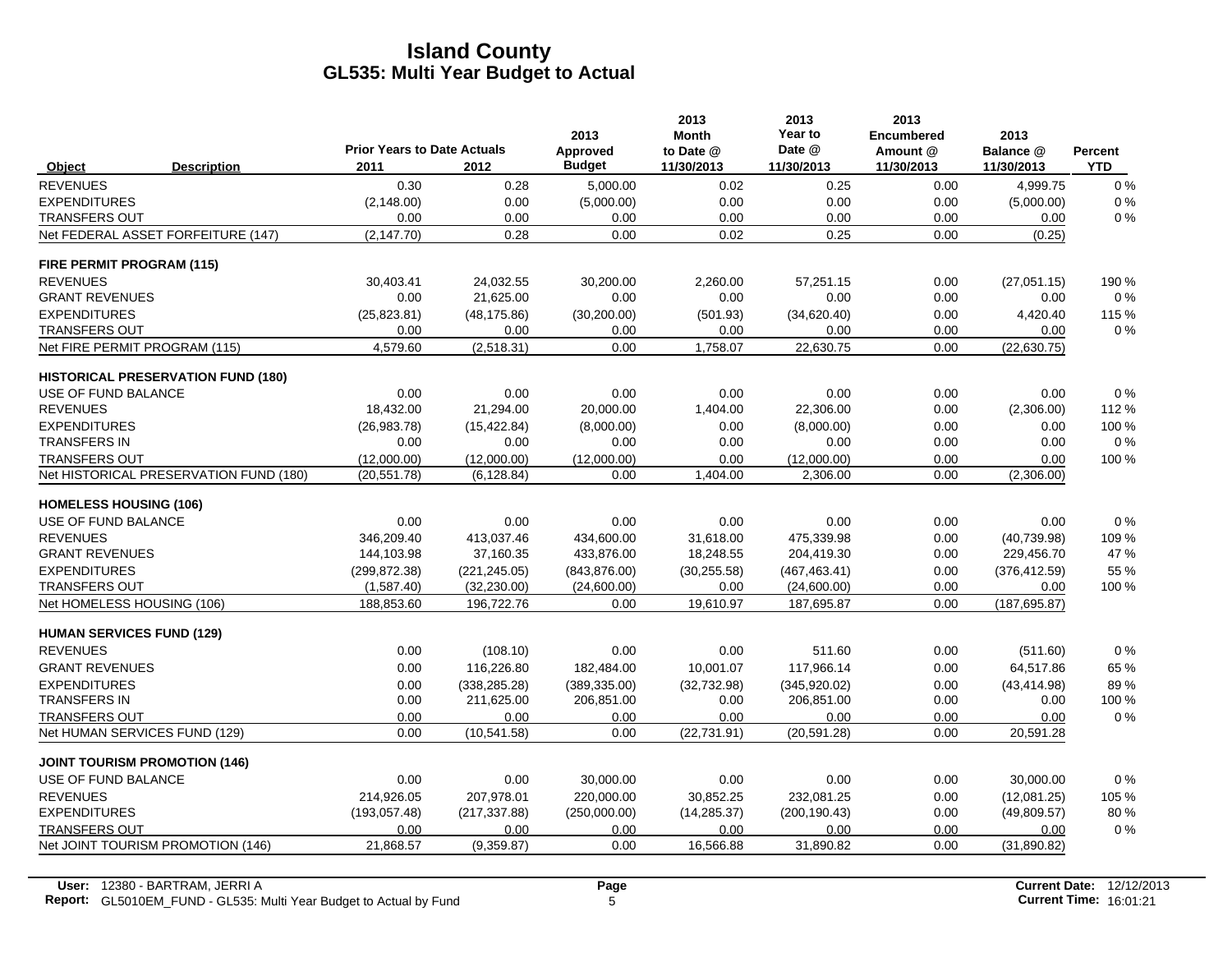|                                             | <b>Prior Years to Date Actuals</b> |               | 2013<br>Approved | 2013<br><b>Month</b><br>to Date @ | 2013<br>Year to<br>Date @ | 2013<br><b>Encumbered</b><br>Amount @ | 2013<br>Balance @    | Percent    |
|---------------------------------------------|------------------------------------|---------------|------------------|-----------------------------------|---------------------------|---------------------------------------|----------------------|------------|
| <b>Description</b><br>Object                | 2011                               | 2012          | <b>Budget</b>    | 11/30/2013                        | 11/30/2013                | 11/30/2013                            | 11/30/2013           | <b>YTD</b> |
| <b>JUVENILE DETENTION CENTER (145)</b>      |                                    |               |                  |                                   |                           |                                       |                      |            |
| USE OF FUND BALANCE                         | 0.00                               | 0.00          | 0.00             | 0.00                              | 0.00                      | 0.00                                  | 0.00                 | 0%         |
| <b>REVENUES</b>                             | 692,228.24                         | 672,498.09    | 720,933.00       | 74,027.92                         | 716,793.34                | 0.00                                  | 4,139.66             | 99 %       |
| <b>GRANT REVENUES</b>                       | 6,007.99                           | 8,078.43      | 8,000.00         | 0.00                              | 8,219.86                  | 0.00                                  | (219.86)             | 103%       |
| <b>EXPENDITURES</b>                         | (913, 522.92)                      | (978, 739.24) | (1,032,333.00)   | (78, 212.81)                      | (933, 374.07)             | 0.00                                  | (98,958.93)          | 90 %       |
| <b>TRANSFERS IN</b>                         | 403.000.00                         | 350,000.00    | 350.000.00       | 0.00                              | 350.000.00                | 0.00                                  | 0.00                 | 100 %      |
| <b>TRANSFERS OUT</b>                        | (45, 400.00)                       | (42,500.00)   | (46,600.00)      | 0.00                              | (46,600.00)               | 0.00                                  | 0.00                 | 100 %      |
| Net JUVENILE DETENTION CENTER (145)         | 142,313.31                         | 9,337.28      | 0.00             | (4, 184.89)                       | 95,039.13                 | 0.00                                  | (95,039.13)          |            |
| <b>LOW-INCOME HOUSING SURCHARGE (105)</b>   |                                    |               |                  |                                   |                           |                                       |                      |            |
| USE OF FUND BALANCE                         | 0.00                               | 0.00          | 0.00             | 0.00                              | 0.00                      | 0.00                                  | 0.00                 | 0%         |
| <b>REVENUES</b>                             | 86,022.48                          | 96,765.63     | 105,421.00       | 6,247.17                          | 100,719.91                | 0.00                                  | 4,701.09             | 96 %       |
| <b>EXPENDITURES</b>                         | (43, 115.76)                       | (131, 388.08) | (101,000.00)     | 0.00                              | 0.00                      | 0.00                                  | (101,000.00)         | 0%         |
| <b>TRANSFERS OUT</b>                        | 0.00                               | (13,599.00)   | (4,421.00)       | 0.00                              | (4,421.00)                | 0.00                                  | 0.00                 | 100 %      |
| Net LOW-INCOME HOUSING SURCHARGE (105)      | 42,906.72                          | (48, 221.45)  | 0.00             | 6,247.17                          | 96,298.91                 | 0.00                                  | (96, 298.91)         |            |
| <b>MENTAL HEALTH (113)</b>                  |                                    |               |                  |                                   |                           |                                       |                      |            |
| USE OF FUND BALANCE                         | 0.00                               | 0.00          | 0.00             | 0.00                              | 0.00                      | 0.00                                  | 0.00                 | $0\%$      |
| <b>REVENUES</b>                             | 160,660.70                         | 157,925.95    | 275,490.00       | 76,925.72                         | 158,721.46                | 0.00                                  | 116,768.54           | 58 %       |
| <b>GRANT REVENUES</b>                       | 98,205.21                          | 52,363.93     | 0.00             | 1,358.33                          | 35,731.23                 | 0.00                                  | (35, 731.23)         | 0%         |
| <b>EXPENDITURES</b>                         | (238, 141.08)                      | (184, 213.43) | (253, 710.00)    | (35,746.79)                       | (179, 975.52)             | 0.00                                  | (73, 734.48)         | 71 %       |
| <b>TRANSFERS OUT</b>                        | (3,968.50)                         | (26,058.00)   | (21,780.00)      | 0.00                              | (21,780.00)               | 0.00                                  | 0.00                 | 100 %      |
| Net MENTAL HEALTH (113)                     | 16.756.33                          | 18.45         | 0.00             | 42,537.26                         | (7, 302.83)               | 0.00                                  | 7,302.83             |            |
| <b>MH THERAPEUTIC COURT SALES TAX (126)</b> |                                    |               |                  |                                   |                           |                                       |                      |            |
| USE OF FUND BALANCE                         | 0.00                               | 0.00          | 325.057.00       | 0.00                              | 0.00                      | 0.00                                  | 325.057.00           | $0\%$      |
| <b>REVENUES</b>                             | 686,914.91                         | 671,710.39    | 717,000.00       | 73.988.24                         | 715,811.58                | 0.00                                  | 1.188.42             | 100 %      |
| <b>GRANT REVENUES</b>                       | 32,244.09                          | 20,591.07     | 28,333.00        | 0.00                              | 5,660.99                  | 0.00                                  | 22,672.01            | 20%        |
| <b>EXPENDITURES</b>                         | (570, 135.56)                      | (637, 518.93) | (936, 654.00)    | (80,909.11)                       | (748, 164.82)             | 0.00                                  | (188, 489.18)        | 80%        |
| <b>TRANSFERS IN</b>                         | 0.00                               | 0.00          | 0.00             | 0.00                              | 0.00                      | 0.00                                  | 0.00                 | $0\%$      |
| <b>TRANSFERS OUT</b>                        | (53, 274.80)                       | (115, 390.00) | (133.736.00)     | 0.00                              | (140, 736.00)             | 0.00                                  | 7,000.00             | 105 %      |
| Net MH THERAPEUTIC COURT SALES TAX (126)    | 95,748.64                          | (60, 607.47)  | 0.00             | (6,920.87)                        | (167, 428.25)             | 0.00                                  | 167,428.25           |            |
| <b>NATURAL RESOURCES FUND (165)</b>         |                                    |               |                  |                                   |                           |                                       |                      |            |
| <b>REVENUES</b>                             | 0.00                               | 2,471.40      | 0.00             | (2,268.58)                        | 3,462.87                  | 0.00                                  | (3,462.87)           | 0%         |
| <b>GRANT REVENUES</b>                       | 0.00                               | 141,234.48    | 289,303.00       | 24,595.37                         | 179,124.90                | 0.00                                  | 110,178.10           | 62 %       |
| <b>EXPENDITURES</b>                         | 0.00                               | (282,600.52)  | (519, 303.00)    | (40, 672.33)                      | (374, 696.71)             | 0.00                                  | (144, 606.29)        | 72 %       |
| <b>TRANSFERS IN</b>                         | 0.00<br>0.00                       | 202,000.00    | 230,000.00       | 0.00                              | 0.00                      | 0.00<br>0.00                          | 230,000.00           | $0\%$      |
| Net NATURAL RESOURCES FUND (165)            |                                    | 63,105.36     | 0.00             | (18, 345.54)                      | (192, 108.94)             |                                       | 192,108.94           |            |
| PATHS & TRAILS (137)                        |                                    |               |                  |                                   |                           |                                       |                      |            |
| <b>REVENUES</b>                             | 0.00                               | 0.00          | 0.00             | 0.00                              | 0.00                      | 0.00                                  | 0.00                 | 0%         |
| <b>GRANT REVENUES</b>                       | 56,367.40                          | 0.00          | 340,000.00       | 0.00                              | 104,031.58                | 0.00                                  | 235,968.42           | 31 %       |
| User: 12380 - BARTRAM, JERRI A              |                                    |               | Page             |                                   |                           |                                       | <b>Current Date:</b> | 12/12/2013 |

**Report:** 6 **Current Time:** GL5010EM\_FUND - GL535: Multi Year Budget to Actual by Fund 16:01:21 16:01:21 16:01:21 16:01:21 16:01:21 16:01:21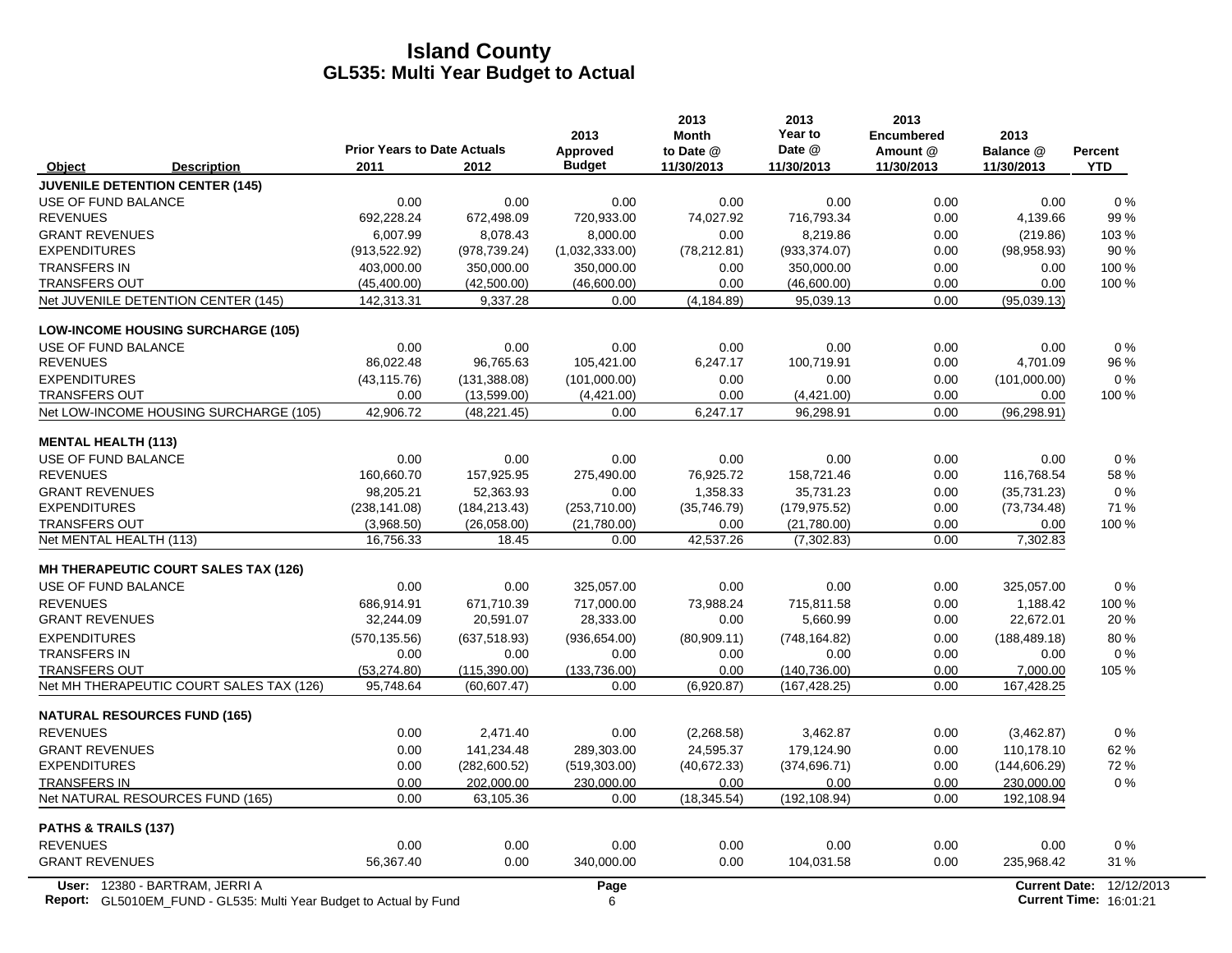|                                                |                                            |                  | 2013                      | 2013<br><b>Month</b>    | 2013<br>Year to      | 2013<br><b>Encumbered</b> | 2013                    |                       |
|------------------------------------------------|--------------------------------------------|------------------|---------------------------|-------------------------|----------------------|---------------------------|-------------------------|-----------------------|
| <b>Description</b><br>Object                   | <b>Prior Years to Date Actuals</b><br>2011 | 2012             | Approved<br><b>Budget</b> | to Date @<br>11/30/2013 | Date @<br>11/30/2013 | Amount @<br>11/30/2013    | Balance @<br>11/30/2013 | Percent<br><b>YTD</b> |
| <b>EXPENDITURES</b>                            | (47,986.74)                                | (54, 184.89)     | (654, 300.00)             | (6,494.12)              | (60, 727.92)         | 0.00                      | (593, 572.08)           | 9%                    |
| <b>TRANSFERS IN</b>                            | 0.00                                       | 0.00             | 314,300.00                | 0.00                    | 314,300.00           | 0.00                      | 0.00                    | 100 %                 |
| <b>TRANSFERS OUT</b>                           | 0.00                                       | 0.00             | 0.00                      | 0.00                    | 0.00                 | 0.00                      | 0.00                    | 0%                    |
| Net PATHS & TRAILS (137)                       | 8.380.66                                   | (54, 184.89)     | 0.00                      | (6, 494.12)             | 357,603.66           | 0.00                      | (357, 603.66)           |                       |
| <b>PUBLIC HEALTH POOLING (104)</b>             |                                            |                  |                           |                         |                      |                           |                         |                       |
| USE OF FUND BALANCE                            | 0.00                                       | 0.00             | 0.00                      | 0.00                    | 0.00                 | 0.00                      | 0.00                    | $0\%$                 |
| <b>REVENUES</b>                                | 842.166.80                                 | 776,924.61       | 1,277,931.00              | 28.074.85               | 902,499.73           | 0.00                      | 375,431.27              | 71 %                  |
| <b>GRANT REVENUES</b>                          | 1,132,401.76                               | 907,979.55       | 1,124,810.00              | 20,655.54               | 783,529.73           | 0.00                      | 341,280.27              | 70 %                  |
| <b>EXPENDITURES</b>                            | (2,644,501.05)                             | (2, 199, 152.35) | (2,578,611.74)            | (211, 302.35)           | (2,304,339.51)       | 0.00                      | (274, 272.23)           | 89%                   |
| <b>TRANSFERS IN</b>                            | 425,274.00                                 | 293,237.00       | 293,237.00                | 0.00                    | 293,237.00           | 0.00                      | 0.00                    | 100 %                 |
| <b>TRANSFERS OUT</b>                           | (114, 267.00)                              | (101, 067.00)    | (117, 367.00)             | 0.00                    | (117, 367.00)        | 0.00                      | 0.00                    | 100 %                 |
| Net PUBLIC HEALTH POOLING (104)                | (358, 925.49)                              | (322,078.19)     | (0.74)                    | (162, 571.96)           | (442, 440.05)        | 0.00                      | 442,439.31              |                       |
| <b>PUBLIC WORKS (139)</b>                      |                                            |                  |                           |                         |                      |                           |                         |                       |
| USE OF FUND BALANCE                            | 0.00                                       | 0.00             | 11.275.00                 | 0.00                    | 0.00                 | 0.00                      | 11.275.00               | 0%                    |
| <b>REVENUES</b>                                | 0.00                                       | 0.00             | 50,000.00                 | 0.00                    | 0.00                 | 0.00                      | 50,000.00               | 0%                    |
| <b>EXPENDITURES</b>                            | (390, 829.29)                              | (399, 953.52)    | (465, 275.00)             | (39, 488.33)            | (399, 396.58)        | 0.00                      | (65, 878.42)            | 86 %                  |
| <b>TRANSFERS IN</b>                            | 431.600.00                                 | 405.000.00       | 404,000.00                | 0.00                    | 404,000.00           | 0.00                      | 0.00                    | 100 %                 |
| <b>TRANSFERS OUT</b><br>Net PUBLIC WORKS (139) | 0.00<br>40,770.71                          | 0.00<br>5,046.48 | 0.00<br>0.00              | 0.00<br>(39, 488.33)    | 0.00<br>4,603.42     | 0.00<br>0.00              | 0.00<br>(4,603.42)      | $0\%$                 |
|                                                |                                            |                  |                           |                         |                      |                           |                         |                       |
| <b>REET 1 CAPITAL IMPROVEMENTS (134)</b>       |                                            |                  |                           |                         |                      |                           |                         |                       |
| USE OF FUND BALANCE                            | 0.00                                       | 0.00             | 318,500.00                | 0.00                    | 0.00                 | 0.00                      | 318,500.00              | 0%                    |
| <b>REVENUES</b>                                | 584,681.51                                 | 658,927.22       | 600,000.00                | 87,972.88               | 869,174.14           | 0.00                      | (269, 174.14)           | 145 %                 |
| <b>GRANT REVENUES</b>                          | 0.00                                       | 0.00             | 0.00                      | 0.00                    | 90,000.00            | 0.00                      | (90,000.00)             | 0%                    |
| <b>EXPENDITURES</b>                            | (782, 516.52)                              | (164, 925.20)    | (806, 500.00)             | (5,078.67)              | (420, 848.60)        | 0.00                      | (385, 651.40)           | 52 %                  |
| <b>TRANSFERS IN</b>                            | 0.00                                       | 0.00             | 0.00                      | 0.00                    | 0.00                 | 0.00                      | 0.00                    | 0%                    |
| <b>TRANSFERS OUT</b>                           | (68,951.80)                                | (179,000.00)     | (112,000.00)              | 0.00                    | (98,000.00)          | 0.00                      | (14,000.00)             | 88%                   |
| Net REET 1 CAPITAL IMPROVEMENTS (134)          | (266, 786.81)                              | 315.002.02       | 0.00                      | 82.894.21               | 440.325.54           | 0.00                      | (440, 325.54)           |                       |
| <b>REET 2 CAPITAL FACILITIES (135)</b>         |                                            |                  |                           |                         |                      |                           |                         |                       |
| USE OF FUND BALANCE                            | 0.00                                       | 0.00             | 493,655.00                | 0.00                    | 0.00                 | 0.00                      | 493,655.00              | 0%                    |
| <b>REVENUES</b>                                | 584.681.51                                 | 658.927.22       | 600.000.00                | 87,972.88               | 872.386.13           | 0.00                      | (272, 386.13)           | 145 %                 |
| <b>GRANT REVENUES</b>                          | 0.00                                       | 0.00             | 0.00                      | 0.00                    | 0.00                 | 0.00                      | 0.00                    | $0\%$                 |
| <b>EXPENDITURES</b>                            | (181, 873.29)                              | (98,620.24)      | (636, 500.00)             | (4,519.20)              | (74, 320.11)         | 0.00                      | (562, 179.89)           | 12%                   |
| <b>TRANSFERS IN</b>                            | 0.00                                       | 0.00             | 0.00                      | 0.00                    | 0.00                 | 0.00                      | 0.00                    | 0%                    |
| <b>TRANSFERS OUT</b>                           | (186, 230.00)                              | (534, 808.40)    | (457, 155.00)             | 0.00                    | (457, 155.00)        | 0.00                      | 0.00                    | 100 %                 |
| Net REET 2 CAPITAL FACILITIES (135)            | 216,578.22                                 | 25,498.58        | 0.00                      | 83,453.68               | 340,911.02           | 0.00                      | (340, 911.02)           |                       |
| <b>REET ELECTRONIC TECHNOLOGY (150)</b>        |                                            |                  |                           |                         |                      |                           |                         |                       |
| USE OF FUND BALANCE                            | 0.00                                       | 0.00             | 5,100.00                  | 0.00                    | 0.00                 | 0.00                      | 5,100.00                | 0%                    |
| <b>REVENUES</b>                                | 0.00                                       | 0.00             | 0.00                      | 0.00                    | 0.00                 | 0.00                      | 0.00                    | 0%                    |
| User: 12380 - BARTRAM, JERRI A                 |                                            |                  | Page                      |                         |                      |                           | <b>Current Date:</b>    | 12/12/2013            |

**Report:** 7 **Current Time:** GL5010EM\_FUND - GL535: Multi Year Budget to Actual by Fund 16:01:21 16:01:21 16:01:21 16:01:21 16:01:21 16:01:21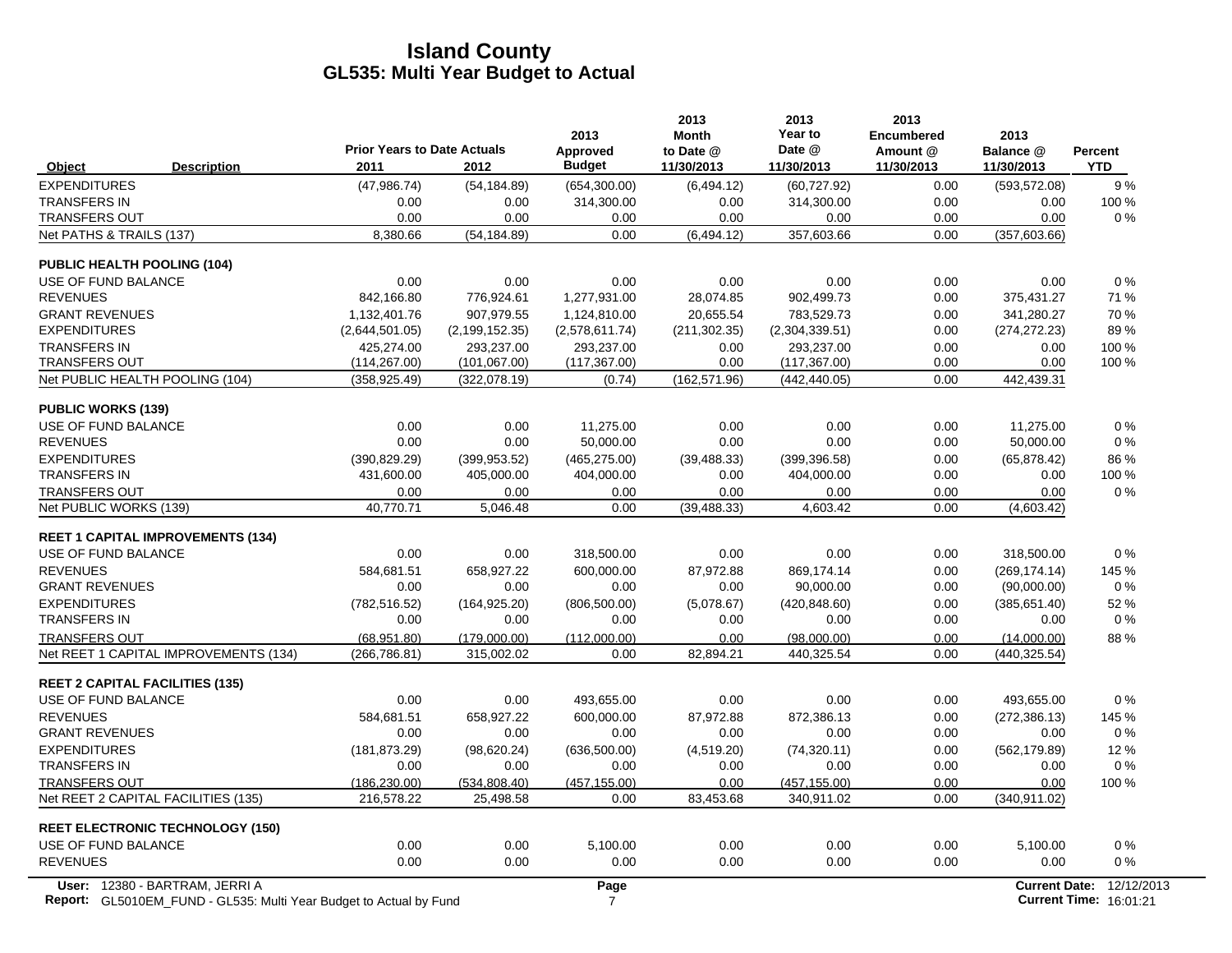| <b>Description</b><br>Object<br><b>GRANT REVENUES</b><br><b>EXPENDITURES</b><br><b>TRANSFERS OUT</b><br>Net REET ELECTRONIC TECHNOLOGY (150)<br><b>RURAL COUNTY SALES TAX (121)</b><br>USE OF FUND BALANCE | <b>Prior Years to Date Actuals</b><br>2011<br>0.00<br>(4,821.91)<br>0.00<br>(4,821.91)<br>0.00<br>617,797.78<br>(1,630,906.90)<br>(2,700.00)<br>(1,015,809.12)<br>0.00 | 2012<br>0.00<br>(5,248.64)<br>0.00<br>(5,248.64)<br>0.00<br>1,142,462.60<br>(319, 410.05)<br>0.00<br>823,052.55 | Approved<br><b>Budget</b><br>0.00<br>(5,100.00)<br>0.00<br>0.00<br>1,200,000.00<br>640,000.00<br>(1,840,000.00)<br>0.00<br>0.00 | to Date @<br>11/30/2013<br>0.00<br>0.00<br>0.00<br>0.00<br>0.00<br>66,874.16<br>(163, 628.23)<br>0.00<br>(96, 754.07) | Date @<br>11/30/2013<br>0.00<br>(3,735.58)<br>0.00<br>(3,735.58)<br>0.00<br>648,791.84<br>(1,215,534.63)<br>0.00<br>(566, 742.79) | Amount @<br>11/30/2013<br>0.00<br>0.00<br>0.00<br>0.00<br>0.00<br>0.00<br>0.00<br>0.00<br>0.00 | Balance @<br>11/30/2013<br>0.00<br>(1,364.42)<br>0.00<br>3,735.58<br>1,200,000.00<br>(8,791.84)<br>(624, 465.37)<br>0.00 | <b>Percent</b><br><b>YTD</b><br>$0\%$<br>73%<br>$0\%$<br>0%<br>101 %<br>66 %<br>$0\%$ |
|------------------------------------------------------------------------------------------------------------------------------------------------------------------------------------------------------------|------------------------------------------------------------------------------------------------------------------------------------------------------------------------|-----------------------------------------------------------------------------------------------------------------|---------------------------------------------------------------------------------------------------------------------------------|-----------------------------------------------------------------------------------------------------------------------|-----------------------------------------------------------------------------------------------------------------------------------|------------------------------------------------------------------------------------------------|--------------------------------------------------------------------------------------------------------------------------|---------------------------------------------------------------------------------------|
|                                                                                                                                                                                                            |                                                                                                                                                                        |                                                                                                                 |                                                                                                                                 |                                                                                                                       |                                                                                                                                   |                                                                                                |                                                                                                                          |                                                                                       |
|                                                                                                                                                                                                            |                                                                                                                                                                        |                                                                                                                 |                                                                                                                                 |                                                                                                                       |                                                                                                                                   |                                                                                                |                                                                                                                          |                                                                                       |
|                                                                                                                                                                                                            |                                                                                                                                                                        |                                                                                                                 |                                                                                                                                 |                                                                                                                       |                                                                                                                                   |                                                                                                |                                                                                                                          |                                                                                       |
|                                                                                                                                                                                                            |                                                                                                                                                                        |                                                                                                                 |                                                                                                                                 |                                                                                                                       |                                                                                                                                   |                                                                                                |                                                                                                                          |                                                                                       |
|                                                                                                                                                                                                            |                                                                                                                                                                        |                                                                                                                 |                                                                                                                                 |                                                                                                                       |                                                                                                                                   |                                                                                                |                                                                                                                          |                                                                                       |
|                                                                                                                                                                                                            |                                                                                                                                                                        |                                                                                                                 |                                                                                                                                 |                                                                                                                       |                                                                                                                                   |                                                                                                |                                                                                                                          |                                                                                       |
|                                                                                                                                                                                                            |                                                                                                                                                                        |                                                                                                                 |                                                                                                                                 |                                                                                                                       |                                                                                                                                   |                                                                                                |                                                                                                                          |                                                                                       |
| <b>REVENUES</b>                                                                                                                                                                                            |                                                                                                                                                                        |                                                                                                                 |                                                                                                                                 |                                                                                                                       |                                                                                                                                   |                                                                                                |                                                                                                                          |                                                                                       |
| <b>EXPENDITURES</b>                                                                                                                                                                                        |                                                                                                                                                                        |                                                                                                                 |                                                                                                                                 |                                                                                                                       |                                                                                                                                   |                                                                                                |                                                                                                                          |                                                                                       |
| <b>TRANSFERS OUT</b>                                                                                                                                                                                       |                                                                                                                                                                        |                                                                                                                 |                                                                                                                                 |                                                                                                                       |                                                                                                                                   |                                                                                                |                                                                                                                          |                                                                                       |
| Net RURAL COUNTY SALES TAX (121)                                                                                                                                                                           |                                                                                                                                                                        |                                                                                                                 |                                                                                                                                 |                                                                                                                       |                                                                                                                                   |                                                                                                | 566,742.79                                                                                                               |                                                                                       |
| <b>STORM &amp; SURFACE WATER UTILITY (144)</b>                                                                                                                                                             |                                                                                                                                                                        |                                                                                                                 |                                                                                                                                 |                                                                                                                       |                                                                                                                                   |                                                                                                |                                                                                                                          |                                                                                       |
| USE OF FUND BALANCE                                                                                                                                                                                        |                                                                                                                                                                        | 0.00                                                                                                            | 0.00                                                                                                                            | 0.00                                                                                                                  | 0.00                                                                                                                              | 0.00                                                                                           | 0.00                                                                                                                     | $0\%$                                                                                 |
| <b>REVENUES</b>                                                                                                                                                                                            | 4,579.98                                                                                                                                                               | 88.74                                                                                                           | 0.00                                                                                                                            | 4.00                                                                                                                  | 236.38                                                                                                                            | 0.00                                                                                           | (236.38)                                                                                                                 | $0\%$                                                                                 |
| <b>EXPENDITURES</b>                                                                                                                                                                                        | (3,067.20)                                                                                                                                                             | (2,654.57)                                                                                                      | (26, 355.00)                                                                                                                    | (266.20)                                                                                                              | (2,504.66)                                                                                                                        | 0.00                                                                                           | (23, 850.34)                                                                                                             | 10%                                                                                   |
| <b>TRANSFERS IN</b>                                                                                                                                                                                        | 25,930.00                                                                                                                                                              | 27,160.00                                                                                                       | 26,355.00                                                                                                                       | 0.00                                                                                                                  | 26,355.00                                                                                                                         | 0.00                                                                                           | 0.00                                                                                                                     | 100 %                                                                                 |
| <b>TRANSFERS OUT</b>                                                                                                                                                                                       | 0.00                                                                                                                                                                   | 0.00                                                                                                            | 0.00                                                                                                                            | 0.00                                                                                                                  | 0.00                                                                                                                              | 0.00                                                                                           | 0.00                                                                                                                     | 0%                                                                                    |
| Net STORM & SURFACE WATER UTILITY (144)                                                                                                                                                                    | 27,442.78                                                                                                                                                              | 24,594.17                                                                                                       | 0.00                                                                                                                            | (262.20)                                                                                                              | 24,086.72                                                                                                                         | 0.00                                                                                           | (24,086.72)                                                                                                              |                                                                                       |
| TREASURER'S M & O (116)                                                                                                                                                                                    |                                                                                                                                                                        |                                                                                                                 |                                                                                                                                 |                                                                                                                       |                                                                                                                                   |                                                                                                |                                                                                                                          |                                                                                       |
| USE OF FUND BALANCE                                                                                                                                                                                        | 0.00                                                                                                                                                                   | 0.00                                                                                                            | 0.00                                                                                                                            | 0.00                                                                                                                  | 0.00                                                                                                                              | 0.00                                                                                           | 0.00                                                                                                                     | $0\%$                                                                                 |
| <b>REVENUES</b>                                                                                                                                                                                            | 56.139.75                                                                                                                                                              | 141.293.53                                                                                                      | 150.975.00                                                                                                                      | 17.259.00                                                                                                             | 79.413.29                                                                                                                         | 0.00                                                                                           | 71,561.71                                                                                                                | 53%                                                                                   |
| <b>EXPENDITURES</b>                                                                                                                                                                                        | (72, 261.90)                                                                                                                                                           | (120, 526.87)                                                                                                   | (150, 975.00)                                                                                                                   | (6, 817.31)                                                                                                           | (129, 475.90)                                                                                                                     | 0.00                                                                                           | (21, 499.10)                                                                                                             | 86 %                                                                                  |
| <b>TRANSFERS OUT</b>                                                                                                                                                                                       | 0.00                                                                                                                                                                   | 0.00                                                                                                            | 0.00                                                                                                                            | 0.00                                                                                                                  | 0.00                                                                                                                              | 0.00                                                                                           | 0.00                                                                                                                     | $0\%$                                                                                 |
| Net TREASURER'S M & O (116)                                                                                                                                                                                | (16, 122.15)                                                                                                                                                           | 20,766.66                                                                                                       | 0.00                                                                                                                            | 10,441.69                                                                                                             | (50,062.61)                                                                                                                       | 0.00                                                                                           | 50,062.61                                                                                                                |                                                                                       |
| <b>TRIAL COURT IMPROVEMENT (157)</b>                                                                                                                                                                       |                                                                                                                                                                        |                                                                                                                 |                                                                                                                                 |                                                                                                                       |                                                                                                                                   |                                                                                                |                                                                                                                          |                                                                                       |
| USE OF FUND BALANCE                                                                                                                                                                                        | 0.00                                                                                                                                                                   | 0.00                                                                                                            | 6,500.00                                                                                                                        | 0.00                                                                                                                  | 0.00                                                                                                                              | 0.00                                                                                           | 6,500.00                                                                                                                 | 0%                                                                                    |
| <b>REVENUES</b>                                                                                                                                                                                            | 23,775.18                                                                                                                                                              | 23,977.54                                                                                                       | 5,000.00                                                                                                                        | 11.96                                                                                                                 | 24,154.68                                                                                                                         | 0.00                                                                                           | (19, 154.68)                                                                                                             | 483 %                                                                                 |
| <b>EXPENDITURES</b>                                                                                                                                                                                        | (2,535.08)                                                                                                                                                             | 0.00                                                                                                            | (11,500.00)                                                                                                                     | (7,739.44)                                                                                                            | (14, 192.02)                                                                                                                      | 0.00                                                                                           | 2,692.02                                                                                                                 | 123 %                                                                                 |
| Net TRIAL COURT IMPROVEMENT (157)                                                                                                                                                                          | 21,240.10                                                                                                                                                              | 23,977.54                                                                                                       | 0.00                                                                                                                            | (7, 727.48)                                                                                                           | 9,962.66                                                                                                                          | 0.00                                                                                           | (9,962.66)                                                                                                               |                                                                                       |
| <b>VETERANS ASSISTANCE (107)</b>                                                                                                                                                                           |                                                                                                                                                                        |                                                                                                                 |                                                                                                                                 |                                                                                                                       |                                                                                                                                   |                                                                                                |                                                                                                                          |                                                                                       |
| USE OF FUND BALANCE                                                                                                                                                                                        | 0.00                                                                                                                                                                   | 0.00                                                                                                            | 0.00                                                                                                                            | 0.00                                                                                                                  | 0.00                                                                                                                              | 0.00                                                                                           | 0.00                                                                                                                     | 0%                                                                                    |
| <b>REVENUES</b>                                                                                                                                                                                            | 777.43                                                                                                                                                                 | 141,993.80                                                                                                      | 115,150.00                                                                                                                      | 69,116.98                                                                                                             | 141,139.53                                                                                                                        | 0.00                                                                                           | (25,989.53)                                                                                                              | 123 %                                                                                 |
| <b>EXPENDITURES</b>                                                                                                                                                                                        | (66, 881.33)                                                                                                                                                           | (64.977.93)                                                                                                     | (106, 753.00)                                                                                                                   | (4,948.83)                                                                                                            | (88, 216.92)                                                                                                                      | 0.00                                                                                           | (18,536.08)                                                                                                              | 83%                                                                                   |
| <b>TRANSFERS OUT</b>                                                                                                                                                                                       | (1,587.40)                                                                                                                                                             | (7,952.00)                                                                                                      | (8,397.00)                                                                                                                      | 0.00                                                                                                                  | (8, 397.00)                                                                                                                       | 0.00                                                                                           | 0.00                                                                                                                     | 100 %                                                                                 |
| Net VETERANS ASSISTANCE (107)                                                                                                                                                                              | (67, 691.30)                                                                                                                                                           | 69,063.87                                                                                                       | 0.00                                                                                                                            | 64,168.15                                                                                                             | 44,525.61                                                                                                                         | 0.00                                                                                           | (44, 525.61)                                                                                                             |                                                                                       |
| <b>WATER QUALITY ASSISTANCE (149)</b>                                                                                                                                                                      |                                                                                                                                                                        |                                                                                                                 |                                                                                                                                 |                                                                                                                       |                                                                                                                                   |                                                                                                |                                                                                                                          |                                                                                       |
| <b>REVENUES</b>                                                                                                                                                                                            | 88,273.57                                                                                                                                                              | 128,652.69                                                                                                      | 285,752.00                                                                                                                      | 1,003.49                                                                                                              | 99,211.20                                                                                                                         | 0.00                                                                                           | 186.540.80                                                                                                               | 35 %                                                                                  |
| <b>GRANT REVENUES</b>                                                                                                                                                                                      | 65,046.34                                                                                                                                                              | 81,148.69                                                                                                       | 86,656.00                                                                                                                       | 13,892.95                                                                                                             | 148,492.15                                                                                                                        | 0.00                                                                                           | (61, 836.15)                                                                                                             | 171 %                                                                                 |
| User: 12380 - BARTRAM, JERRI A<br><b>Report:</b> GL5010EM_FUND - GL535: Multi Year Budget to Actual by Fund                                                                                                |                                                                                                                                                                        |                                                                                                                 | Page<br>8                                                                                                                       |                                                                                                                       |                                                                                                                                   |                                                                                                |                                                                                                                          | <b>Current Date: 12/12/2013</b><br><b>Current Time: 16:01:21</b>                      |

 $\overline{\phantom{0}}$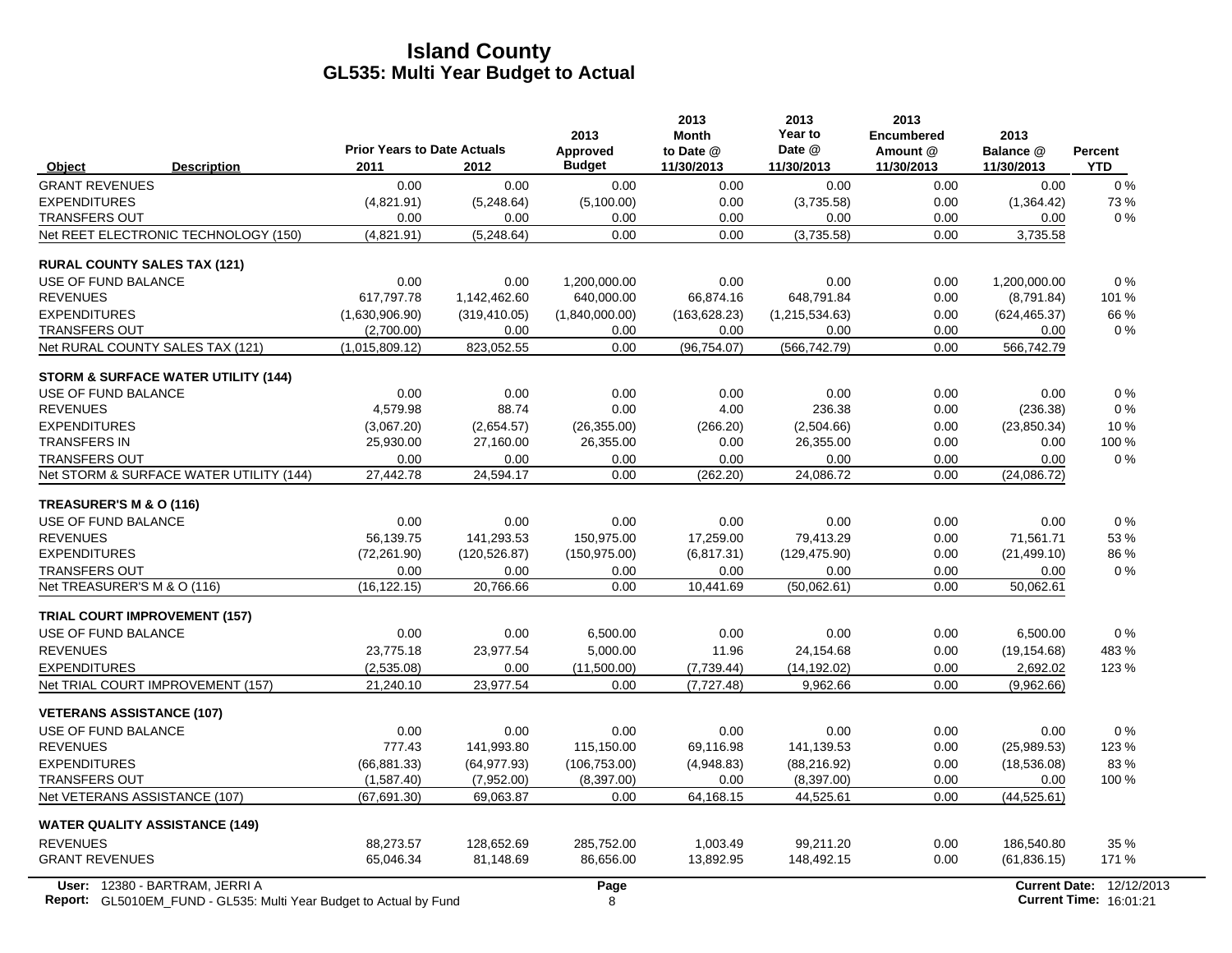|                                    |                    | <b>Prior Years to Date Actuals</b> |               | 2013<br>Approved | 2013<br>Month<br>to Date $@$ | 2013<br>Year to<br>Date @ | 2013<br>Encumbered<br>Amount @ | 2013<br>Balance @ | <b>Percent</b> |
|------------------------------------|--------------------|------------------------------------|---------------|------------------|------------------------------|---------------------------|--------------------------------|-------------------|----------------|
| Object                             | <b>Description</b> | 2011                               | 2012          | <b>Budget</b>    | 11/30/2013                   | 11/30/2013                | 11/30/2013                     | 11/30/2013        | YTD.           |
| <b>EXPENDITURES</b>                |                    | (281.678.17)                       | (284, 428.66) | (372, 408.00)    | (20, 464.55)                 | (331,720.67)              | 0.00                           | (40,687.33)       | 89%            |
| <b>TRANSFERS IN</b>                |                    | 0.00                               | 0.00          | 0.00             | 0.00                         | 0.00                      | 0.00                           | 0.00              | $0\%$          |
| <b>TRANSFERS OUT</b>               |                    | 0.00                               | 0.00          | 0.00             | 0.00                         | 0.00                      | 0.00                           | 0.00              | $0\%$          |
| Net WATER QUALITY ASSISTANCE (149) |                    | (128, 358.26)                      | (74, 627.28)  | 0.00             | (5,568.11)                   | (84,017.32)               | 0.00                           | 84,017.32         |                |
| <b>Grand Total All Funds</b>       |                    | 167.214.96                         | 5,219,799.51  | (0.74)           | 459,652.25                   | 4.129.279.86              | 0.00                           | (4, 129, 280.60)  |                |